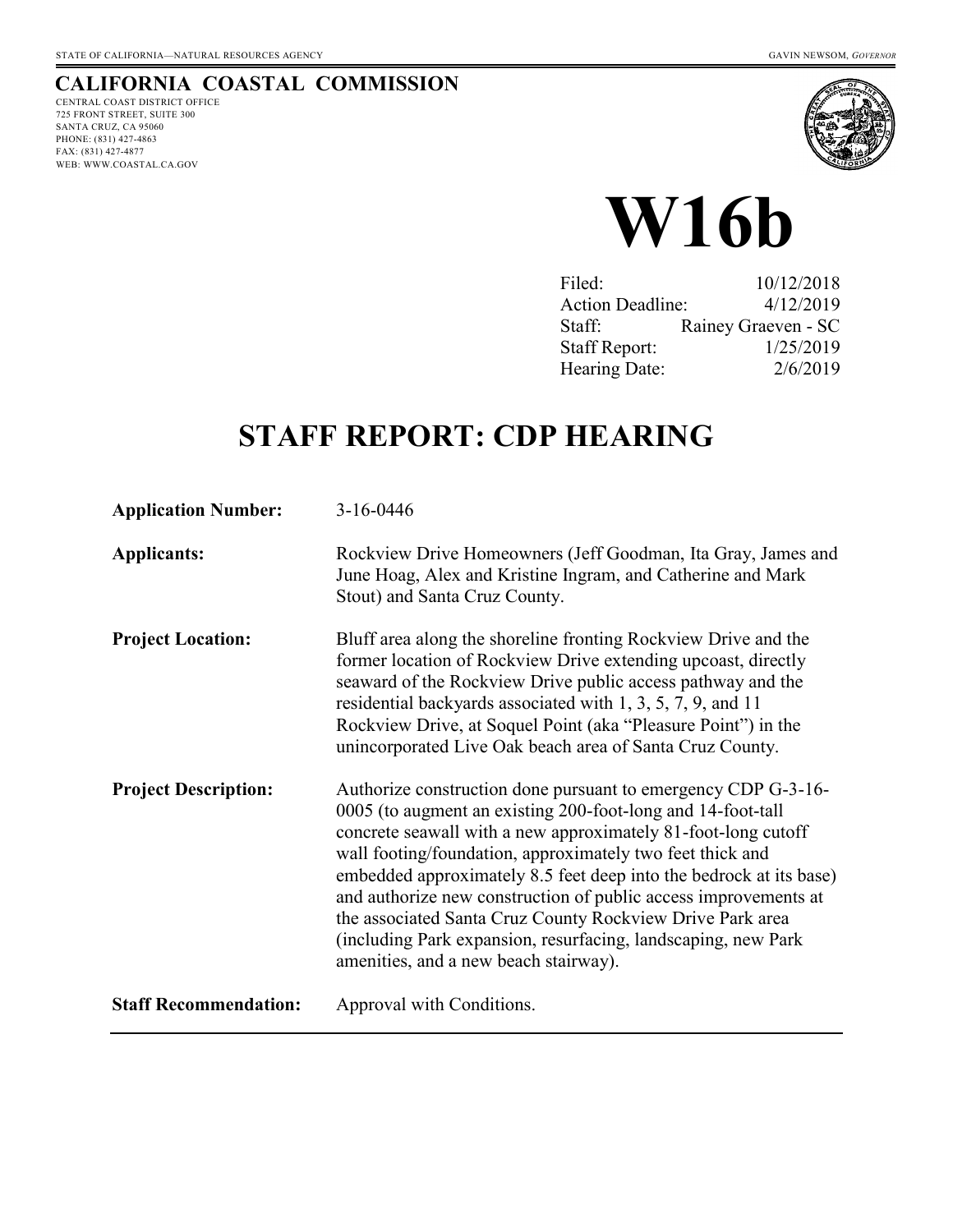# **SUMMARY OF STAFF RECOMMENDATION**

In January 2016, due to acute erosion and potential undermining of an existing seawall, Commission staff issued an emergency coastal development permit (ECDP) to allow for the augmentation of an existing Commission-permitted three-decades-old seawall with a new embedded concrete footing/foundation along about half of the existing seawall's base. The augmented seawall project was designed to protect the public access pathway that is located at the top of the seawall, and ultimately the backyards and residences associated with the properties inland of it, from what was expected to be a total loss of the seawall absent the new seawall footing/foundation project. The project was completed in early 2016, and the Applicants are now applying for the required regular CDP to authorize the work done under the ECDP, as well as to allow additional improvements at the associated Santa Cruz County Park area at Rockview Drive as a means of offsetting armoring impacts due to the project.

Staff believes that approval of the seawall augmentation project is appropriate in this case, including as there are no feasible or less environmentally damaging alternatives to protect the existing public access pathway, which is part of the very popular Rockview Drive Park coastal access and overlook area. That said, the project is not without its coastal resource impacts, including that the augmented seawall encroaches onto the beach and rocky shelf recreational area at the base of the bluff, will result in a loss of this area over time as shoreline erosion continues (including as exacerbated by sea level rise), and results in the cumulative loss of such resources at a popular visitor and surfing destination.

Staff is therefore recommending approval of a CDP for the project with a series of conditions to mitigate for armoring and related impacts on coastal resources, including impacts to sand supply, scenic resources, and public recreational access caused by the project. To offset project impacts over an initial mitigation term, the Applicants have proposed (and the approval is conditioned to require) public access improvements at Rockview Drive Park, including installing a new stairway to help provide better beach and surf access, and generally improving the Park with amenities (e.g., benches, bike racks, picnic tables, interpretive signage, etc.), landscaping, consistent paving throughout the Park, and more viewshed-friendly fencing. In addition, all riprap in the area would be removed where feasible, and any riprap necessarily remaining would be restacked where required to ensure continued armor function. Also, the seawall would be stained an earth-tone and mottled color to better blend in with the surrounding bluff, rocky shelf, and beach area. Finally, the project would also be conditioned to require ongoing monitoring and maintenance of the as-built project, reassessment of seawall impacts in 20 years, seawall removal triggers, appropriate best management practices to protect water quality and public access during construction, and recordation of deed restrictions against the private properties governed by this CDP.

Staff has worked closely with the Applicants on the project and the mitigation package, and all parties are in agreement on the staff recommendation. As conditioned, the project can be found consistent with the Coastal Act, and staff recommends **approval** of the CDP. The motion is found on page 4 below.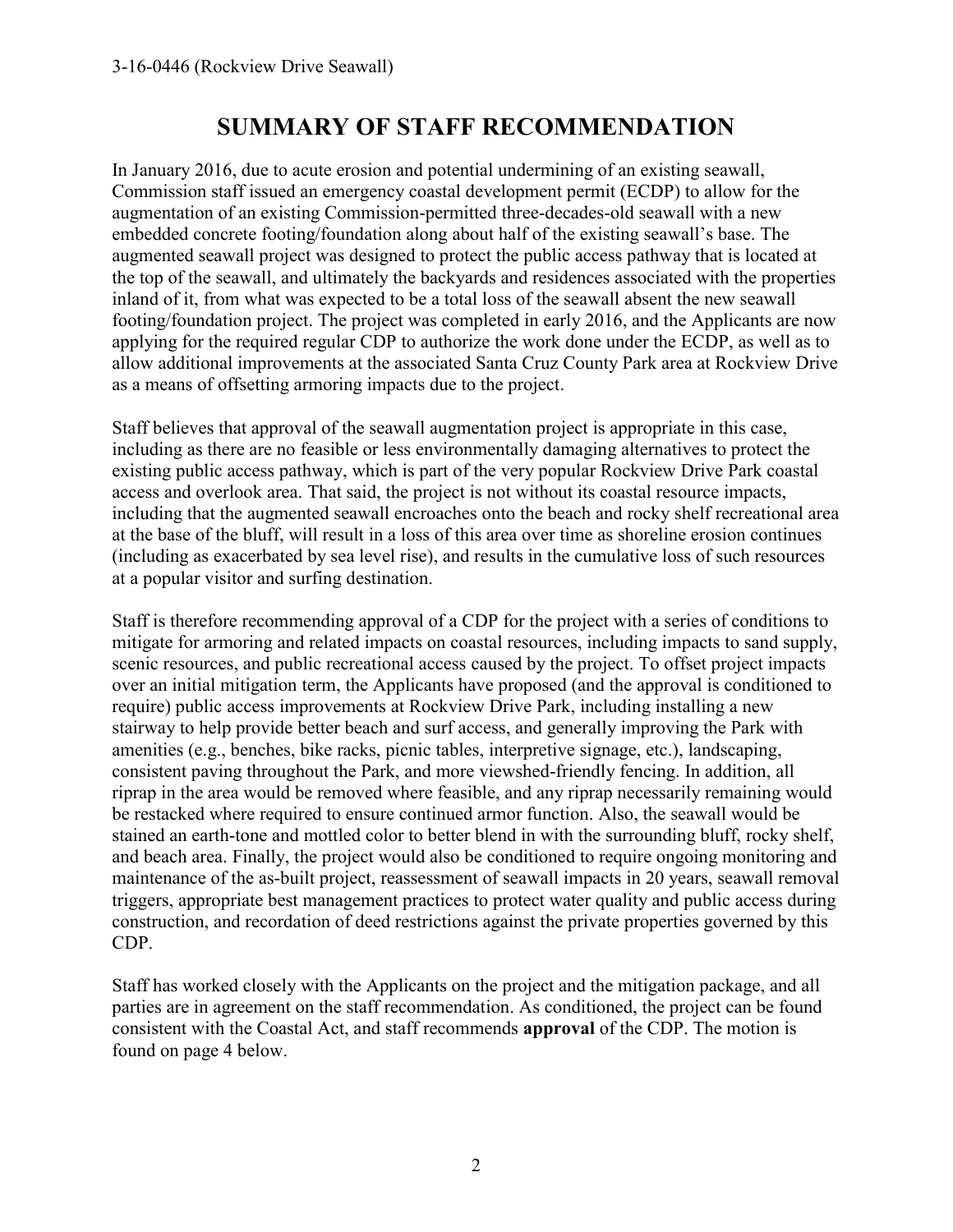# **TABLE OF CONTENTS**

# **APPENDICES**

Appendix A – Substantive File Documents Appendix B – Staff Contact with Agencies and Groups

## **[EXHIBITS](https://documents.coastal.ca.gov/reports/2019/2/W16b/W16b-2-2019-exhibits.pdf)**

- Exhibit 1 Project Vicinity Map
- Exhibit 2 Aerial Project Site Plan
- Exhibit 3 Project Site Plans
- Exhibit 4 Site Area Photos
- Exhibit 5 Site Photos During and After Emergency Seawall Footing Construction
- Exhibit 6 Emergency Coastal Development Permit G-3-16-0005
- Exhibit 7 Applicants' Threat Analyses dated November 16, 2015 and January 27, 2017
- Exhibit 8 Applicants' Alternatives Analysis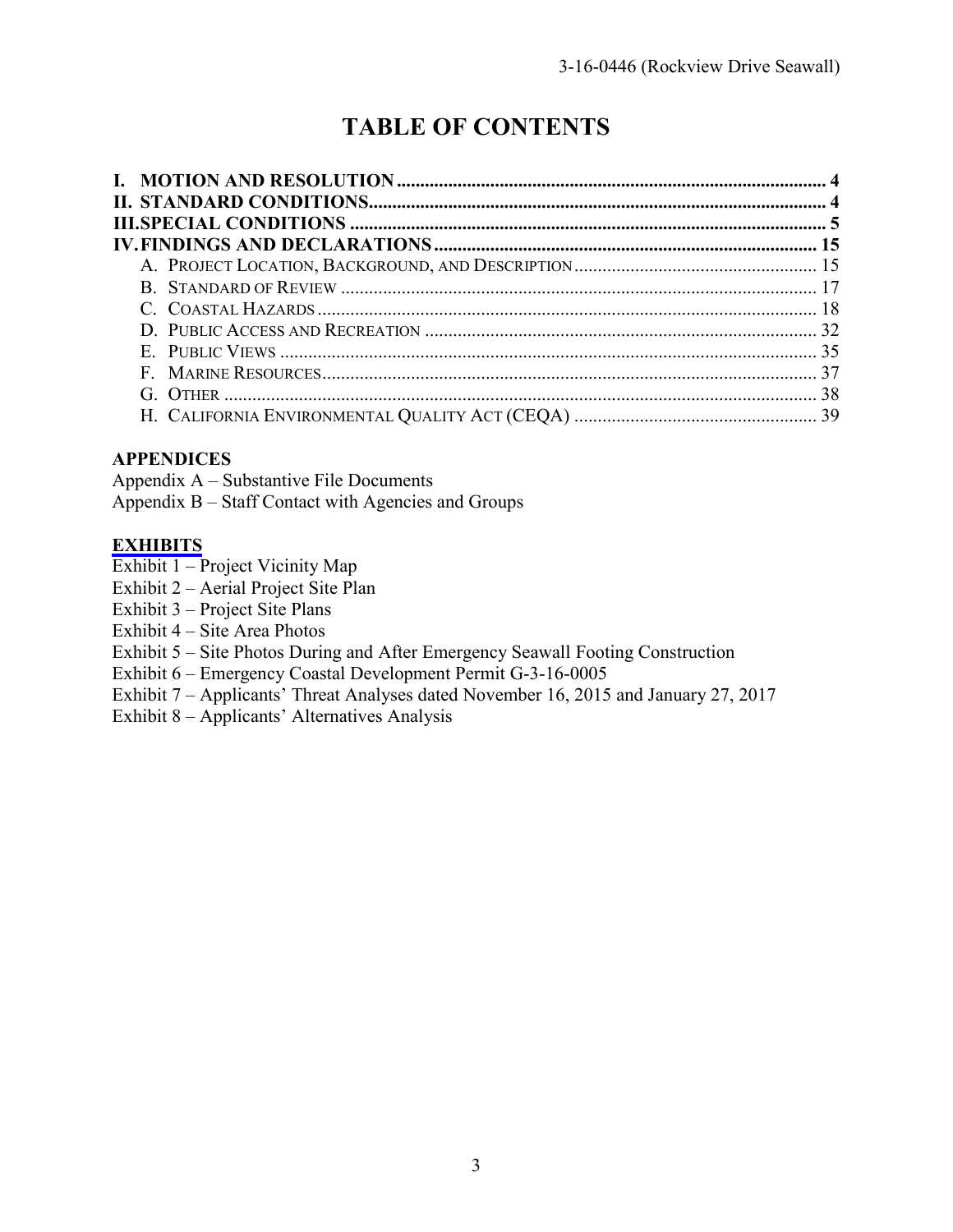# **I. MOTION AND RESOLUTION**

Staff recommends that the Commission, after public hearing, **approve** a coastal development permit for the proposed development. To implement this recommendation, staff recommends a **YES** vote on the following motion. Passage of this motion will result in approval of the CDP as conditioned and adoption of the following resolution and findings. The motion passes only by affirmative vote of a majority of the Commissioners present.

*Motion: I move that the Commission approve Coastal Development Permit Number 3- 16-0446 pursuant to the staff recommendation, and I recommend a yes vote.* 

*Resolution to Approve CDP: The Commission hereby approves Coastal Development Permit Number 3-16-0446 and adopts the findings set forth below on grounds that the development as conditioned will be in conformity with the policies of Chapter 3 of the Coastal Act. Approval of the permit complies with the California Environmental Quality Act because either 1) feasible mitigation measures and/or alternatives have been incorporated to substantially lessen any significant adverse effects of the development on the environment, or 2) there are no further feasible mitigation measures or alternatives that would substantially lessen any significant adverse impacts of the development on the environment.* 

# **II. STANDARD CONDITIONS**

This permit is granted subject to the following standard conditions:

- **1. Notice of Receipt and Acknowledgment**. The permit is not valid and development shall not commence until a copy of the permit, signed by the Permittee or authorized agent, acknowledging receipt of the permit and acceptance of the terms and conditions, is returned to the Commission office.
- **2. Expiration.** If development has not commenced, the permit will expire two years from the date on which the Commission voted on the application. Development shall be pursued in a diligent manner and completed in a reasonable period of time. Application for extension of the permit must be made prior to the expiration date.
- **3. Interpretation.** Any questions of intent of interpretation of any condition will be resolved by the Executive Director or the Commission.
- **4. Assignment.** The permit may be assigned to any qualified person, provided assignee files with the Commission an affidavit accepting all terms and conditions of the permit.
- **5. Terms and Conditions Run with the Land.** These terms and conditions shall be perpetual, and it is the intention of the Commission and the Permittee to bind all future owners and possessors of the subject property to the terms and conditions.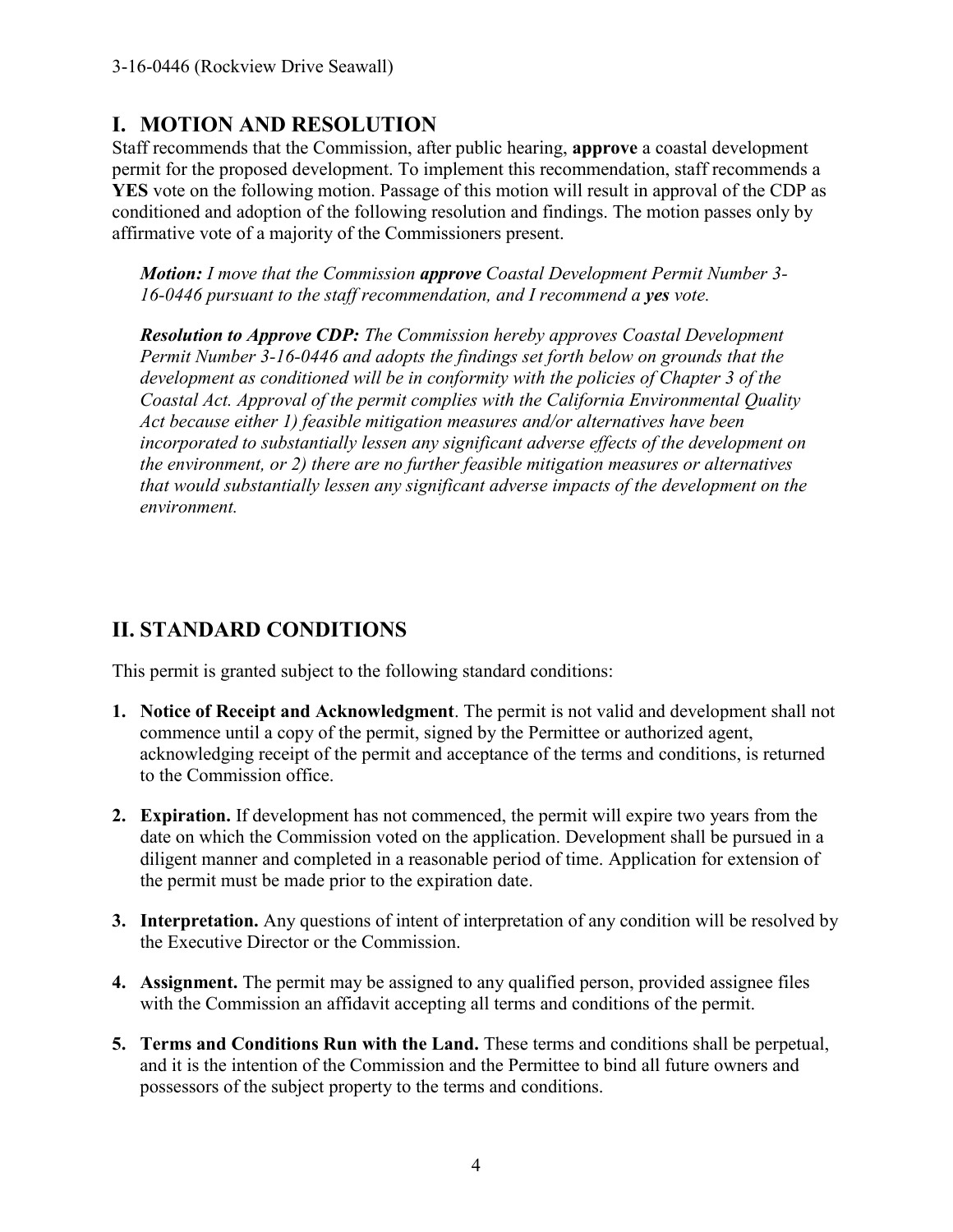# **III. SPECIAL CONDITIONS**

This permit is granted subject to the following special conditions:

- **1. Approved Project.** This CDP (i.e., CDP 3-16-0446) authorizes the augmented seawall as constructed pursuant to Emergency CDP G-3-16-0005 as shown on the plans titled "Seawall Maintenance" dated received January 3, 2017 in the Coastal Commission's Central Coast District Office (see **Exhibit 3**), and also authorizes the development required pursuant to the approved Rockview Drive Park Public Access Improvement Plan (see **Special Condition 2**  below), all subject to the terms and conditions of this CDP.
- **2. Rockview Drive Park Public Access Improvement Plan.** PRIOR TO ISSUANCE OF THE CDP and no later than three months from the date of the Commission's approval of this CDP (i.e., by May 6, 2019), the Permittees shall submit two copies of a Rockview Drive Park Public Access Improvement Plan (Plan) to the Executive Director for review and written approval. The Plan shall provide for the following improvements to the Rockview Drive Park area:
	- **a. Stairway.** A new public access stairway from the blufftop to the rock shelf that is substantially consistent with the stairway described and shown on the plan sheet titled "Conceptual Design for Rockview Dr. Public Accessway Stair" and dated July 27, 2018 (and dated received in the Coastal Commission's Central Coast District Office on August 1, 2018). The stairway treads shall be at least 3 feet wide (and shall be wider, up to 5 feet wide, if feasible) and at least 12 inches deep (and shall be wider, if feasible, with a roughly 6 inch rise), and landings shall be at least as wide as stairway treads on all sides, all as measured between any required railings (or from the edge of the tread where no railing is required). The base of the stairway shall be founded in concrete and shall be sited and designed to mimic natural bluff/rock shelf features as much as possible. The overall stairway, including all railings, shall be sited and designed in such a way as to blend into the natural environment and to minimize public view impacts as much as possible.
	- **b. Park Area Expanded.** The existing Park area (i.e., the pathway area atop the seawall extending through and including the generally unpaved area including the existing picnic table) shall be expanded as much as feasible (including in relation to accommodating emergency vehicles), including via making use of the paved vehicular area and all other nearby portions of the Rockview Drive right-of-way for Park purposes (i.e., through realignment of curbs, relocation/removal of the power pole and street light, removal of fencing, etc.), and including through expanding the level area of the Park near the blufftop edge, including as necessary to prevent erosion and address drainage, to allow seamless connection to the new stairway, and to facilitate Park utility and aesthetics as much as possible.
	- **c. Park Design and Aesthetics.** The expanded Park area shall make use of a coordinated design scheme to differentiate the Park area from the roadway and private property (i.e., via consistent surfacing throughout the Park; barriers, signs, and other transition elements to help demarcate Park use from vehicular and/or private uses; etc.), and to ensure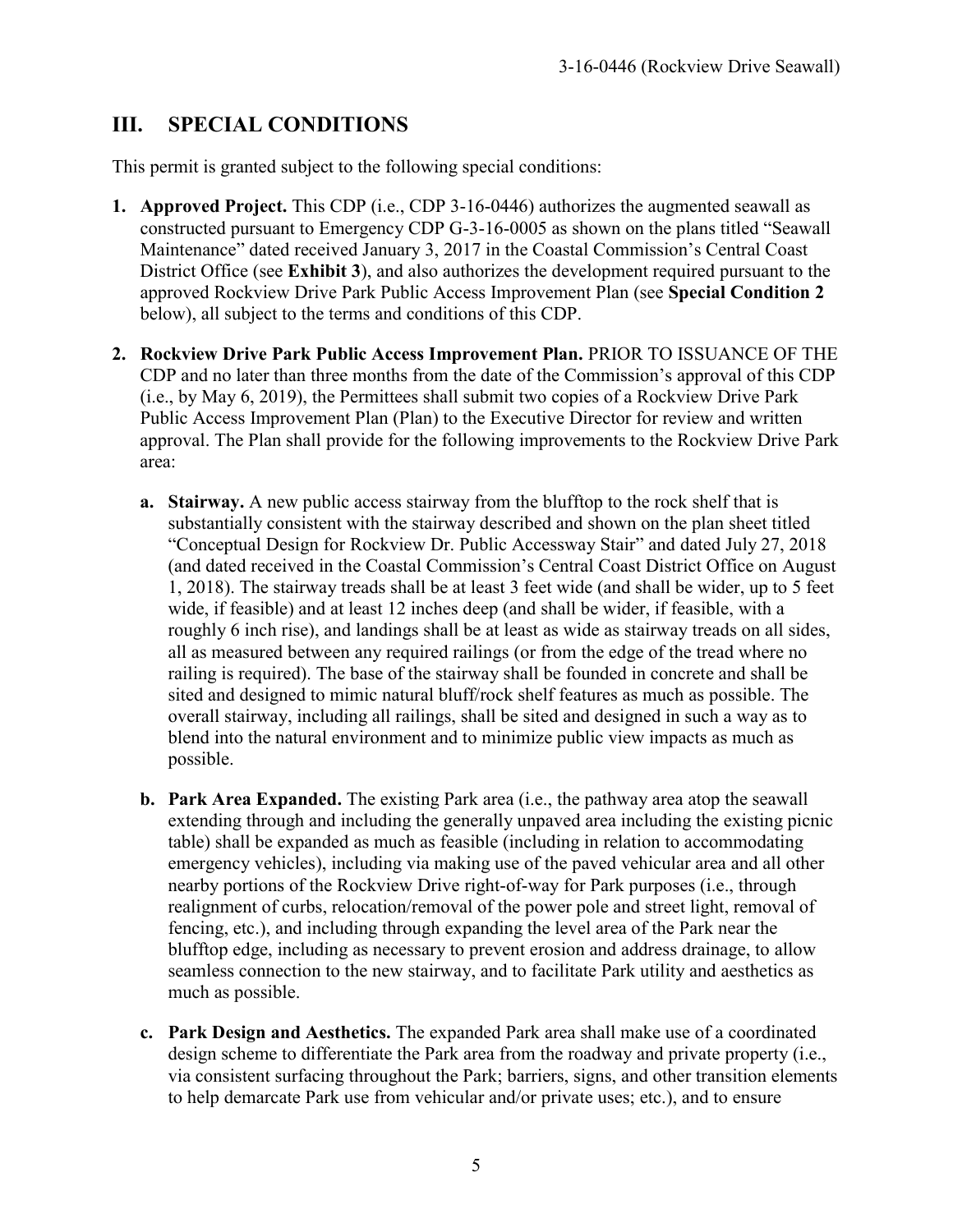internal Park consistency (including through the use of matching/similar materials, colors, textures, and other design elements). All park design and aesthetics shall be chosen to best integrate with the natural surroundings in a manner to best facilitate public use and enjoyment.

- **d. Park Amenities.** Picnic tables, viewing benches/sitting areas, bike racks, enclosed trash and recycling receptacles, doggie mitt stations, signs (see also below), and other such public Park amenities shall be provided in a way that maximizes their public utility, including in relation to views, and minimizes their impacts to public views otherwise.
- **e. Park Signage.** Directional and other user signage shall be sited and designed to provide clear information while limiting public view impacts as much as possible. At least one interpretive sign providing appropriate shoreline/surfing content shall be provided. Sign details showing the location, materials, design, and text of all signs shall be provided. Public access and interpretive signs shall include the California Coastal Trail and California Coastal Commission emblems and recognition of the Coastal Commission's role in helping to provide public access at this location.
- **f. Park Landscaping.** The Park shall include landscaping designed to improve public views, including to soften the appearance of hard edges and structural elements as much as possible. The Plan shall include landscape, landscape maintenance, and irrigation parameters that identify all such landscaping, including in terms of all plant materials (size, species, and quantity) and all irrigation systems. All plants used on site shall be native species appropriate to the local coastal bluff environment. Non-native and invasive plant species in the Park as well as adjacent to the Park (within the public right-of-way and/or other public spaces) shall be removed and shall not be allowed to persist on the site. The planting of non-native invasive species, such as those listed on the California Invasive Plant Council's Inventory of Invasive Plants, is prohibited. All landscaped areas shall be continuously maintained, and all plant material shall be continuously maintained in a litter-free, weed-free, and healthy growing condition.
- **g. Seawall Surfacing.** All seaward facing elements of the seawall shall at a minimum be colored/stained to mimic natural bluff coloration appropriate to the Pleasure Point area, and may include undulation to mimic natural bluffs, and all such surfacing shall be maintained over the life of the project. All such surface treatments shall make use of paints, stains, sealants, and any other such materials that are appropriate for and safe for use in the marine environment. Such contouring and/or colorizing/staining shall also be required of any portion of the cutoff wall footing/foundation that becomes visible due to rock shelf erosion.
- **h. Riprap Removal/Restacking.** All riprap as identified in **Exhibit 2** shall be removed as much as is feasible while maintaining protection for the Park, and where infeasible shall be restacked to occupy as little beach/rock shelf space as possible.
- **i. Park Fencing.** The existing chain link fence atop the existing seawall shall be removed and replaced with fencing that is designed to avoid impacting public views as much as possible, including by limiting its height and being as visually permeable as possible.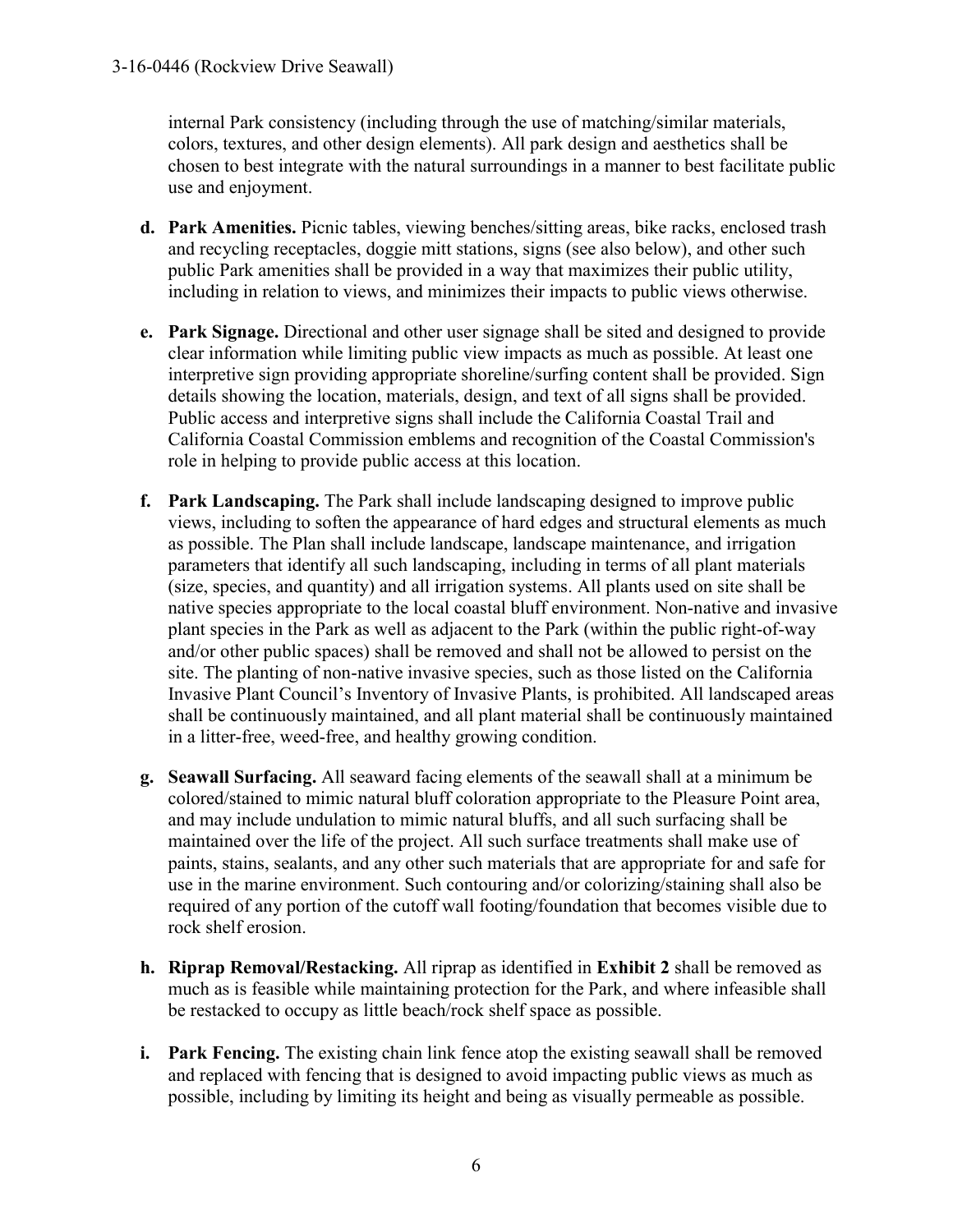Any other fencing located in the Rockview Drive right-of-way and/or other adjacent public spaces shall be removed. All remaining fencing shall be seamlessly integrated with the new stairway and any of its railings, and shall be consistent with Park design and aesthetics (see also above).

- **j. No Public Access Disruption.** Development and uses within the Park area (including the public pathway on top of the seawall) that disrupt and/or degrade public access (such as furniture, planters, temporary structures, private use signs, fences, barriers, ropes, etc. being placed in the Park area) shall be prohibited. The public use areas shall be maintained consistent with the approved Plan and in a manner that maximizes public use and enjoyment.
- **k. Park Use Hours.** Access to the Park and its amenities, including beach access via the stairway and access to the lateral pathway on top of the seawall, shall be available to the general public free of charge 24 hours per day.
- **l. Park Maintenance.** All Park amenities (including the stairway, picnic tables, viewing benches/sitting areas, bike racks, trash and recycling receptacles, doggie mitt stations, signs, landscaping, hardscaping, fencing, irrigation, the overall Park area, etc.) shall be maintained in their approved state for as long as the seawall and/or any residential development inland of it exists in any form at this location, and the Plan shall provide a regular schedule of maintenance for same.
- **m. Park Improvements Implementation Timeline.** The Plan shall include a schedule that identifies expected installation timelines for all improvements and amenities described in this condition above, all of which shall be constructed, installed, operational, and available for general public use as soon as possible, but no later than one year from CDP approval (i.e., February 6, 2020).

Minor adjustments to the above standards may be allowed in the approved Plan by the Executive Director if such adjustments: (1) are deemed reasonable and necessary; and (2) do not adversely impact coastal resources, including that extension to the identified deadlines may be granted by the Executive Director for good cause. All requirements above shall be enforceable components of this CDP. The Permittee shall undertake development in conformance with this condition and the approved Rockview Drive Park Public Access Improvement Plan.

- **3. Construction Plan.** PRIOR TO ISSUANCE OF THE CDP, the Permittees shall submit two copies of a Construction Plan to the Executive Director for review and written approval. The Construction Plan shall, at a minimum, include the following:
	- **a. Construction Areas.** The Construction Plan shall identify the specific location of all construction areas, all staging areas, and all construction access corridors in site plan view. All such areas within which construction activities and/or staging are to take place shall minimize impacts on public access, including public parking, and other coastal resources, including by maximizing use of the developed blufftop portions of the Permittees' property for construction staging and materials storage, and minimizing use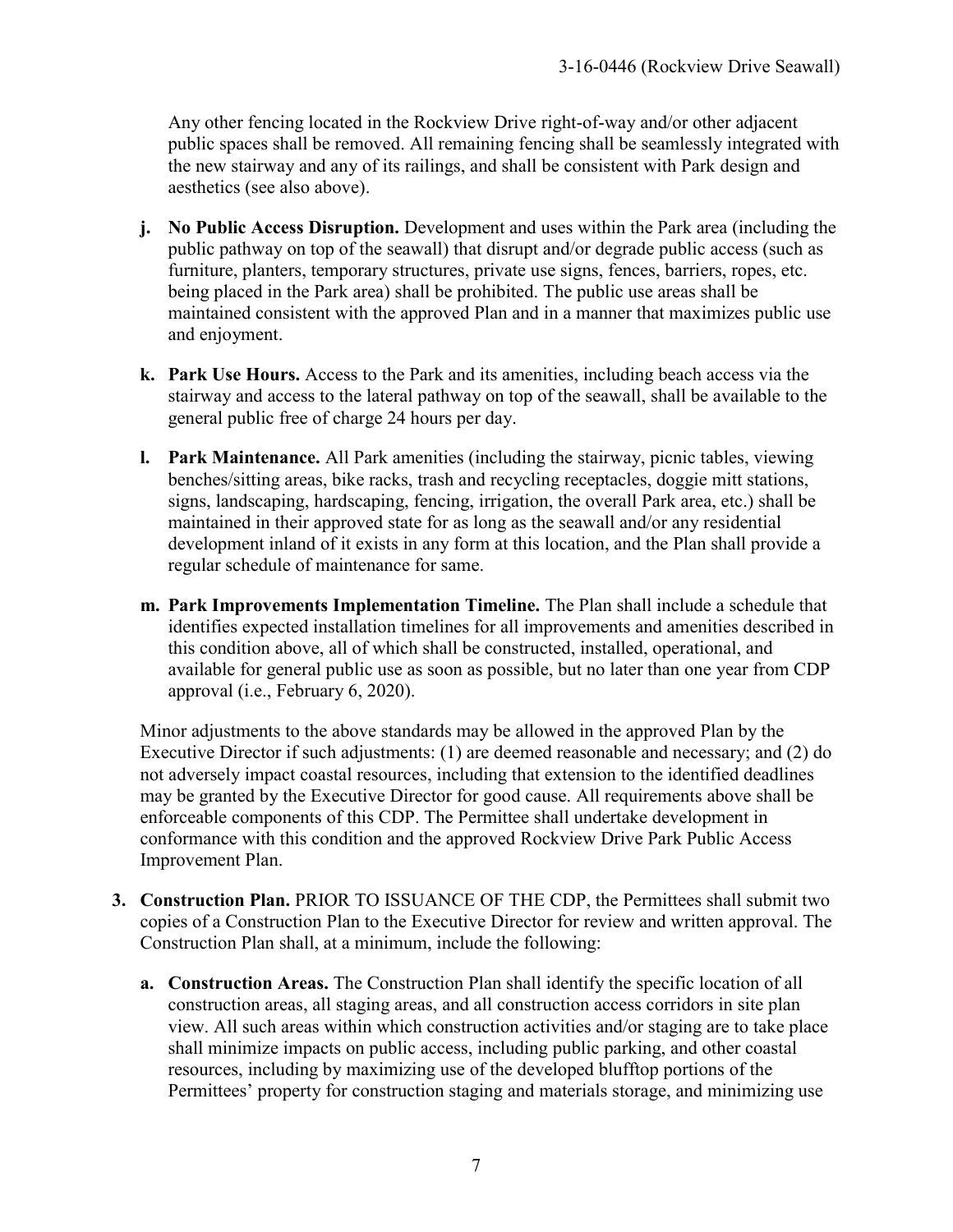of immediate shoreline public use areas for construction-related purposes as much as possible. Special attention shall be given to siting and designing construction areas in order to minimize impacts on the ambiance and aesthetic values of the Rockview Drive Park area, including but not limited to public views across the site.

- **b. Construction Methods.** The Construction Plan shall specify the construction methods to be used, including all methods to be used to keep construction areas separated from public use areas as much as feasible (including through use of unobtrusive fencing and/or other similar measures to delineate construction areas), including verification that equipment operation and equipment and material storage will not significantly degrade public views during construction. The Plan shall limit construction activities to avoid coastal resource impacts as much as possible.
- **c. Construction Timing.** No work shall occur during weekends and/or during the summer peak months (i.e., from the Saturday of Memorial Day weekend through Labor Day, inclusive) unless, due to extenuating circumstances, the Executive Director authorizes such work. In addition, all work shall take place during daylight hours (i.e., from onehour before sunrise to one-hour after sunset). Nighttime work and lighting of the work area are prohibited.
- **d. Construction BMPs.** The Construction Plan shall identify the type and location of erosion control/water quality best management practices that will be implemented during construction to protect coastal water quality and other coastal resources, including at a minimum all of the following:
	- **1. Runoff Protection.** Silt fences, straw wattles, and equivalent apparatus shall be installed at the perimeter of the blufftop portion of the construction site to prevent construction-related runoff and/or sediment from discharging from the construction area, and/or entering into storm drains or otherwise offsite and/or towards the ocean. Similar apparatus shall be applied on the beach/shoreline recreational area for the same purpose when potential runoff is anticipated (and removed otherwise). Special attention shall be given to appropriate filtering and treating of all runoff, and all drainage points, including storm drains, shall be equipped with appropriate construction-related containment and treatment equipment.
	- **2. Equipment BMPs.** Equipment washing, refueling, and/or servicing shall take place at an appropriate off-site and inland location to help prevent leaks and spills of hazardous materials at the project site.
	- **3. Good Housekeeping.** The construction site shall maintain good construction housekeeping controls and procedures (e.g., clean up all leaks, drips, and other spills immediately; keep materials covered and out of the rain (including covering exposed piles of soil and wastes); dispose of all wastes properly, place trash receptacles on site for that purpose, and cover open trash receptacles during wet weather; remove all construction debris from the project site; etc.).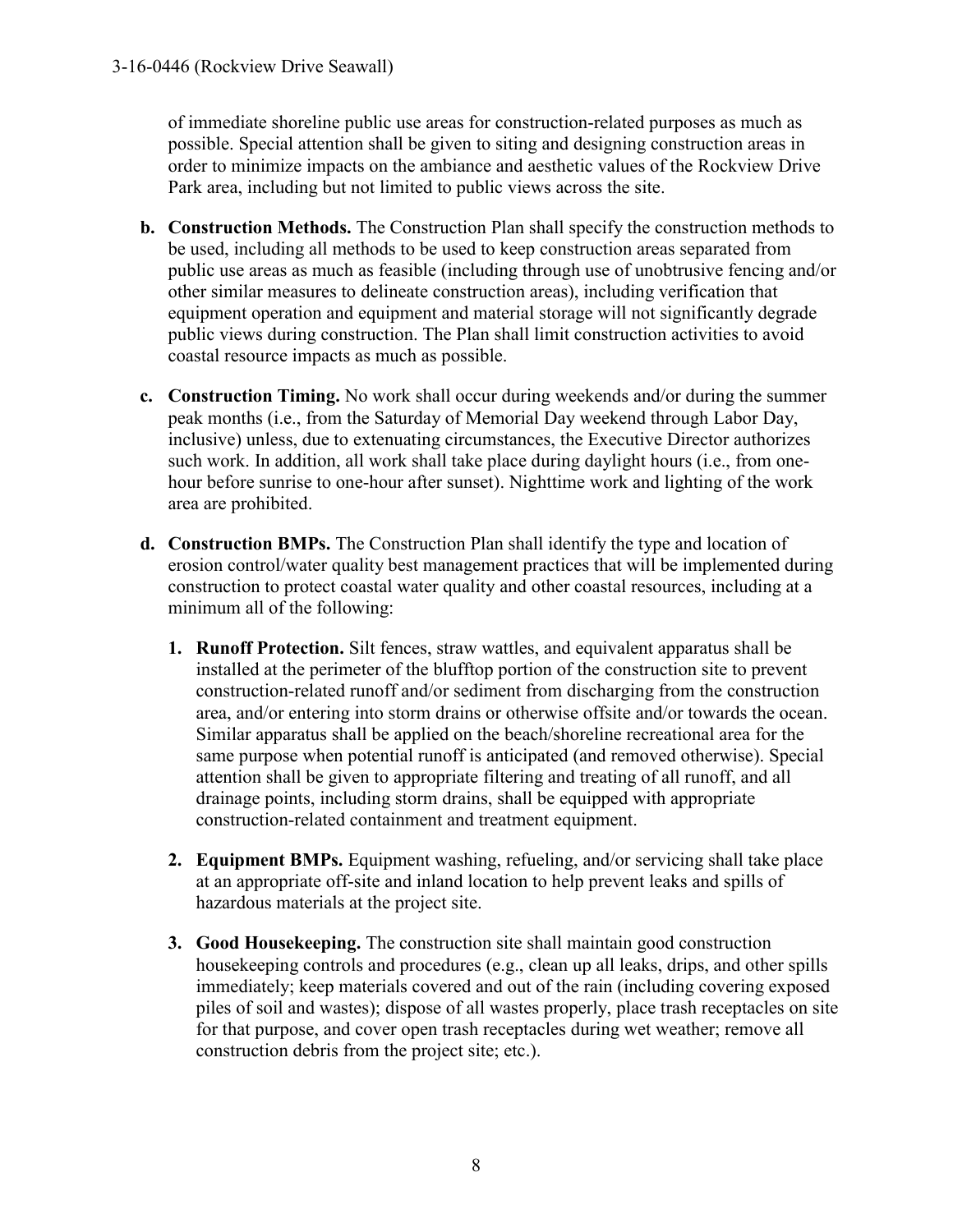- **4. Erosion and Sediment Controls.** All erosion and sediment controls shall be in place prior to the commencement of construction as well as at the end of each work day.
- **5. No Intertidal Grading.** Grading of intertidal areas is prohibited, except removal of existing concrete, riprap, and rubble is allowed in these areas.
- **6. Rubber-tired Construction Vehicles.** Only rubber-tired construction vehicles are allowed on the beach/shoreline recreational area, except track vehicles may be used if the Executive Director determines that they are required to safely carry out construction. When transiting on the beach/shoreline recreational area, all such vehicles shall remain as close to the bluff edge as possible and avoid contact with ocean waters.
- **7. Construction Material Storage.** All construction materials and equipment placed seaward of the bluff during daylight construction hours shall be stored beyond the reach of tidal waters. All construction materials and equipment shall be removed in their entirety from these areas by one hour after sunset each day that work occurs, except for necessary erosion and sediment controls and/or construction area boundary fencing where such controls and/or fencing are placed as close to the toe of the coastal protection/bluff as possible, and are minimized in their extent.
- **e. Restoration.** All beach/shoreline recreational area and other public recreational use areas and all beach/shoreline recreational area access points impacted by construction activities shall be restored to their pre-construction condition or better within three days of completion of construction. Any native materials impacted shall be filtered as necessary to remove all construction debris.
- **f. Construction Site Documents.** The Construction Plan shall provide that copies of the signed CDP and the approved Construction Plan be maintained in a conspicuous location at the construction job site at all times, and that such copies are available for public review on request. All persons involved with the construction shall be briefed on the content and meaning of the CDP and the approved Construction Plan, and the public review requirements applicable to them, prior to commencement of construction.
- **g. Construction Coordinator.** The Construction Plan shall provide that a construction coordinator be designated to be contacted during construction should questions arise regarding the construction (in case of both regular inquiries and emergencies), and that his/her contact information (i.e., address, phone numbers, email address, etc.) including, at a minimum, a telephone number (with message capabilities) and an email that will be made available 24 hours a day for the duration of construction, is conspicuously posted at the job site where such contact information is readily visible from public viewing areas while still protecting public views as much as possible, along with indication that the construction coordinator should be contacted in the case of questions regarding the construction (in case of both regular inquiries and emergencies). The construction coordinator shall record the contact information (address, email, phone number, etc.) and nature of all complaints received regarding the construction, and shall investigate complaints and take remedial action, if necessary, within 24 hours of receipt of the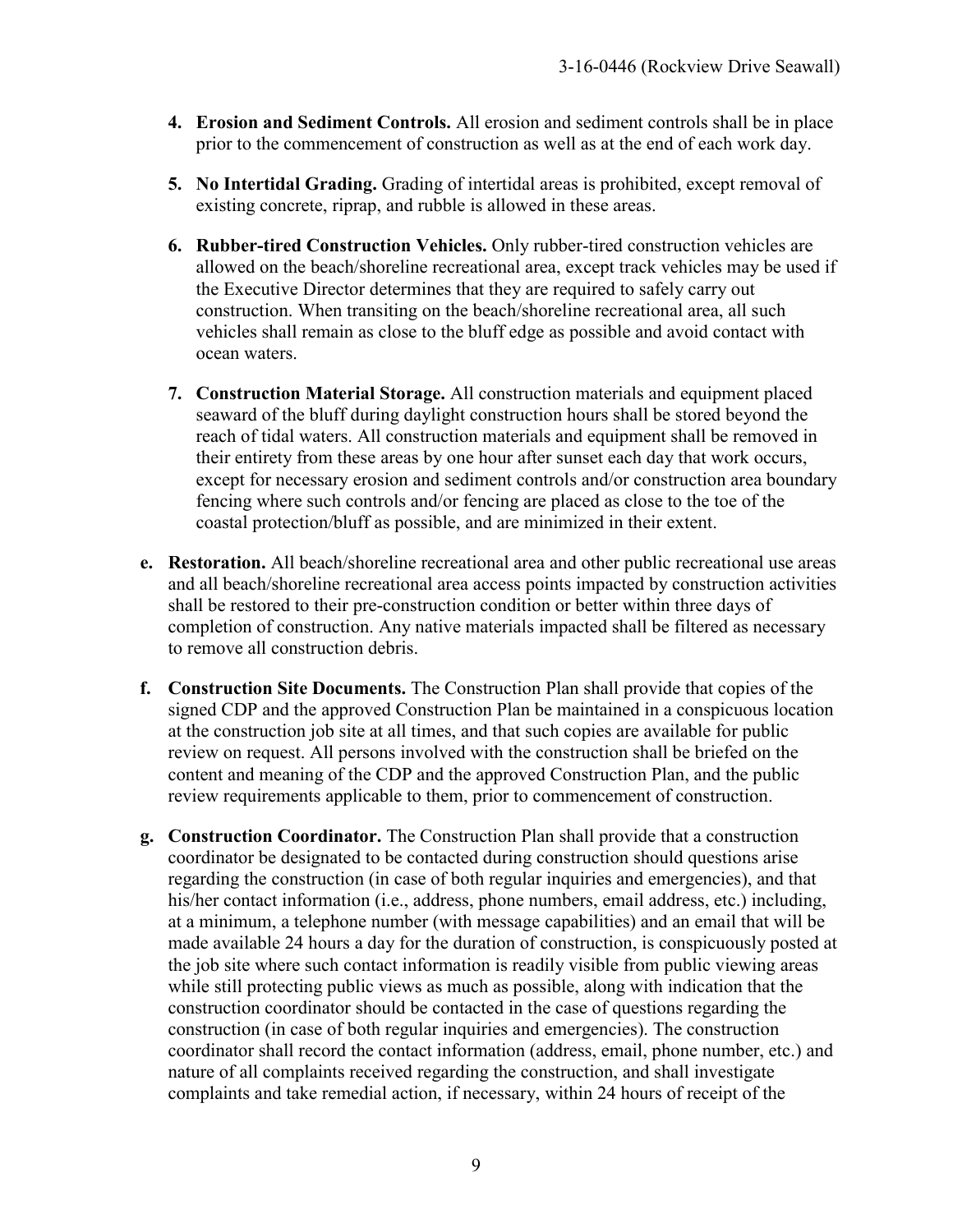complaint or inquiry. All complaints and all actions taken in response shall be summarized and provided to the Executive Director on at least a weekly basis.

- **h. Construction Specifications.** The construction specifications and materials shall include appropriate penalty provisions that require remediation for any work done inconsistent with the terms and conditions of this CDP.
- **i. Notification.** The Permittee shall notify planning staff of the Coastal Commission's Central Coast District Office at least three working days in advance of commencement of construction, and immediately upon completion of construction.

Minor adjustments to the above Construction Plan requirements may be allowed by the Executive Director if such adjustments: (1) are deemed reasonable and necessary; and (2) do not adversely impact coastal resources. All requirements above and all requirements of the approved Construction Plan shall be enforceable components of this CDP. The Permittees shall undertake development in conformance with this condition and the approved Construction Plan.

- **4. Monitoring and Reporting.** The Permittees shall ensure that the condition and performance of the approved as-built project is regularly monitored and maintained. Such monitoring evaluation shall at a minimum address whether any significant weathering or damage has occurred that would adversely impact future performance, and identify any structural or other damage or wear and tear requiring repair to maintain the augmented seawall and the Rockview Drive Park Improvements in a structurally sound manner and in their approved state. The private individual Permittees shall be responsible for all aspects of compliance with this special condition related to the augmented seawall and any remaining riprap, and Santa Cruz County shall be responsible for all aspects of compliance with this special condition related to all other Rockview Drive Park Improvements. Monitoring shall at a minimum include:
	- **a. Armoring.** All armoring (including the seawall and the remaining riprap) shall be regularly monitored by a licensed civil engineer with experience in coastal structures and processes to ensure structural and cosmetic integrity including, at a minimum, evaluation of concrete competence, spalling, cracks, movement, outflanking and undercutting; evaluation of all required surface treatments; and evaluation of riprap movement and integrity (see also **Special Condition 2(h)** above). Such evaluation shall also describe the way in which the cutoff wall footing/foundation has become more visible due to rock shelf erosion, and shall identify steps necessary to contour and/or color/stain such exposed areas as required by this CDP (see **Special Condition 2(g)** above).
	- **b. Park Improvements.** All Park improvements described in **Special Condition 2** (except for riprap) shall be regularly monitored to ensure continued public utility and function of the Park and its features in their approved and required form as identified in the approved Rockview Drive Park Public Access Improvement Plan.
	- **c. Photo Documentation**. All project elements shall be photographed annually from an adequate number of inland and seaward locations as to provide complete photographic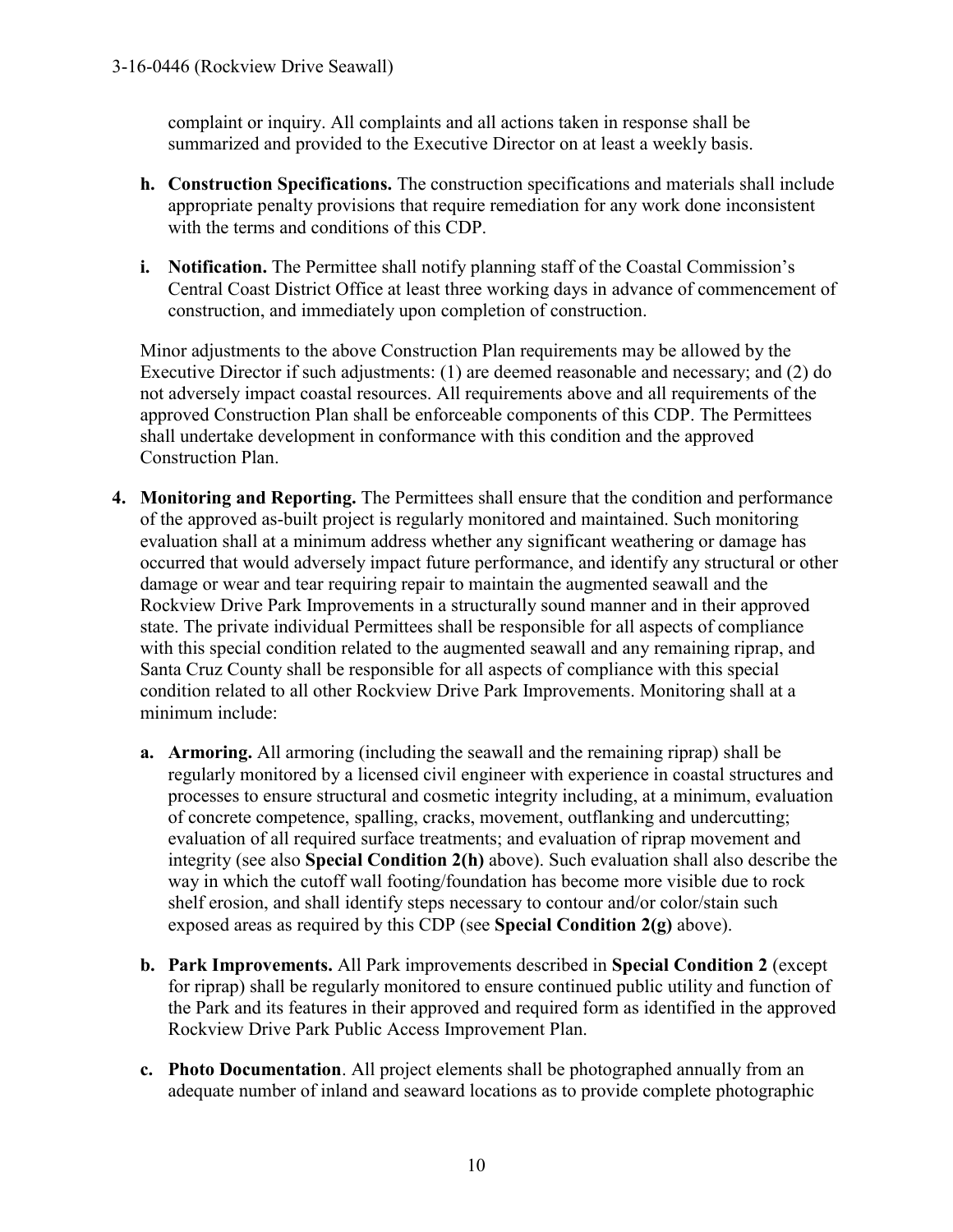coverage of the approved project. All photographs shall be documented on a site plan that notes the location of each photographic viewpoint and the date and time of each photograph to allow naked eye comparison of the same views over time.

- **d. Reporting.** Monitoring reports covering the above-described evaluations shall be submitted to the Executive Director for review and approval at five-year intervals by March 1st of each fifth year (with the first report due March 1, 2024 and subsequent reports due March 1, 2029, March 1, 2034, and so on) for as long as the approved as-built project exists at this location. The reports shall identify the existing configuration and condition of the armoring and the Park improvements, and shall recommend actions necessary to maintain these project elements in their approved and/or required state, and shall include the above-described photographic documentation (in color hard copy and jpg format). Actions necessary to maintain the approved as-built project in a structurally sound manner and its approved state (see also **Special Condition 5** below) shall be implemented within 30 days of Executive Director approval, unless a different time frame for implementation is identified by the Executive Director.
- **5. Future Maintenance.** This CDP authorizes future maintenance as described in this special condition. The Permittees acknowledge and agree on behalf of themselves and all successors and assigns that it is the Permittees' responsibility to: (a) maintain the approved project (including the augmented seawall (see **Special Condition 1**) as well as the Rockview Drive Park Public Access Improvements (see **Special Condition 2**)), and all related development in a structurally sound manner, visually compatible with the rock shelf and shoreline surroundings, and in their approved and required states, including that the surfacing of the seawall required by **Special Condition 2(g)** shall be maintained throughout the life of the structure; (b) retrieve any failing portion of the permitted structures or related improvements that might otherwise substantially impair the use, aesthetic qualities, or environmental integrity of the beach, rock shelf, and/or ocean; and (c) annually or more often inspect the seawall and riprap for signs of failure and/or displaced structural components. The private individual Permittees shall be responsible for all aspects of compliance with this special condition related to the augmented seawall and any remaining riprap, and Santa Cruz County shall be responsible for all aspects of compliance with this special condition related to all other Rockview Drive Park Improvements. Any such maintenance-oriented development associated with the approved seawall, riprap, public access improvements, and related development shall be subject to the following:
	- **a. Maintenance.** "Maintenance," as it is understood in this condition, means development that would otherwise require a CDP whose purpose is to repair and/or maintain the overall permitted structures and make improvements in their approved configuration, including retrieval of any project components that may be displaced from the approved design.
	- **b. Other Agency Approvals.** The Permittee acknowledges that these maintenance stipulations do not obviate the need to obtain permits and/or other authorizations from other agencies for any future maintenance and/or repair episodes.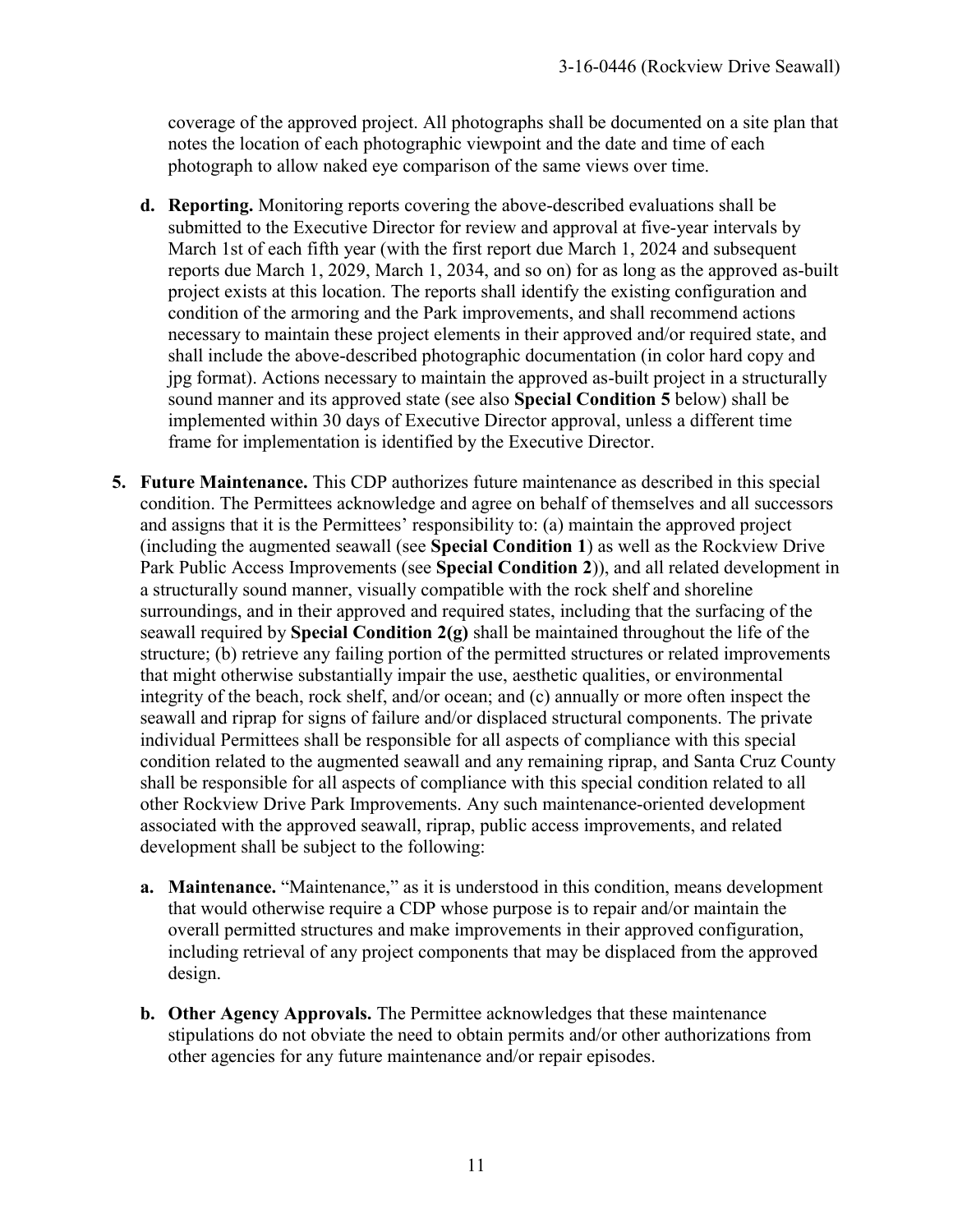- **c. Maintenance Notification.** Prior to commencing any maintenance event, the Permittees shall notify planning staff of the Coastal Commission's Central Coast District Office, in writing, regarding the proposed maintenance. Except for necessary emergency interventions (see below), such notice shall be given by first-class mail at least 30 days in advance of commencement of work. The notification shall include a detailed description of the maintenance event proposed, and shall include any plans, construction BMPs, engineering and/or geology reports, proposed changes to the maintenance parameters, other agency authorizations, and other supporting documentation describing the maintenance event. The maintenance event shall not commence until the Permittee has been informed by Central Coast District planning staff that the maintenance event complies with this CDP. If the Permittees have not received a response within 30 days of receipt of the notification by the Central Coast District Office, the maintenance event shall be authorized as if Commission planning staff affirmatively indicated that the event complies with this CDP. The notification shall clearly indicate that the maintenance event is proposed pursuant to this CDP, and that the lack of a response to the notification within 30 days of its receipt constitutes approval of it as specified in this CDP. If the notification does not explicitly indicate same, then the automatic authorization provision does not apply.
- **d. Non-compliance Proviso.** If the Permittees are not in compliance with any of the conditions of this CDP, or are in violation of the Coastal Act otherwise, at the time that a maintenance event is proposed, then the maintenance event that might otherwise be allowed by the terms of this future maintenance condition may not be allowed by this condition, subject to determination by the Executive Director.
- **e. Emergency.** Nothing in this condition shall serve to waive any Permittee rights that may exist in cases of emergency pursuant to Coastal Act Section 30611, Coastal Act Section 30624, and Subchapter 4 of Chapter 5 of Title 14, Division 5.5, of the California Code of Regulations (Permits for Approval of Emergency Work).
- **f. Duration and Scope of Covered Maintenance.** Future maintenance under this CDP may be allowed subject to the above terms throughout the duration of the armoring authorization (see **Special Condition 6**) subject to Executive Director review and approval every 5 years (with the first approval due March 1, 2024, and subsequent approvals March 1, 2029, March 1, 2034, and so on) to verify that there are not changed circumstances associated with such allowance of maintenance events that necessitate rereview. It is the Permittees' responsibility to request Executive Director approval prior to the end of each 5-year maintenance period (i.e., with the first period culminating on March 1, 2024). Maintenance can be carried out beyond March 1, 2024 (and beyond subsequent five-year periods) pursuant to these maintenance provisions only if the Permittee requests an extension prior to the end of each 5-year maintenance period and only if the Executive Director extends the maintenance term in writing. The intent of this CDP is to allow for 5-year extensions of the maintenance term for as long as the approved armoring, public access improvements, and related development remains authorized unless there are changed circumstances that may affect the consistency of this maintenance authorization with the policies of Chapter 3 of the Coastal Act and thus warrant a re-review of this maintenance condition. The Permittees shall maintain the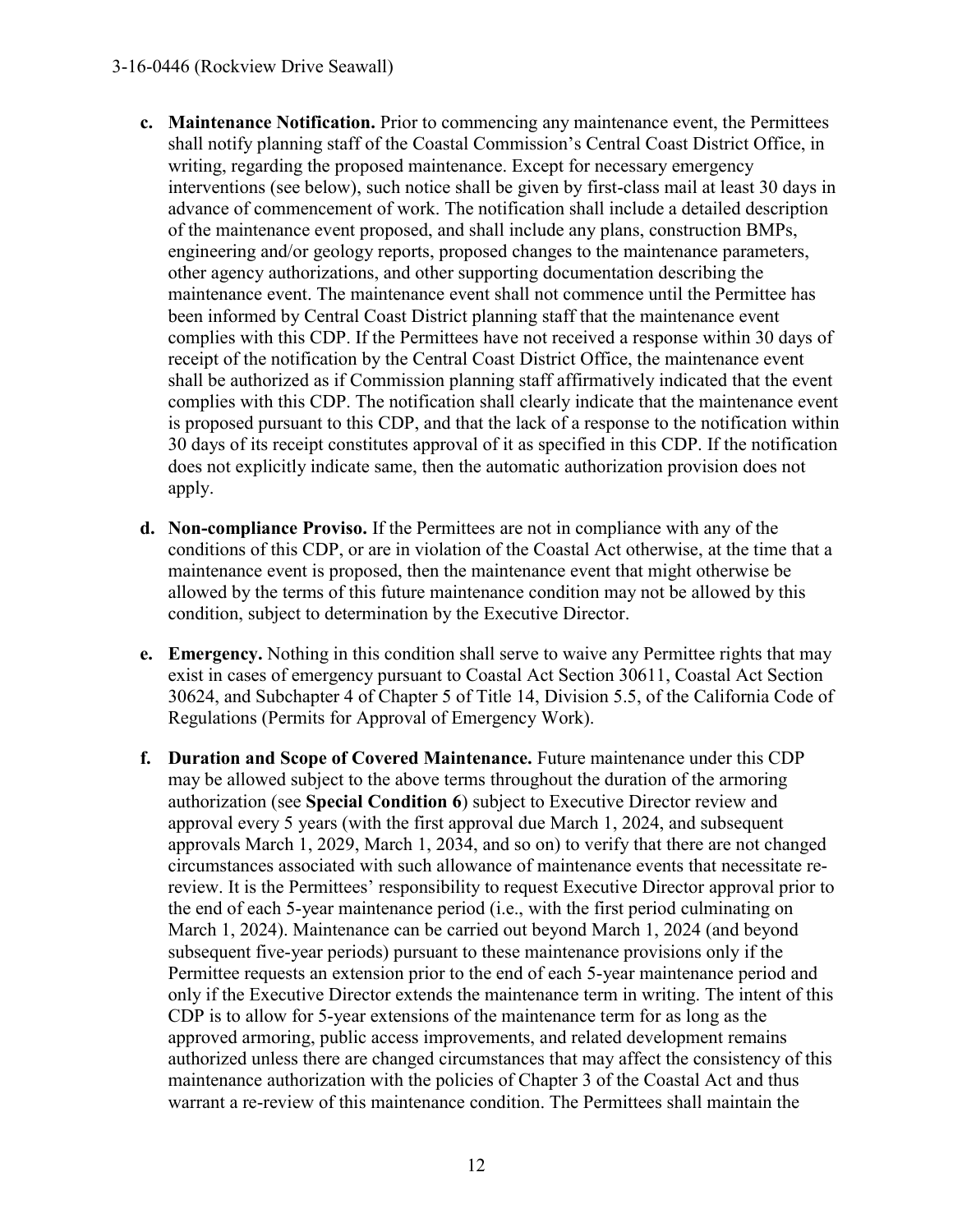approved armoring, public access improvements, and related development in their approved state.

- **6. Duration of Armoring Authorization.** This CDP authorizes the approved armoring (i.e., the augmented seawall and remaining riprap) until the time when the public park and related public access improvements inland of it are no longer present, or no longer require armoring, whichever occurs first. If some portion of the public improvements are removed, while some portion are retained, the armoring shall be reduced or modified so that it is the minimum necessary to protect the public improvements that are retained. At such time (i.e., when public improvements are removed or when the public improvements no longer require armoring), the Permittees shall submit a complete CDP amendment application to the Coastal Commission to remove or modify the approved armoring and to appropriately restore the affected area to a condition commensurate with natural bluff and shoreline landforms in the Pleasure Point area.
- **7. Future Coastal Resource Impact Mitigation.** This CDP accounts for mitigation of coastal resource impacts due to the approved armoring (i.e., the augmented seawall and remaining riprap) for the first 20 years from the date of the approval (i.e., until February 6, 2039). If the Permittees (or any subset thereto) intend to keep the armoring in place after February 6, 2039, such Permittees must submit a complete CDP amendment application prior to that time that analyzes the continued need for armoring, the feasibility of less impactful alternatives, and any necessary and/or desired project modifications. If the information in the CDP amendment application demonstrates that the public access improvements installed under this approval will not sufficiently mitigate for the adverse coastal resource impacts associated with the retention of the armoring beyond the preceding 20-year period, additional mitigation may be required. Similarly, if the Permittees (or any subset) apply for a separate CDP or an amendment to this CDP to modify the armoring, or to perform repair work affecting 50 percent or more of the armoring, such Permittees shall be required to provide additional commensurate mitigation for the impacts of the enlarged or redeveloped armoring on public views, public recreational access, shoreline processes, and all other affected coastal resources that have not already been mitigated through this CDP.
- **8. Assumption of Risk, Waiver of Liability and Indemnity.** By acceptance of this CDP, the Permittees acknowledge and agree, on behalf of themselves and all successors and assigns: (a) that the project area is subject to extreme coastal hazards including but not limited to episodic and long-term shoreline retreat and coastal erosion, high seas, ocean waves, tidal scour, storms, tsunami, coastal flooding, sea level rise, landslides, bluff and geologic instability, and the interaction of same; (b) to assume the risks to the Permittees and the properties that are the subject of this CDP of injury and damage from such hazards in connection with the permitted development; (c) to unconditionally waive any claim of damage or liability against the Commission, its officers, agents, and employees for injury or damage from such hazards; (d) to indemnify and hold harmless the Commission, its officers, agents, and employees with respect to the Commission's approval of this project against any and all liability, claims, demands, damages, costs (including costs and fees incurred in defense of such claims due to such hazards), expenses, and amounts paid in settlement arising from any injury or damage; and (e) that any adverse effects to properties caused by the permitted project shall be fully the responsibility of the Permittees.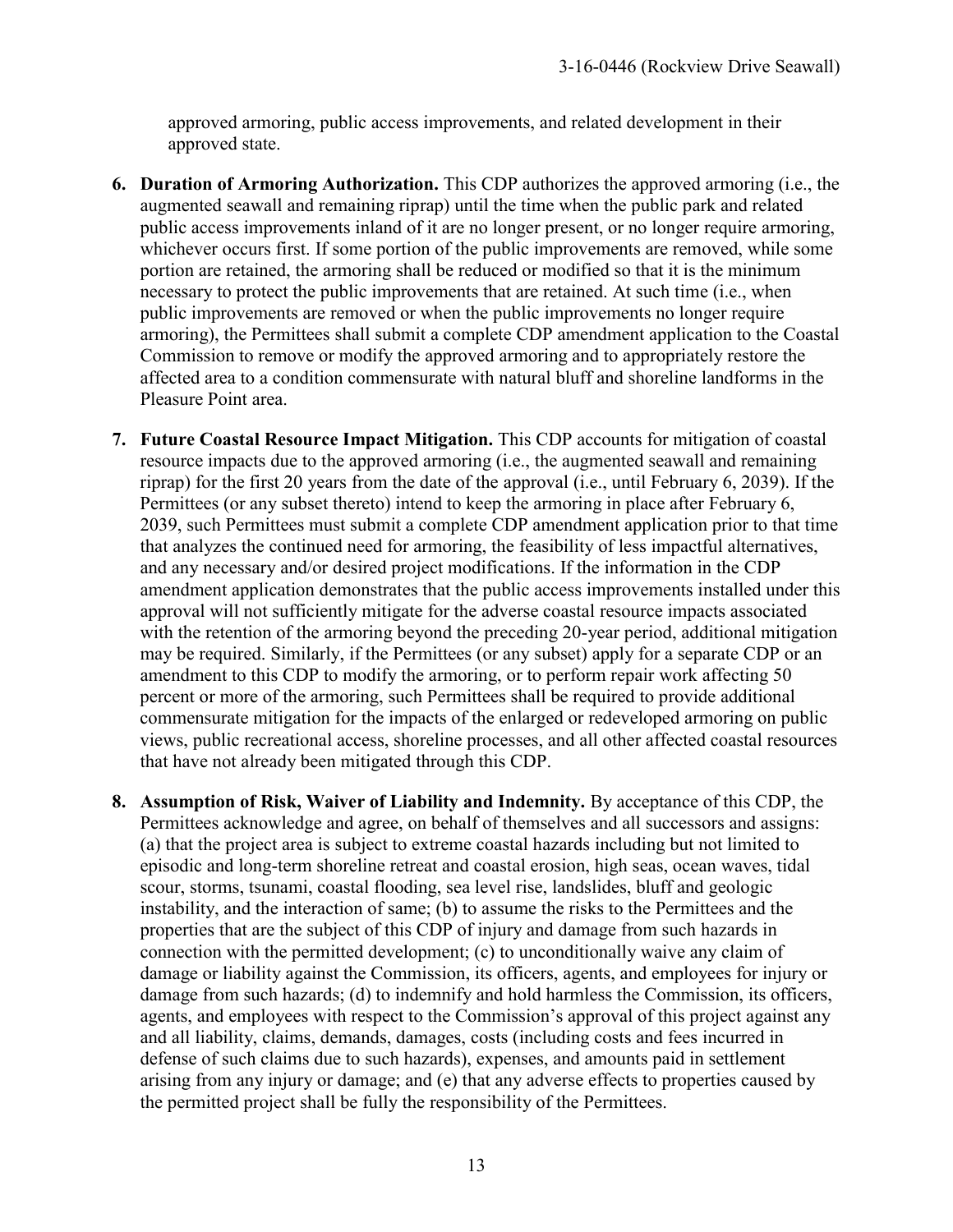- **9. Liability for Costs and Attorneys' Fees.** The Permittees shall reimburse the Coastal Commission in full for all Coastal Commission costs and attorneys' fees (including but not limited to such costs/fees that are: (1) charged by the Office of the Attorney General; and/or (2) required by a court) that the Coastal Commission incurs in connection with the defense of any action brought by a party other than the Permittees against the Coastal Commission, its officers, employees, agents, successors and/or assigns challenging the approval or issuance of this CDP, the interpretation and/or enforcement of CDP terms and conditions, or any other matter related to this CDP. The Permittees shall reimburse the Coastal Commission within 60 days of being informed by the Executive Director of the amount of such costs/fees. The Coastal Commission retains complete authority to conduct and direct the defense of any such action against the Coastal Commission, its officers, employees, agents, successors and/or assigns.
- **10. Public Rights.** By acceptance of this CDP, the Permittees acknowledge and agree, on behalf of themselves and all successors and assigns that the Coastal Commission's approval of this CDP shall not constitute a waiver of any public rights that may exist on the affected properties, including the area inland of the augmented seawall and public Park improvements, including the pathway area, and that the Permittees shall not use this CDP as evidence of a waiver of any public rights that may exist on these properties now or in the future.
- **11. Future Permitting.** Any and all future proposed development at and/or directly related to this project, this project area, and/or this CDP shall require a new CDP or a CDP amendment that is processed through the Coastal Commission, unless the Executive Director determines a CDP or CDP amendment is not legally required.
- **12. Real Estate Disclosure.** Disclosure documents related to any future marketing and/or sale of the subject private Permittees' properties (i.e., associated with 1, 3, 5, 7, 9, and 11 Rockview Drive), including but not limited to specific marketing materials, sales contracts and similar documents, shall notify potential buyers of the terms and conditions of this CDP. A copy of this CDP shall be provided in all real estate disclosures.
- **13. Deed Restriction.** PRIOR TO ISSUANCE OF THE CDP and no later than three months from the date of the Commission's approval of this CDP (i.e., by May 6, 2019), the private individual Permittees shall each submit to the Executive Director for review and approval documentation demonstrating that each such Permittee has executed and recorded against their parcel(s) governed by this CDP a deed restriction (Deed Restriction), in a form and content acceptable to the Executive Director: (1) indicating that, pursuant to CDP 3-16-0446, the California Coastal Commission has authorized development on the subject property subject to terms and conditions that restrict the use and enjoyment of that property; and (2) imposing the conditions of CDP 3-16-0446 as covenants, conditions and restrictions on the use and enjoyment of the property. Each Deed Restriction shall include a legal description of the entire parcel or parcels governed by CDP 3-16-0446. Each Deed Restriction shall also indicate that, in the event of an extinguishment or termination of the Deed Restriction for any reason, the terms and conditions of CDP 3-16-0446 shall continue to restrict the use and enjoyment of the subject property so long as either CDP 3-16-0446 or the development it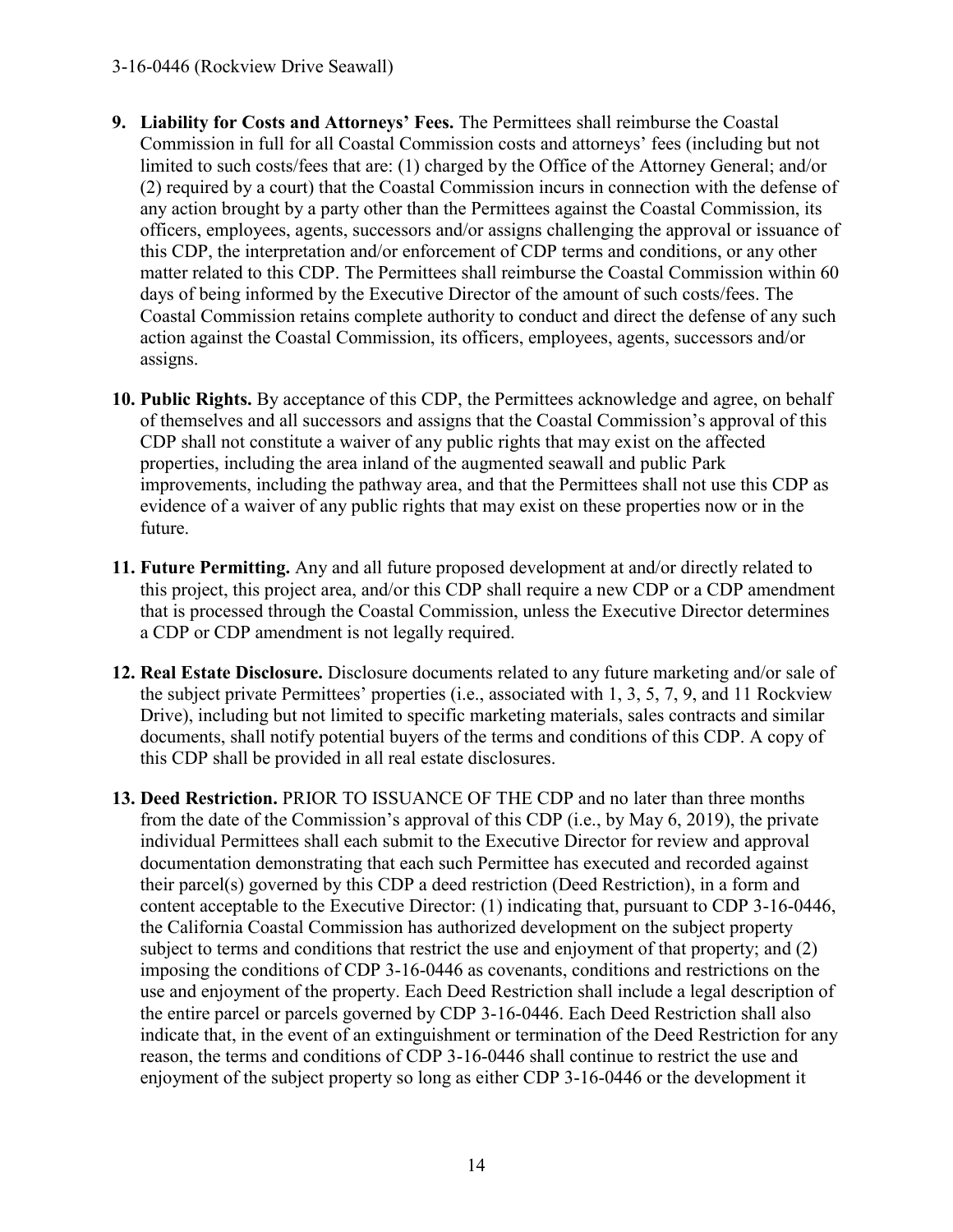authorizes, or any part, modification, or amendment thereof, remains in existence on or with respect to the subject property.

# **IV. FINDINGS AND DECLARATIONS**

# **A. PROJECT LOCATION, BACKGROUND, AND DESCRIPTION**

#### **Project Location and Background**

The project site is located in the Pleasure Point neighborhood within the Live Oak coastal area of Santa Cruz County (between the City of Santa Cruz upcoast and the City of Capitola downcoast). The Live Oak coastal area is a popular visitor destination that is well known for excellent public access opportunities, with an array of beaches, well-known surf spots, lagoons, and parks owned and operated by both Santa Cruz County and the California Department of Parks and Recreation. The proposed project is at Soquel Point (aka "Pleasure Point") proper, just upcoast of the Pleasure Point Park/Parkway area (an LCP-designated Primary Public Access Point), which entails a range of public access opportunities including a very popular recreational trail atop the bluffs that provides panoramic views of the Monterey Bay and the offshore Pleasure Point surfing area, and includes public restrooms, water fountains, outdoor showers, parking, and multiple access stairways to the beach.<sup>1</sup>

The project site, commonly referred to as "Rockview," is an important and popular public access site, particularly for surfers, body-boarders, sunbathers, beachgoers, and tidepoolers who can get down to the craggy shoreline below the street from this location. The greater project area is located at the end of Rockview Drive (where it intersects the shoreline) and includes an existing ten-foot-wide public access pathway area on top of the seawall, $^2$  a picnic table and overlook area at the downcoast end of the pathway area, bike racks, interpretive signage, an eroded path down

<sup>&</sup>lt;sup>1</sup> The Pleasure Point parkway project was developed and required as mitigation for the construction of the armoring that fronts it (Coastal Commission CDPs A-3-SCO-07-095 and 3-07-019).

<sup>&</sup>lt;sup>2</sup> Historically, Rockview Drive extended seaward of the residences located at 1, 3, 5, 7, 9, and 11 Rockview Drive. Cars would park seaward of the paved road on an unpaved portion of the bluff top, and there were multiple "goat" trails that provided access to the rock shelf and the beach. In 1986, and due to erosion of the roadway, Santa Cruz County abandoned approximately 11,000 square feet of the public road area (approximately 185 feet in length and 60 feet in width) seaward of 1, 3, 5, 7, 9, and 11 Rockview Drive, and such abandonment was approved by the Commission under CDP 3-86-168. As a condition of approval of CDP 3-86-168, the homeowners (i.e., the recipients of the abandoned road right-of-way area) were required to record a rolling/ambulatory 10-foot-wide public access easement (i.e., as the bluff continued to erode, the easement would continue to move landward). In 1987, some of the Rockview Drive homeowners and Santa Cruz County applied for and obtained CDP 3-87-195, which authorized an approximately 170-foot-long vertical seawall at the base of the bluff, a 10-foot-wide public access path atop the seawall in the easement area, and placement of between 100 and 200 tons of riprap at the downcoast end of the seawall. There is also substantial riprap fronting the upcoast end of the seawall, and also extending across the bluffs fronting the adjacent upcoast property (i.e., just past the seawall and the public pathway). Some riprap fronting this adjacent upcoast property was approved by the Commission in 1984 (CDP 3-84-169), but it has clearly slumped from its permitted configuration, and significant rock is currently present on the beach/shoreline recreational area in front of the seawall on private individual Applicant property associated with the rock shelf as well.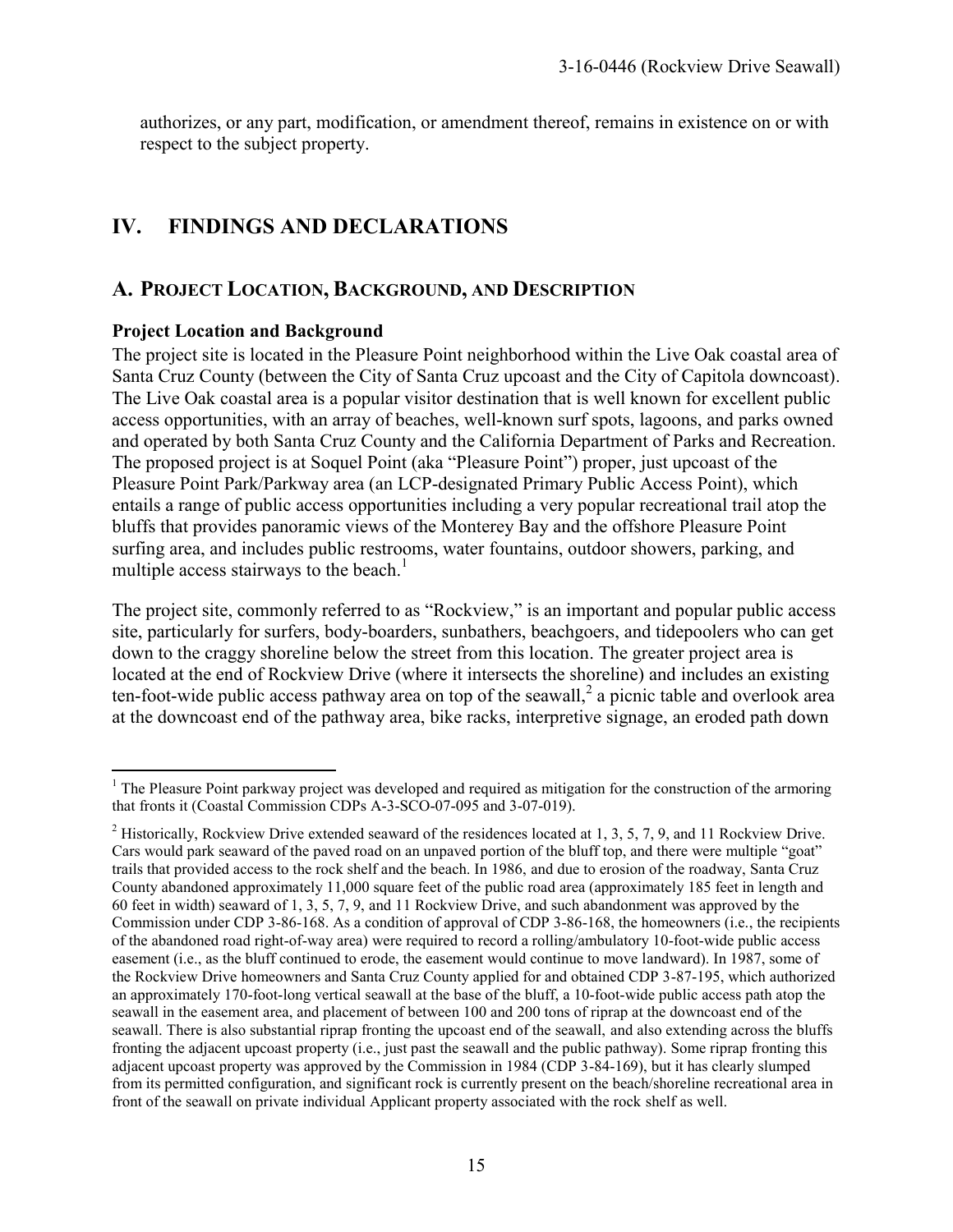the slope atop riprap to the beach/rocky shelf area,<sup>3</sup> and a pocket beach atop the rock shelf just below the seawall. The main public access pathway, which is located directly on top of the seawall, was formally constructed in the recorded public access easement area in 1987 as required by CDP 3-86-168. Inland of the public access pathway lies the abandoned road right-ofway that has since been developed with private backyards and related development associated with residential properties at 1, 3, 5, 7, 9, and 11 Rockview Drive (i.e., the private property owners who are the Applicants for this current application, along with the County). The beach area below the seawall primarily consists of a rock shelf and a relatively small sandy beach that varies in size with the tide, season, and longshore drift of sediment. The beach and shoreline area provide access to a prominent surf spot aptly named "Rockview," which is immediately upcoast of the popular "Wind and Sea" surf spot and immediately downcoast of the main series of breaks at Pleasure Point (i.e., "Sewer Peak," "First Peak," "Second Peak," etc.).

The popular  $26<sup>th</sup>$  Avenue Beach is located just upcoast of Rockview; however,  $26<sup>th</sup>$  Avenue Beach is generally inaccessible from Rockview due to geomorphic and anthropogenic factors (i.e., a prominent rockshelf that protrudes seaward creating a "point" coupled with substantial residential development atop the bluffs and related armoring). In addition, although there is pathway atop the seawall at Rockview, this pathway terminates at the upcoast end of the seawall and does not currently connect to the  $26<sup>th</sup>$  Avenue Beach area because of the rocky headland and intervening residential development. On the other side of the Rockview site (i.e., the downcoast side) there is, however, a staircase (located between 18 and 20 Rockview Drive) that provides access to another popular pocket beach that also varies in size with the tide, season, and longshore drift, and also provides access to the "Rockview" and the adjacent downcoast "Sewer Peak" and "First Peak" surf spots. Access around the Point to the Pleasure Point Park/Parkway area from this beach is currently unavailable due to intervening residential development, armoring, and the ocean.<sup>4</sup>

See **Exhibit 1** for a project location map and **Exhibits 4 and 5** for site area photos.

#### **Project Description**

The proposed project would provide for regular CDP authorization of the emergency work completed under Emergency CDP (ECDP)  $G-3-16-0005$ ,<sup>5</sup> including the excavation and

<sup>&</sup>lt;sup>3</sup> Historically, this path has been somewhat of an unkempt volunteer trail that has eroded considerably over the years, and requires access users to navigate a series of boulders at its base. It was further damaged during winter 2016-2017 by a deteriorated drainage pipe, which ultimately created a sinkhole. Although the County Public Works Department replaced the damaged pipe, and placed small rocks at the terminus of the upper viewing area and around the outlet of the newly replaced storm drain, the access path remains largely inaccessible.

<sup>&</sup>lt;sup>4</sup> The Commission is aware of this gap, and is actively working with property owners in this area to more effectively connect the two public access areas as projects are proposed, including recent Coastal Commission approvals that included such public pathway connections in the past few years (e.g., see CDP 3-14-0488 (Iceplant LLC Seawall) and CDP waiver 3-14-0210-W (Flavell).

<sup>&</sup>lt;sup>5</sup> In November of 2015 the private individual Applicants were issued an ECDP G-3-15-0041 for emergency augmented seawall development. However, ECDP G-3-15-0041 was not exercised because the Applicants never accepted its terms and conditions as required within the requisite timeframe. These same Applicants were subsequently issued ECDP G-3-16-0005 with substantially similar terms and conditions that were ultimately accepted, and the emergency augmented seawall development work was completed under its authorization. See **Exhibit 6** for ECDP G-3-16-0005.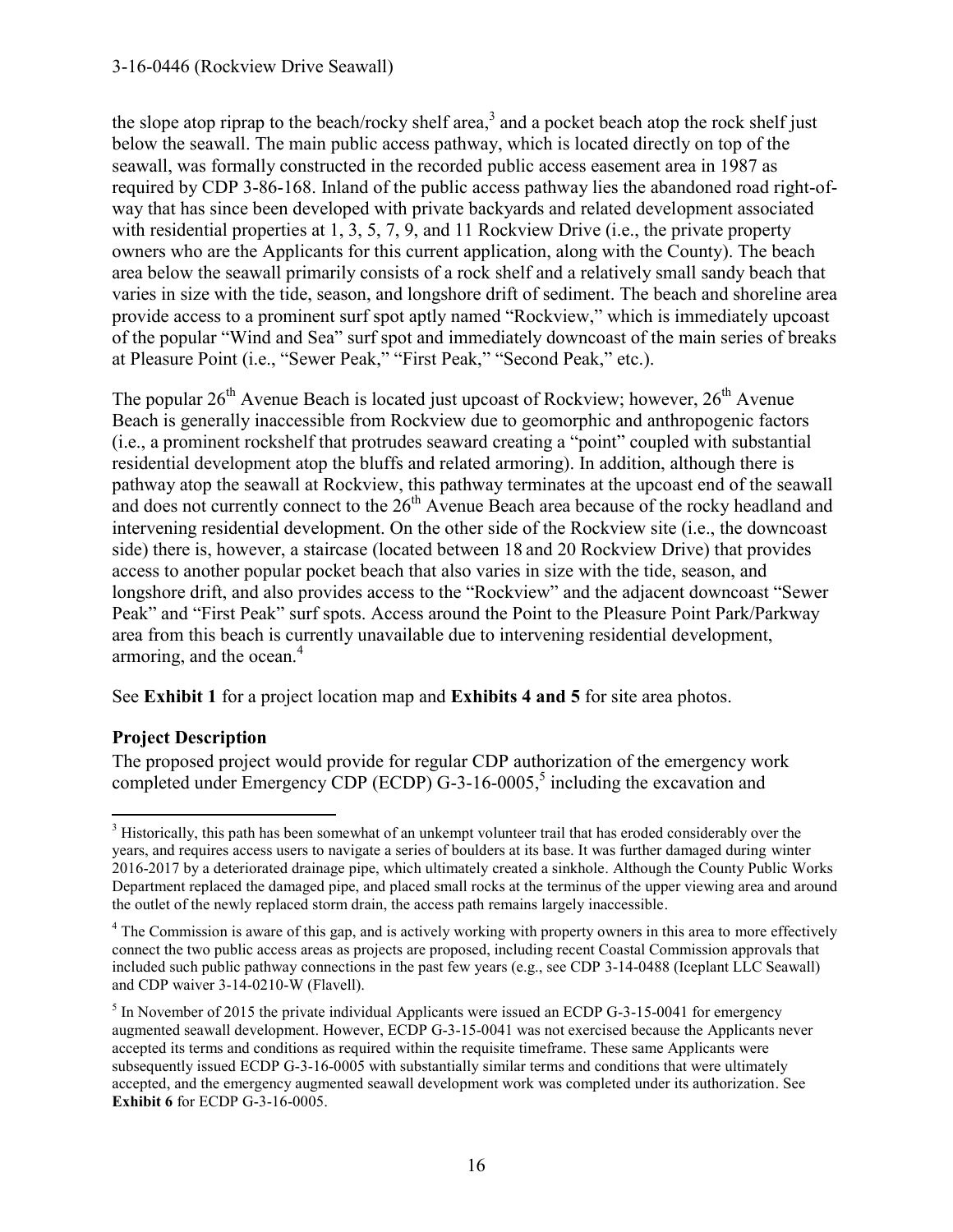construction of an approximately 81-foot-long, 8.5-foot-deep, and two-foot-wide cutoff footing/foundation wall embedded into the natural rock shelf (i.e., the beach bedrock platform) located immediately seaward of and below the existing seawall. Work done under the ECDP also included retrieval and restacking of existing riprap at the downcoast end of the seawall.<sup>6</sup>

The cutoff footing/foundation wall fronts about 40 percent of the overall length of the seawall. As constructed, the cutoff wall is "right-centered" along the seawall, meaning that the upcoast end of the cutoff wall is approximately 78 feet from the upcoast end of the seawall and the downcoast end of the cutoff wall is approximately 26 feet from the downcoast end of the seawall. The exposed portion of the shotcrete face of the cutoff wall is colored and textured as much as possible to conform to the adjacent natural surfaces (i.e., the beach bedrock platform). The cutoff footing/foundation wall was not repair and maintenance of the previously permitted seawall, including because it modified the shape and form of the previously permitted seawall, increasing its scale and scope (see, for example, Coastal Act Section 30610(d)). Rather, the project results in an augmented seawall structure overall, one that is different (including larger and expected to last longer) than the prior seawall, and thus it represents a new seawall project and is considered here accordingly.

Recognizing that the augmented seawall structure leads to adverse coastal resource impacts, the Applicants are proposing offsetting public access improvements to the park area/accessway located at the end of Rockview Drive (i.e. "Rockview Park"). These improvements include a new formalized public access stairway that will lead from the upper park area down to the beach/rock shelf, new permeable pavers in the upper park area, and a new fence atop the seawall and along the 10-foot-wide existing public access easement. Finally, the Applicants also propose to stain/paint the seawall an earth-tone color to better blend with the surrounding environment.

See **Exhibits 4 and 5** for photos of the site before and after construction of the augmented seawall and the riprap restacking. See **Exhibits 2 and 3** for project and site plans of the seawall, cutoff wall, and proposed stairway.

# **B. STANDARD OF REVIEW**

The project is located within both the Commission's retained CDP jurisdiction area (for the armoring) as well as the County's CDP jurisdiction (for the park improvements), and is the subject of prior Coastal Commission CDP decisions and requirements, including the requisite follow up regular CDP application for the Commission-issued ECDP for the augmented armoring. The Applicants, the County, and the Executive Director have all agreed to a consolidated CDP processing pursuant to Coastal Act Section 30601.3, and thus the standard of

<sup>&</sup>lt;sup>6</sup> Such riprap was authorized by the CDP for the original seawall (CDP 3-87-195) at its downcoast end, and the emergency work was designed to bring it into conformity with that original authorization as much as possible. As indicated above, there is also substantial riprap fronting the upcoast end of the seawall and also extending across the bluffs fronting the adjacent upcoast property (i.e., just past the seawall and the public pathway). Some riprap fronting this adjacent upcoast property was approved by the Commission in 1984 (CDP 3-84-169), but it has clearly slumped from its permitted configuration, and significant rock is currently present on the beach/shoreline recreational area in front of the seawall on private individual Applicant property associated with the rock shelf as well.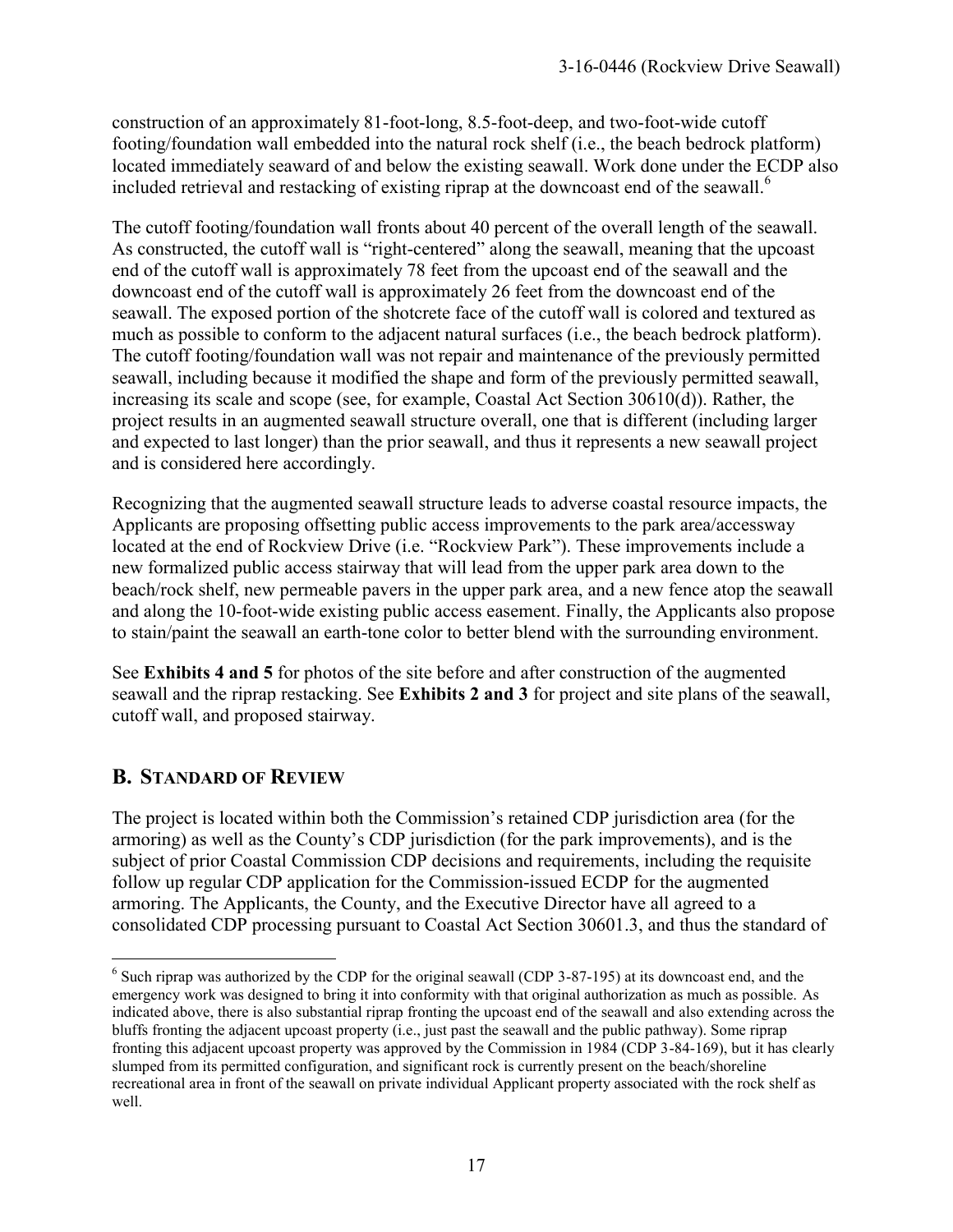review for the proposed project is the Coastal Act, with the Santa Cruz County LCP providing non-binding guidance.

# **C. COASTAL HAZARDS**

Coastal Act Section 30235 addresses the use of shoreline protective devices:

*30235. Revetments, breakwaters, groins, harbor channels, seawalls, cliff retaining walls, and other such construction that alters natural shoreline processes shall be permitted when required to serve coastal-dependent uses or to protect existing structures or public beaches in danger from erosion, and when designed to eliminate or mitigate adverse impacts on local shoreline sand supply. Existing marine structures causing water stagnation contributing to pollution problems and fish kills should be phased out or upgraded where feasible.* 

Coastal Act Section 30253 addresses the need for new development to ensure long-term structural integrity, minimize future risk, and to avoid landform altering protective measures along the shoreline as part of the new development or in the future. Section 30253 provides, in part:

*Section 30253. New development shall do all of the following:* 

- *(1) Minimize risks to life and property in areas of high geologic, flood, and fire hazard.*
- *(2) Assure stability and structural integrity, and neither create nor contribute significantly to erosion, geologic instability, or destruction of the site or surrounding area or in any way require the construction of protective devices that would substantially alter natural landforms along bluffs and cliffs.*

## **Consistency Analysis**

Coastal Act Sections 30253 and 30235 acknowledge that seawalls, revetments, cliff retaining walls, groins and other such structural or "hard" methods designed to forestall erosion also alter natural landforms and natural shoreline processes. Accordingly, shoreline armoring devices are only compelled approval for coastal-dependent uses, existing structures, or public beaches in danger of erosion (subject to the requirement that adverse impacts to local shoreline sand supply are mitigated or eliminated) under Section 30235. The Coastal Act provides these limitations because shoreline structures can have a variety of negative impacts on coastal resources, including adverse effects on sand supply, public access, coastal views, natural landforms, and overall shoreline beach dynamics on and off site, ultimately resulting in the loss of beaches.

Under Coastal Act Section 30235, and for other than public beaches and coastal dependent uses (which are not applicable here), a shoreline structure is required to be approved if: (1) there is an existing structure; (2) the existing structure is in danger from erosion; (3) shoreline-altering construction is required to protect the existing endangered structure; and (4) the required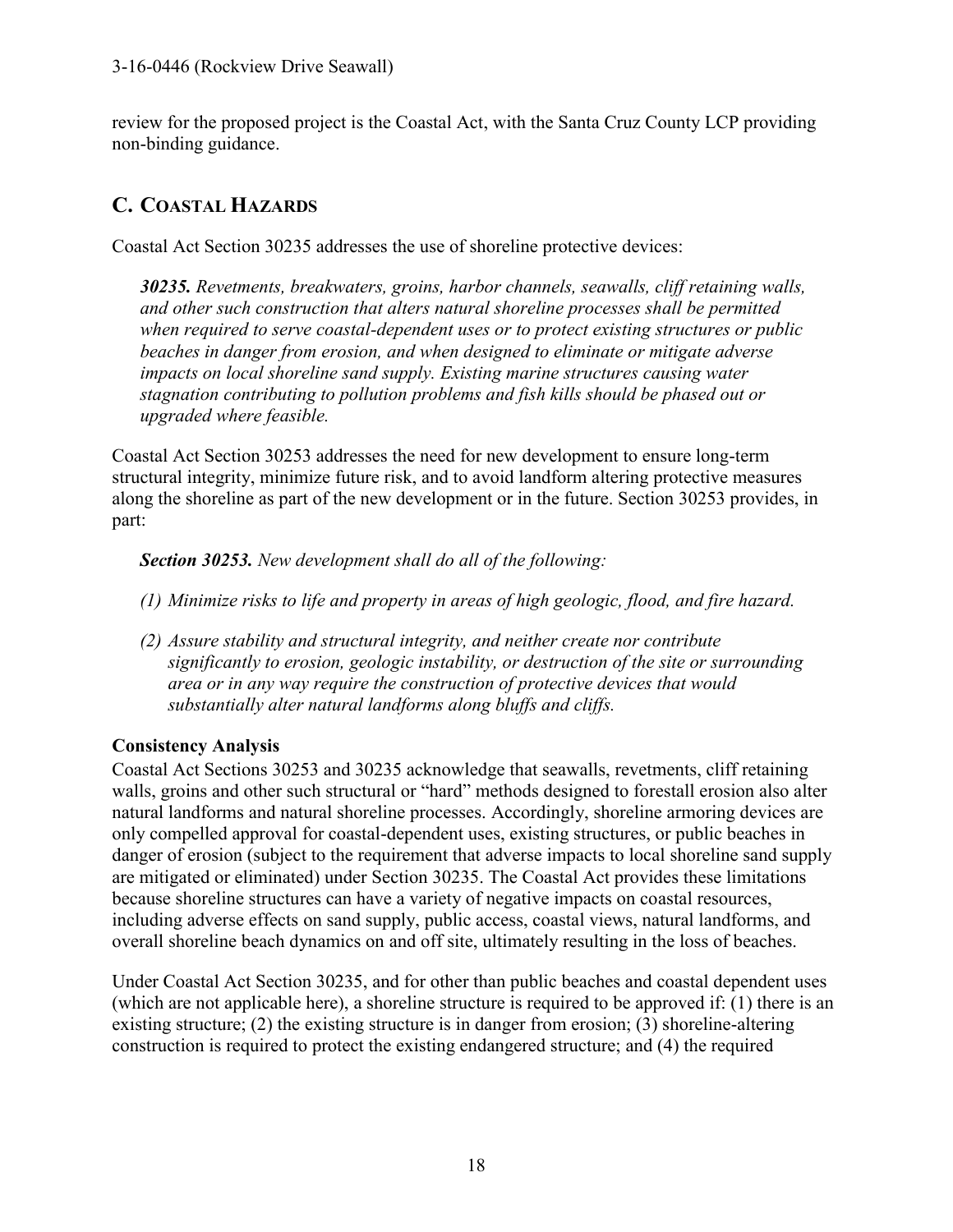protection is designed to eliminate or mitigate its adverse impacts on shoreline sand supply.<sup>7</sup> The first three criteria relate to whether the proposed armoring is necessary, while the fourth criterion applies to mitigating some of the impacts from the proposed armoring if it is deemed necessary.

#### **Existing Structure to be Protected**

The first Section 30235 test is whether or not the structure for which a shoreline protective device is proposed is considered "existing." The Coastal Act distinguishes between development where shoreline protective devices may be required and development where that is not the case. Under Coastal Act Section 30235, existing development (meaning development existing prior to the effective date of the Coastal Act on January 1, 1977) is potentially compelled a shoreline protective device if the remaining three criteria identified above are also satisfied. Under Section 30253, *new* development (i.e., all development built on or after January 1, 1977) is to be sited, designed, and built in a manner safe from coastal hazards without creating a need for a shoreline protective device that would substantially alter landforms along bluffs and cliffs and therefore is not entitled to such shoreline protection pursuant to Section 30235. Coastal zone development approved and constructed prior to the Coastal Act going into effect was not subject to Section 30253 requirements. Although some local hazard policies may have been in effect prior to the Coastal Act, these pre-Coastal Act structures have not necessarily been sited, designed, permitted and built in such a way as to avoid the need for future shoreline protection.

In this case, the lateral public access pathway area atop the bluff has existed at the site for many decades, predating the passage of 1972's Proposition 20 (The Coastal Initiative) $^8$  and the subsequent enactment of the 1976's Coastal Act. This lateral public access path and overlook area has been consistently and heavily used by the public over the years, including both prior to and following its formalized construction under CDP 3-86-168, as amended.<sup>9</sup> The trail is also coastal-dependent inasmuch as it requires a site adjacent to the sea to function for its intended public purpose, and Section 30235 allows for consideration of armoring to protect it for this purpose as well. Thus, in this case and for these reasons, the 10-foot-wide access pathway and overlook area inland of the augmented seawall and restacked riprap qualifies as an existing structure (and as a coastal-dependent use) as specified in Coastal Act Section 30235. Thus, the proposed project meets the first test of Section 30235 of the Coastal Act.

## **Danger from Erosion**

The second Section 30235 test is whether the existing structure is in danger from erosion. The Coastal Act allows shoreline armoring to protect existing structures in danger from erosion, but it does not define the term "in danger." There is a certain amount of risk involved in maintaining development along a California coastline that is actively eroding and can be directly subject to violent storms, large waves, flooding, earthquakes, and other coastal hazards. These risks can be

 $\overline{a}$  $7$  CDP approval also requires that projects be found consistent with the other policies of the Coastal Act in addition to these Section 30235 requirements. Discussion regarding consistency with other policies of the Coastal Act follows.

<sup>&</sup>lt;sup>8</sup> Proposition 20, approved by California voters in 1972, introduced coastal permitting requirements in February 1973.

 $9$  The 10-foot-wide lateral public access pathway/overlook area on top of the existing seawall was first formalized in the 1980's under CDP 3-86-168, and was recently improved (including via the installation of permeable pavers, bicycle racks, and coastal access signage) under CDP Amendment 3-86-168-A1 in 2015.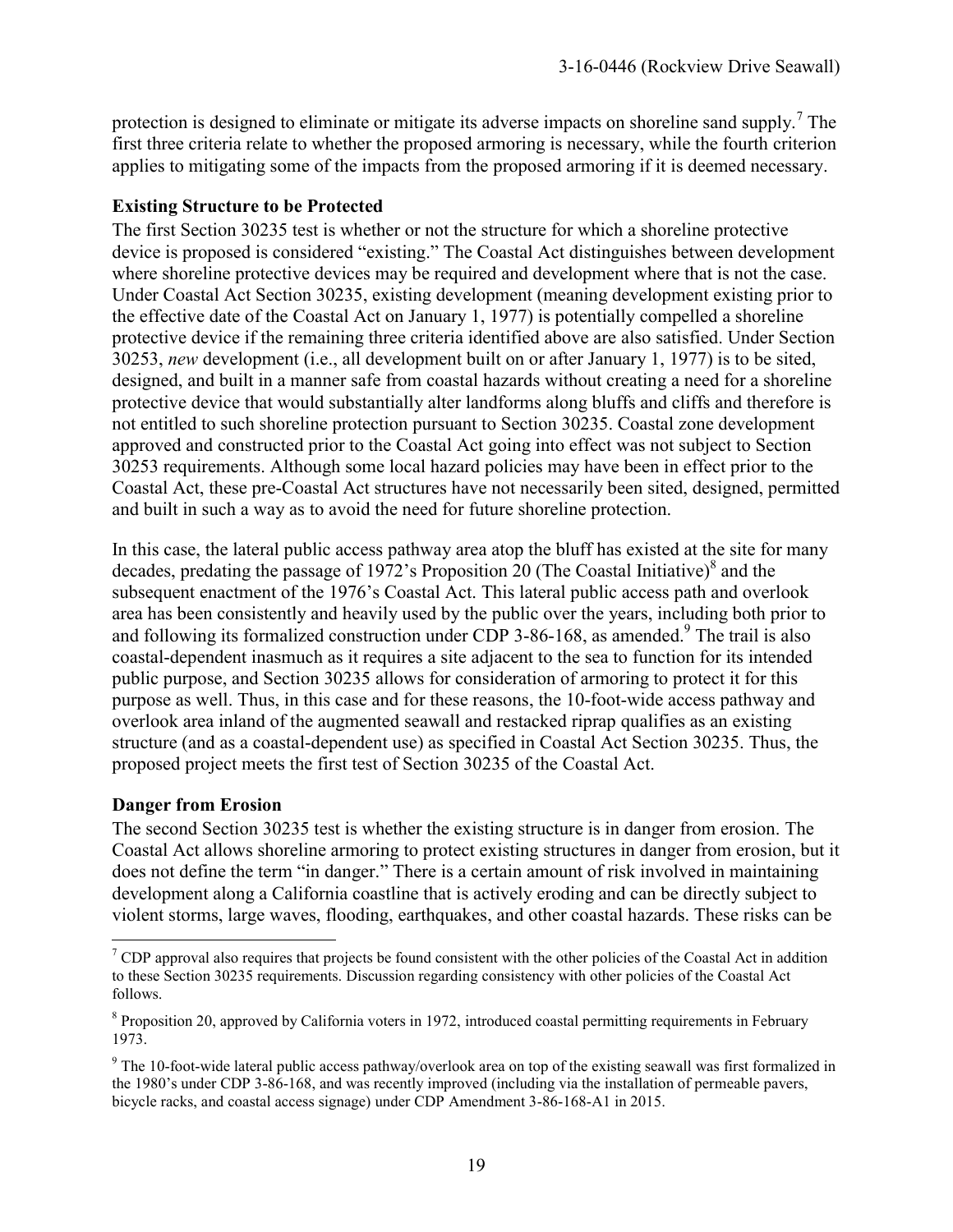exacerbated by sea level rise and localized geography that can focus storm energy at particular stretches of coastline. In a sense, all development along the immediate California coastline is in a certain amount of "danger." It is a matter of the degree of threat that distinguishes between danger that represents an ordinary and acceptable risk, and danger that requires shoreline armoring per 30235. Lacking Coastal Act definition, the Commission has in the past evaluated the immediacy of any threat in order to make a determination as to whether an existing structure is "in danger" for the purposes of Section 30235 considerations. While each case is evaluated based upon its own particular set of facts, the Commission has previously interpreted "in danger" to mean that an existing structure would be unsafe to use/occupy within the next two or three storm season cycles (generally, the next few years) if nothing were to be done (i.e., in the no project alternative). $10$ 

As a part of the original ECDP application, the private individual Applicants demonstrated that the public access pathway was in immediate danger due to erosion. Specifically, the central portion of the sandstone bedrock beach platform on which the existing seawall and public access pathway are founded experienced rapid and accelerated erosion, whereby the bedrock platform receded approximately 40 feet in less than eight months, and was within 12 feet of the toe of the seawall. These Applicants' geologic and geotechnical consultants subsequently provided further evidence that additional and ongoing recession of the bedrock platform was inevitable, and that such recession would shortly lead to the failure of the unsupported bedrock overhang, which would result in continued accelerated erosion, "allowing blocks of bedrock to be dislodged and lost seaward" (**see Exhibit 7**), which in turn would result in the loss of the seawall and the public access pathway.

In addition, as a part of the application for this CDP, the private individual Applicants also submitted a "Threat Analysis" report, which reiterated the key information identified in these Applicants' November 2015 ECDP request, and also included additional information demonstrating that the access pathway was immediately threatened at the time of the ECDP (see **Exhibit 7**). Specifically, these Applicants' 2017 "Threat Analysis" report identified that the seawall and the public access pathway were immediately in danger (i.e., this report found that if the work had not been completed in the winter of 2016, then it is likely that the public access path, the seawall, and an area up to 14 feet inland of the landward edge of the seawall could have been seriously damaged and impacted by erosion). The report further noted that if the work had not been completed in the winter of 2016, the degree of danger and resulting repair would have only increased over time due to sea-level rise (predicted to be between 5 inches and 24 inches by 2050), including through accelerated bluff recession rates, and the cumulative and combined impacts associated with higher tides, El Niños, storm surges, and wave run-up (i.e., larger tides, more intense storms, increased water levels, and the concentrated direction and ocean bathymetry that individually and collectively contribute to concentrated energy and erosion of the subject bedrock platform). The Applicants' 2017 Threat Analysis ultimately concluded that continued erosion of the bedrock platform would lead to the short-term failure of the seawall via significant structural damage (including due to settlement, bending, and/or overturning), and that any repair to just the seawall at that point would be infeasible (see **Exhibit 4** for photos of the

 $\overline{a}$ <sup>10</sup> See, for example, CDP A-3-SCO-07-095/3-07-019 3-07-019 (Pleasure Point seawall); CDP 3-09-025 (Pebble Beach Company Beach Club seawall); CDP 3-09-042 (O'Neill seawall); CDP 2-10-039 (Lands End seawall); CDP 3-14-0488 (Iceplant LLC seawall); and CDP 2-17-0702 (Sharp Park golf course).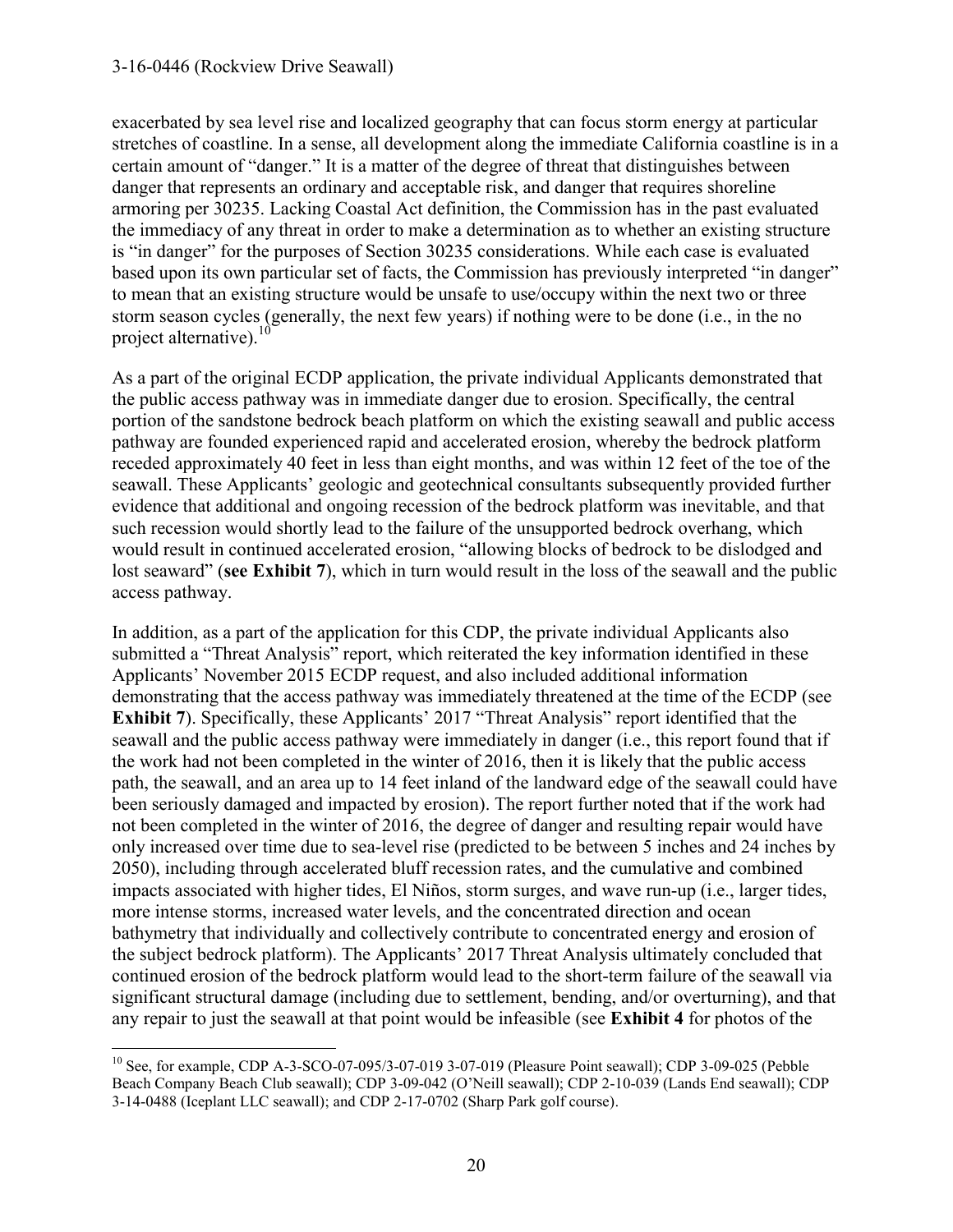receding bedrock platform). The Commission's Senior Coastal Engineer, Dr. Lesley Ewing, evaluated these Applicants' Threat Analysis and the related project materials and agreed with its conclusion that the public access pathway was in immediate danger from erosion. Thus, and for all of the above reasons, the public access path is determined to be in immediate danger from erosion for purposes of Section 30235.

#### **Alternatives Analysis**

The third Section 30235 test that must be met is that the proposed armoring must be "required" to protect the existing threatened structure. In other words, shoreline armoring must be permitted if it is the only feasible alternative capable of protecting the existing endangered structure.<sup>11</sup> When read in tandem with other applicable Coastal Act policies cited in these findings, this Coastal Act Section 30235 evaluation has been conceptualized by the Commission in the past as a search for the least environmentally damaging feasible alternative that can serve to protect existing endangered structures. Other alternatives which the Commission has considered in the past include: the "no project" alternative; abandonment of endangered structures; relocation of endangered structures; sand replenishment programs; drainage and vegetation measures on the blufftop and bluff; and combinations of each.

The Applicants prepared an alternatives analysis for the proposed project (see **Exhibit 8**), and each of the possible alternatives evaluated is discussed briefly below.

#### *No Project Alternative*

The no-project alternative would have resulted in continued rapid erosion of the bedrock platform, which would undermine the existing seawall and cause the loss of the public access pathway in the very short term. Specifically, given the substantial size of the seawall, undermining of the seawall could have led to significant structural damage resulting from settlement, bending, and/or overturning of the seawall, leading to exposure and then erosion of the granular soils behind the seawall. As discussed above, the private individual Applicants' geologic/geotechnical consultants concluded that if the emergency construction of the cutoff wall had not been completed in March of 2016, the erosion of the bedrock platform would have likely damaged the seawall and thus the public access pathway on top of the wall and "at least 14 feet inland of the landward edge of the wall based on the soil strength of the backfill and terrace deposits." Moreover, these Applicants' consultants predicted that periodic wave run-up following seawall failure could have further eroded the backfill and terrace deposits an additional 10 to 20 feet inland, exacerbating all of the above, and making relocation of the pathway area more difficult, if not impossible, in light of intervening residential development. For these reasons, the no-project alternative was determined not to be feasible in this case.

#### *Managed Retreat/Relocation*

While relocation of the seawall and public access path may be possible as a matter of engineering, the environmental impacts associated with relocation and reconstruction would be significant and thus relocation/managed retreat is considered both an undesirable and infeasible alternative. As indicated above, presuming failure of the seawall, very little space would be

 $\overline{a}$  $11$  Coastal Act Section 30108 defines feasibility as follows: "Feasible" means capable of being accomplished in a successful manner within a reasonable period of time, taking into account economic, environmental, social, and technological factors.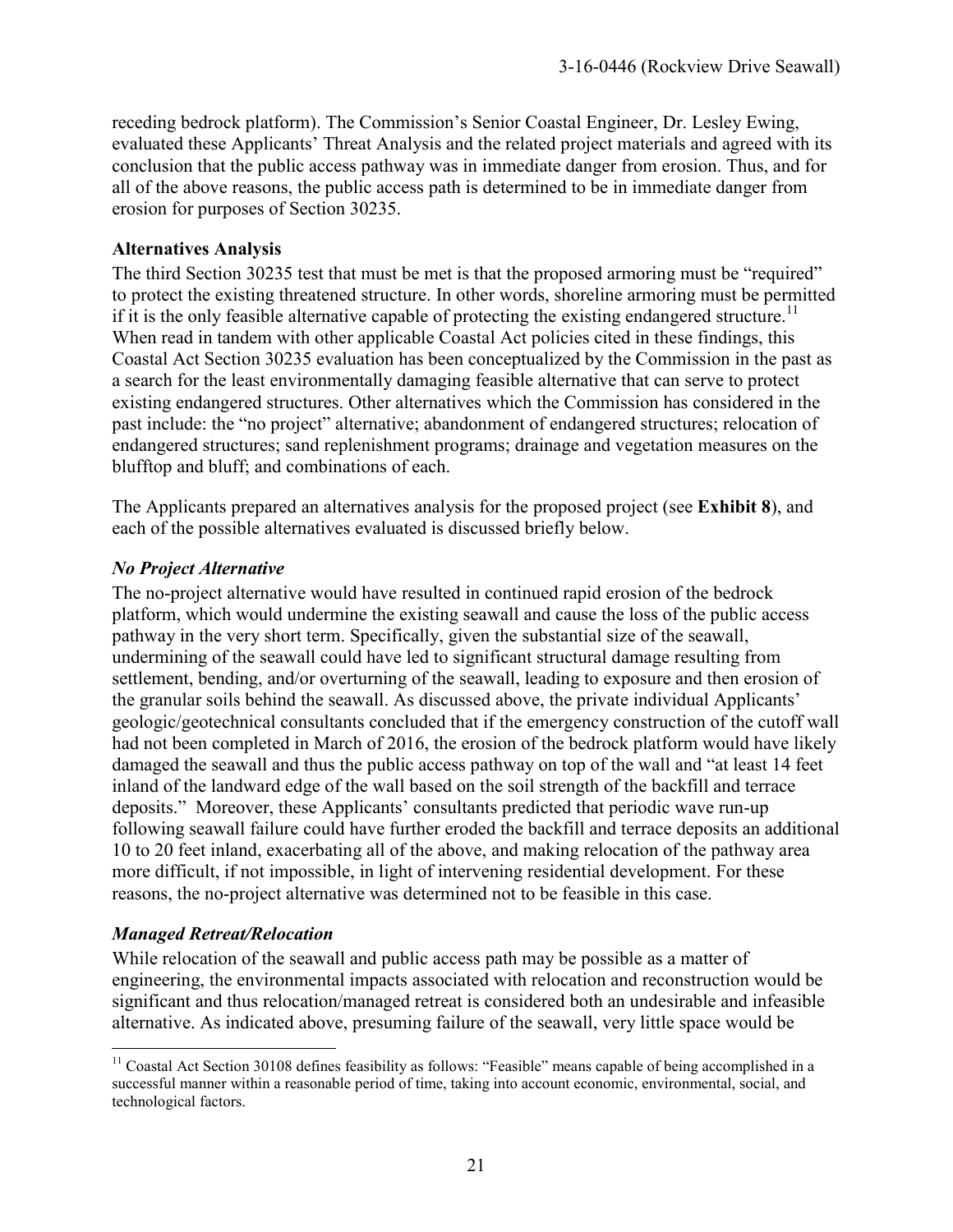available within which to site another public access pathway that would provide commensurate views of the coast and access to the beach relative to the existing pathway. Moreover, if the seawall was to be prophylactically removed and the path moved inland, there would be significant alteration and damage to the existing bluff and landform, and the newly relocated and unprotected path would then be extremely susceptible to loss again, likely in the very short term, given the aggressive rate of coastal erosion in this area, as discussed above. Additional armoring would likely be pursued at that point, whether for the pathway or for inland residential development or both. Therefore, managed retreat/relocation was determined not to be the least environmentally damaging alternative.

#### *Beach Nourishment*

Successful beach nourishment programs generally require vast amounts of sand materials over a larger area and are subject to very specific program parameters intended to maximize their efficacy and utility. The high variability and rate of littoral cell drift in this area, as well as the area's exposure to wave and storm events, add to the challenge for a successful beach nourishment effort and also argue against beach nourishment as a feasible alternative. Beach nourishment can be a feasible option in many parts of the coast, especially locations that have headlands or promontories to retain sand, but there is little means of targeting a nourishment project that could in any way maintain an effective beach buttress fronting the Rockview area. Therefore, beach nourishment is not a feasible alternative in this case.

## *Vegetation and Drainage*

Stabilization of the bluff and the area immediately inland of the seawall with enhanced native landscaping and drainage would do little to curb erosion given the bluff itself is already armored by the seawall, and this type of solution would have essentially no effect on the identified problem. Similarly, an attempt at stabilizing the bedrock platform using vegetation and drainage is infeasible as there is no means of growing plants in the rocky environment of the rock-sea interface. Even if soils were imported to this area, they would be washed away shortly after planting/installation due to the low elevation of the bedrock platform and the concentrated wave energy/direction at this location. Any vegetation efforts would be expected to be fairly futile, similar to any beach nourishment efforts, eliminating vegetation as a feasible alternative in this case.

Thus, in this case, "soft" alternatives to the proposed project are not feasible, and therefore, hard armoring alternatives must be considered.

## *Riprap Revetment*

Riprap has been successfully used to protect endangered structures along the California coast for many decades. However, the placement of riprap in the eroded area of the bedrock platform would occupy valuable and limited beach/shoreline recreational space and thus result in more adverse impacts to public access and recreation than an augmented seawall. Further, it is not clear if a riprap revetment could adequately curb the bedrock erosion and protect the existing public access pathway anyway. Riprap commonly experiences spreading, slumping and related maintenance issues (as seen at the site at both the up- and downcoast ends of the seawall). Given its impacts and limitations, riprap, even if feasible, would not be the least environmentally damaging alternative in this case.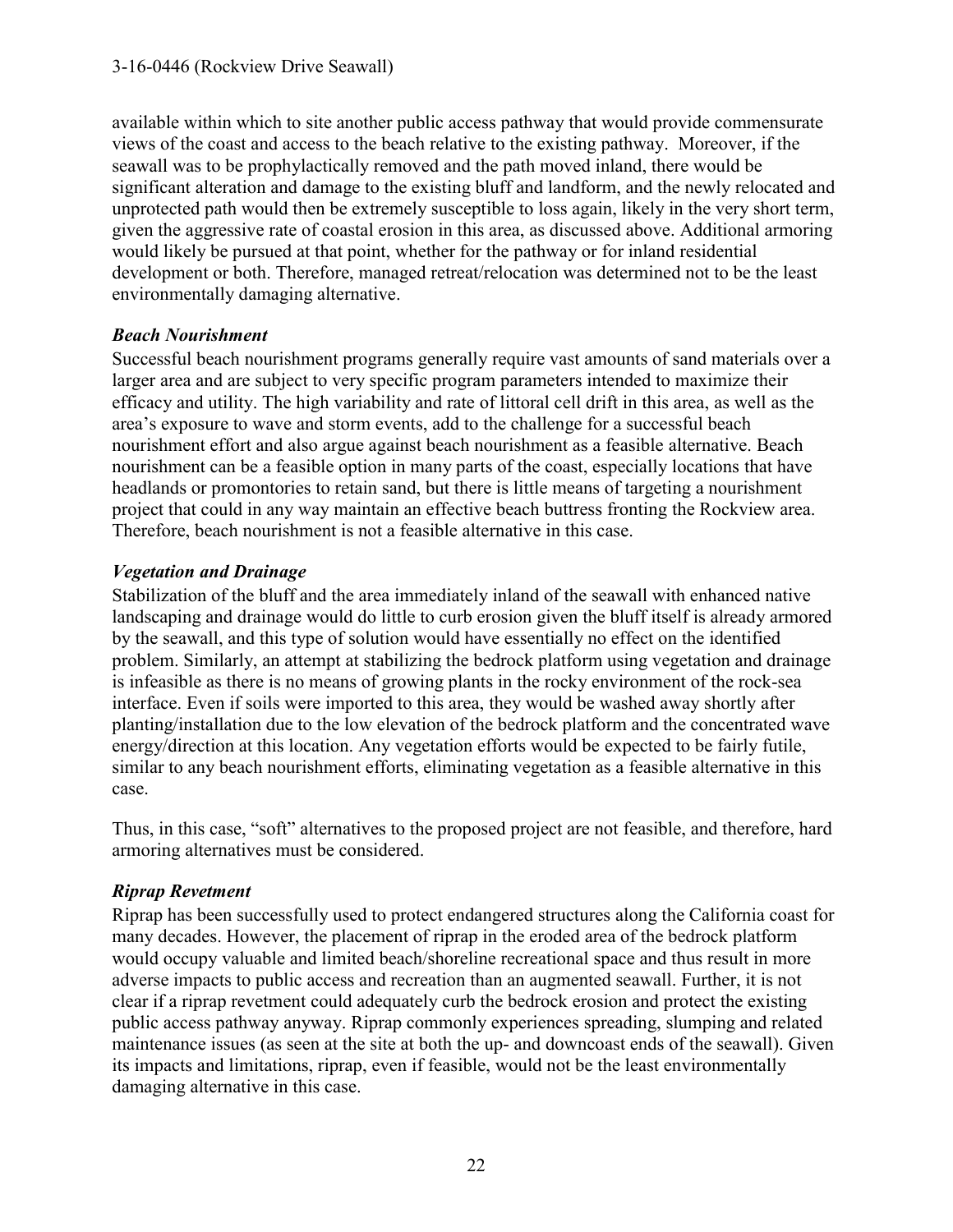#### *Augmented Seawall*

Construction of the approximately 81-foot-long, two-foot wide, and 8.5-foot deep cutoff footing/foundation wall to augment and further fortify the existing seawall is the preferred alternative because it achieves the desired project goals (e.g., prevents loss of the public access pathway) and minimizes adverse impacts to coastal resources, including public access and recreation, as much as feasible given the circumstances. Because the cutoff footing/foundation wall is installed at the base of the existing seawall, construction impacts (including those related to water quality) can be minimized. Further, the cutoff wall is also embedded into the bedrock, meaning that it is mostly underground, limiting its impacts to public access/recreation and visual resources to the maximum degree feasible at this location. The exposed portions of the cutoff wall can be designed to match the bedrock platform as much as possible, helping to reduce adverse visual resource and access impacts. In addition, the augmented seawall allows an opportunity to remove and/or restack errant riprap at either end of the seawall as part of the overall package. In sum, the cutoff wall, which changes the seawall into a new, different, and augmented seawall, is the preferred alternative because it is feasible to achieve the project objective (protection of the lateral public access path) and it helps to reduce adverse impacts to coastal resources as much as feasible with a project like this and in this environment.

Thus, in this case the proposed project is the least environmentally damaging feasible solution to protect the existing endangered structure, and the proposed project meets the third analytic test of Section 30235 of the Coastal Act.

#### **Beach and Shoreline Access and Sand Supply Impact Assessment and Mitigation**

The fourth test of Section 30235 that must be met in order to compel Commission approval of a shoreline armoring project is that such armoring must be designed to eliminate or mitigate adverse impacts to local shoreline sand supply.

#### *Shoreline Processes*

Some of the effects of engineered armoring structures on the beach (such as scour, end effects and modification to the beach profile) are temporary or are difficult to distinguish from all the other actions that modify the shoreline. Others are more qualitative (e.g., impacts to the character of the shoreline and visual quality). Some of the effects that a shoreline structure may have on natural shoreline processes can be quantified, however, including: (1) the loss of the beach and shoreline recreational area on which the structure is located; (2) the long-term loss of beach and shoreline recreational area that will result when the back-beach location is fixed on an eroding shoreline; and (3) the amount of material that would have been supplied to the beach and shoreline recreational area if the back-beach or bluff were to erode naturally. The first two calculations affect beach and shoreline use areas, and the third calculation is related to shoreline sand supply impacts, but all three calculations relate to public recreational access to the beach and shoreline recreational area.

## *Encroachment on the Beach/Shoreline Recreational Area*

With respect to loss of beach and other shoreline recreational area, shoreline protective devices, such as the augmented seawall in this case, are physical structures that occupy space. Typically when a shoreline protective device is placed on a beach or other shoreline recreational area, the underlying area cannot be used for beach and other recreation. This generally results in a loss of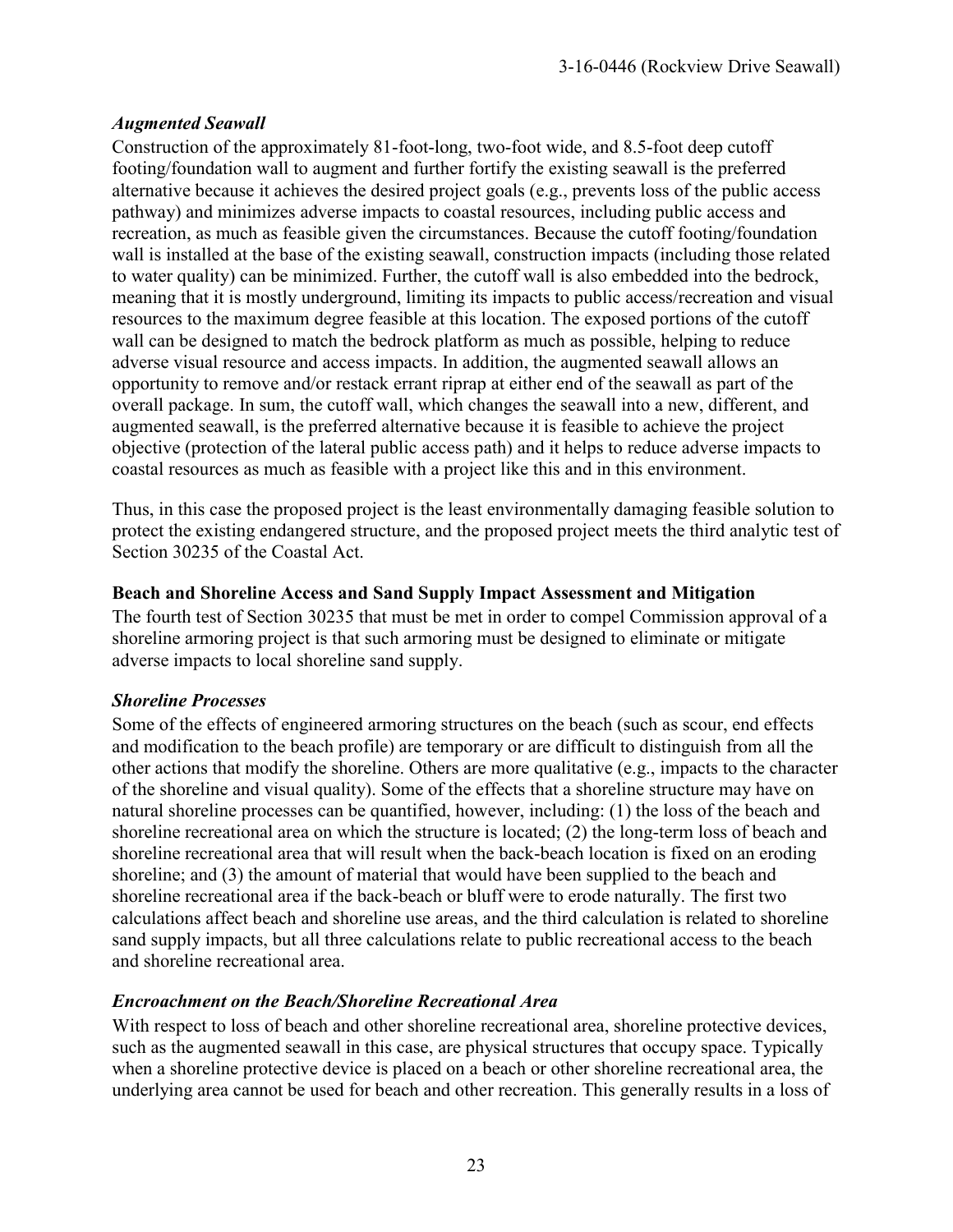public access as well as a loss of sand and/or areas from which sand-generating materials can be derived. The area where the structure is placed will be altered from the time the protective device is constructed, and the extent or area occupied by the device will remain the same over time, until the structure is removed or moved from its initial location, or in the case of a revetment, as it spreads seaward over time. The beach/recreational area located beneath a shoreline protective device, referred to as the encroachment area, is the area of the structure's footprint.

In this case, as discussed in the project description section above, the proposed cutoff wall augments the seawall that was present at this location in a way that significantly changes its overall configuration, fortifying the extent of armoring at this location and extending its expected useful design lifetime. In other words, the entire seawall structure has changed to the point that it is a new and different wall compared to that which was originally constructed, and it must be evaluated as the new seawall it has become. The footprint of the seawall before the augmentation was approximately 200 feet long and 9 feet wide or 1,800 square feet (measured laterally from the bluff edge to the seaward extent of the seawall), and the cutoff footing/foundation wall adds another 162 square feet to the footprint (i.e., it is 81 feet long and 2 feet wide), for a total encroachment area of 1,962 square feet.

## *Fixing the Shoreline Position (the "Coastal Squeeze")*

On an eroding shoreline, beach and shoreline recreational areas will exist between the shoreline/waterline and the bluff as long as sand and space is available to form a beach. As bluff erosion proceeds in a natural setting, the profile of the beach also retreats and the beach area migrates inland along with the bluff. This process essentially stops, however, when the backshore is fronted by a hard protective structure, such as a revetment or a seawall. Experts generally agree that where the shoreline is eroding and armoring is installed, the armoring will eventually define the boundary between the sea and the upland.<sup> $12$ </sup> While the shoreline on either side of the armor continues to retreat, shoreline in front of the armor eventually stops at the armoring. This effect is also known as passive erosion or "coastal squeeze". The beach/recreational area will narrow, being squeezed between the moving shoreline and the fixed backshore, and this represents the loss of a beach and recreational shoreline as a direct result of the armor. The coastal squeeze phenomenon caused by armoring will only be exacerbated by climate change and sea-level rise. As climate change causes the seas to rise ever faster, beach and recreational shoreline areas will retreat inland at an increasingly rapid pace.<sup>13,14</sup> If the inland

 $\overline{a}$ <sup>12</sup> See, for example: Kraus, Nicholas (1988) "Effects of Seawalls on the Beach: An Extended Literature Review", Journal of Coastal Research, Special Issue No. 4: 1 – 28; Kraus, Nicholas (1996) "Effects of Seawalls on the Beach: Part I An Updated Literature Review", Journal of Coastal Research, Vol.12: 691 – 701., pg. 1 – 28; and Tait and Griggs (1990) "Beach Response to the Presence of a Seawall", Shore and Beach, 58, 11-28.

<sup>&</sup>lt;sup>13</sup> Sea level has been rising for many years, and there is a growing body of evidence that there has been an increase in global temperature and that acceleration in the rate of sea level rise can be expected to accompany this increase in temperature (some shoreline experts have indicated that sea level could rise 4.5 to 6.0 feet by the year 2100). The Coastal Commission's Sea Level Rise Policy Guidance identifies the National Research Council's "Sea Level Rise for the Coasts of California, Oregon and Washington: Past, Present and Future" (NRC Report) as the current best available science for sea level rise. The NRC Report uses a year 2000 baseline and produced sea level rise projections for 2030, 2050 and 2100, taking into account geophysical differences north and south of Cape Mendocino attributed to vertical land movement. Based on the NRC Report projections, the estimated range of sea level rise for 2065 and 2090 can be interpolated between the projections for 2050 and 2100 to be from 7 inches to 35 inches (0.19 m to 0.88 m) for 2065 and from 14 inches to 56 inches (0.36 m to 1.4 m) for 2090. The observed trend for global sea level has been a long-term, persistent rise. Mean water level affects shoreline erosion several ways,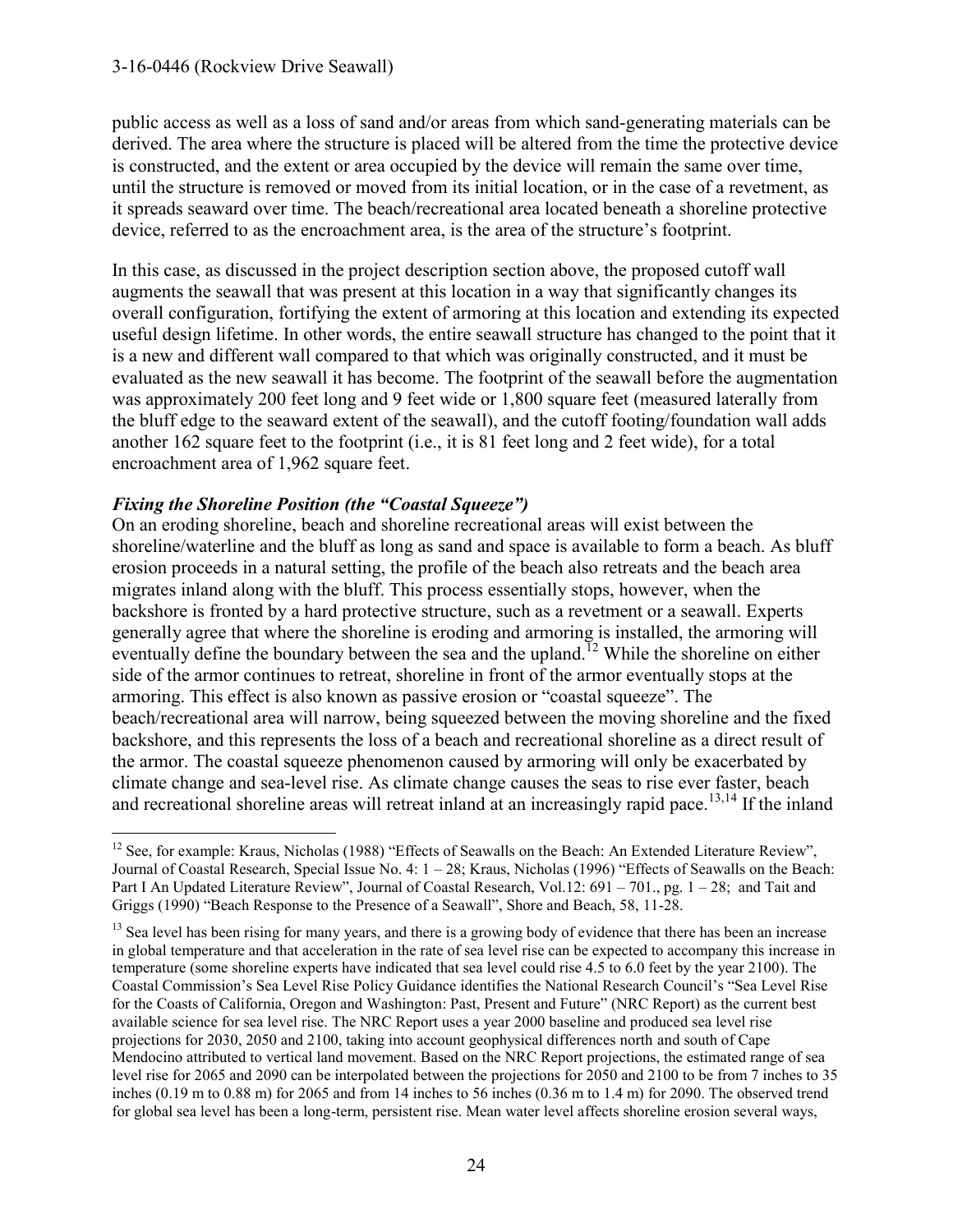area cannot also retreat, eventually, there will be no available dry beach area and the shoreline will be fixed at the base of the armoring structure. In the case of an eroding shoreline, this represents the loss of a beach and shoreline recreational area as a direct result of the armor. Specifically, beach and shoreline recreational areas are diminished as the beach is compressed between the ocean migrating landward and the fixed backshore. Such passive erosion impacts can be calculated over the time the proposed armoring is expected to be in place. Consistent with the Commission's experience that shoreline armoring often needs to be reinforced, augmented, replaced, or substantially changed within twenty years of its original installation, and to provide for re-review on a regular basis to allow for consideration of possible changes in policy, law, and physical conditions associated with armoring, the Commission evaluates this impact for an initial twenty-year period from the date of approval (which in this case will amount to twenty-three years from the date of installation because the augmented seawall was installed under an emergency CDP on February 2, 2016). After this 23-year initial mitigation period, additional impact analysis will be needed (see **Special Condition 7**) to assess the appropriate additional mitigation necessary at that time, if any.

The Commission has in the past used a methodology for calculating the passive erosion impacts of a seawall, or the long-term loss of beach/shoreline area due to fixing the back beach. Specifically, the lost area is equivalent to the footprint of the beach/shoreline area that would have been created by natural erosion processes absent the armoring, and is equal to the long-term average annual erosion rate multiplied by the width of property that has been fixed by a shoreline protective device. In this case, the augmented seawall spans approximately 200 linear feet of bluff, and the average long-term annualized erosion rate for both the bedrock platform and the terrace deposits at this location has been estimated by the private individual Applicants' Threat Analysis (and verified by Dr. Ewing) to be 0.6 feet per year. Therefore the impacts due to the proposed project from fixing the back beach will be the loss of 120 square feet of beach and shoreline recreational area per year. Over the initial 23-year mitigation period, approximately 2,760 square feet of beach/shoreline area will be lost in this way (i.e., beach that would have been created naturally if the back beach had not been fixed by the augmented seawall).

Thus, the augmented seawall results in a loss of approximately 4,722 square feet of beach and shoreline recreational area (1,962 square feet associated with the augmented seawall's footprint and 2,760 square feet associated with coastal squeeze due to such armoring over the initial 23 year time frame). There is no doubt that such impacts represent significant public recreational access impacts, including the loss of the socio-economic value of beach and shoreline recreational access area, for which the Coastal Act requires mitigation.

The most obvious in-kind mitigation for these impacts would be to create a new 4,722 square-

 $\overline{a}$ and an increase in the average sea level will exacerbate all these conditions. On the California coast the effect of a rise in sea level will be the landward migration of the intersection of the ocean with the shore. This, too, leads to loss of the beach as a direct result of the armor as the beach is squeezed between the landward migrating ocean and the fixed backshore (e.g., a 1-foot rise in sea level generally translates into a 40-foot inland migration of the land/ocean interface for a roughly 40:1 slope, typical of average sandy beach profiles).

<sup>14</sup> See, for example: Sea Level Rise, Adopted Policy Guidance, https://www.coastal.ca.gov/climate/ [slrguidance.html.](https://www.coastal.ca.gov/climate/%20slrguidance.html) The most current data provided by the Ocean Protection Council, [http://www.opc.ca.gov/webmaster/ftp/pdf/agenda\\_items/20180314/Item3\\_Exhibit-A\\_OPC\\_SLR\\_Guidance-rd3.pdf,](http://www.opc.ca.gov/webmaster/ftp/pdf/agenda_items/20180314/Item3_Exhibit-A_OPC_SLR_Guidance-rd3.pdf) estimates between 3.3 and 10.1 feet of sea level rise by 2100.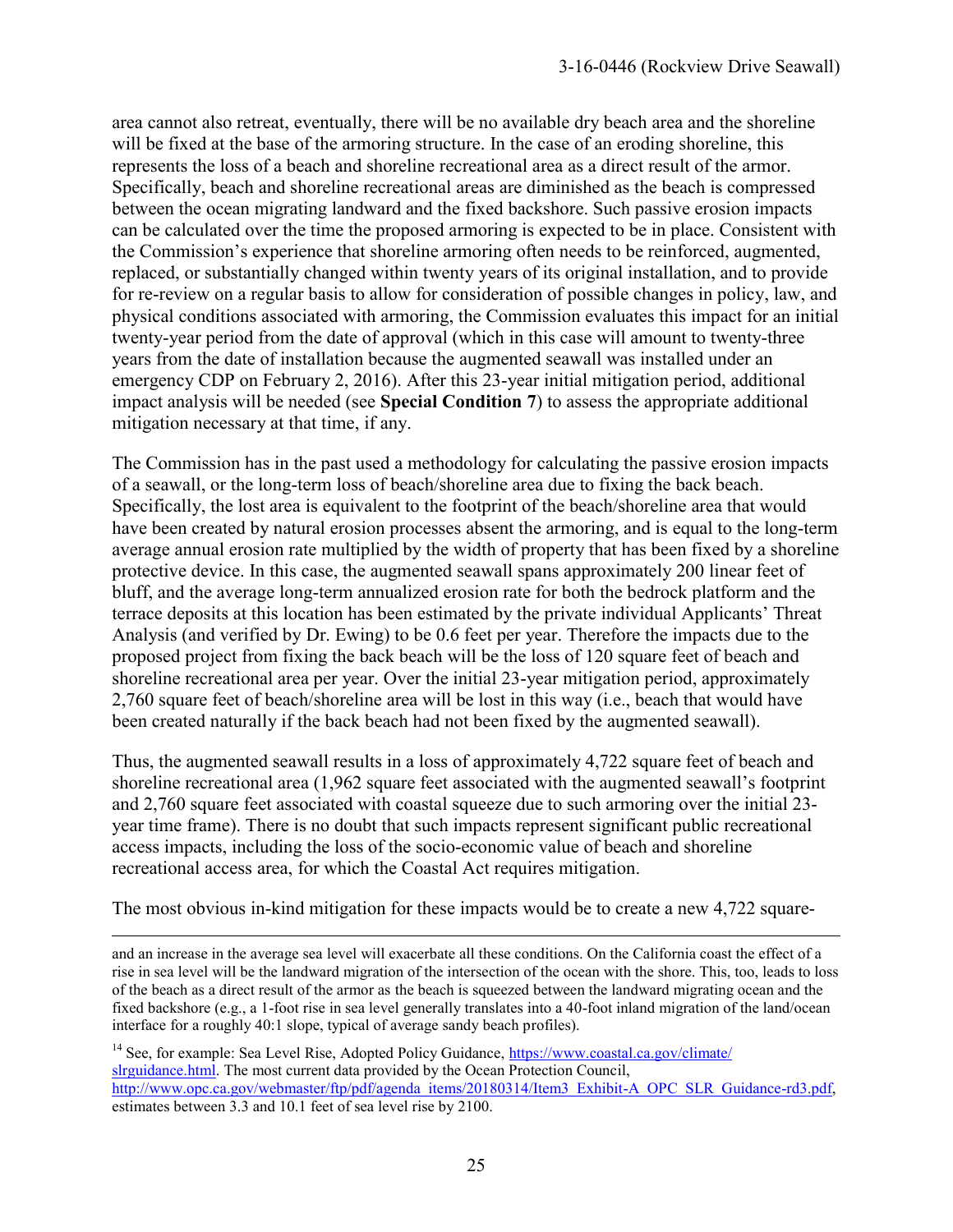$\overline{a}$ 

foot area of beach/shoreline recreational area to replace that which will be lost over the first 23 years with an identical area of beach/shoreline recreational area in close proximity to the eliminated beach/shoreline recreational area. While in concept this would be the most direct mitigation approach, in reality, finding an area that can be allowed to erode and turned into a beach and ensuring it does so appropriately over time is very difficult in actual practice. At the same time, the calculations of affected area do provide an appropriate relative scale for evaluating alternative mitigations. For example, in the past, the Commission has looked at several ways to value such beach and shoreline areas in order to determine appropriate in-lieu mitigation fees, including evaluating the recreational value of the beach/shoreline recreational area in terms of the larger economy, as well as the real estate value of the land that would be taken from public use.

In terms of the recreational beach/shoreline value, the Commission has recognized that in addition to the more qualitative social benefits of beaches and shoreline areas (recreational, aesthetic, habitat values, etc.), beaches and shoreline recreational areas provide significant direct and indirect revenues to local economies, the state, and the nation. Most people recognize that the ocean and the coastline of California contribute greatly to the California economy through activities such as tourism, fishing, recreation, and other commercial activities.<sup>15</sup> There is also value in just spending a day at the beach and having wildlife and clean water at that beach, and being able to walk along a stretch of beach and shoreline. There is also the societal benefit to beaches and shoreline areas, including the ways in which they contribute to local community, state social fabric, and cultural identity, although it is difficult to put a price tag on either of these.

Thus, these recreational impacts are in many cases difficult to quantify, including at sites such as Rockview where visitation data needed for certain economic impact models are lacking. In other cases where visitation data is lacking, the Commission has found that using a real estate valuation method as a basis for identifying mitigation values allows for objective quantification of the value of beach and shoreline area, and that this valuation is appropriate both in terms of the scope of impacts and the rational basis for applying such methodology.<sup>16</sup> This method requires an evaluation of the cost of land that could be purchased and allowed to erode and turn into beach naturally to offset the area that would be lost due to the construction and continued placement of the augmented seawall over time.

Toward this end, the market values of representative blufftop properties in the Live Oak/Pleasure Point area were identified as a means to identify what it might cost to purchase such property and allow it to erode to create beach/shoreline recreational space. Specifically, this review was conducted by looking at the sales of blufftop property in close proximity to the project site between the years 2014 and 2016 (i.e., no more than two years preceding the date of the 2016 emergency construction of the cutoff wall). This value is then divided by the property square footage to derive a price per square foot. The square-foot calculated value provides an estimated

<sup>&</sup>lt;sup>15</sup> Sea Level Rise, Adopted Policy Guidance, [https://www.coastal.ca.gov/climate/slrguidance.html,](https://www.coastal.ca.gov/climate/slrguidance.html) "Just over 21 million people lived in California's coastal counties as of July 2014 (CDF 2014), and the state supports a \$40 billion coastal and ocean economy (NOEP 2010)."

<sup>&</sup>lt;sup>16</sup> See, for example, CDPs 2-10-039 (Land's End Seawall), 2-11-009 (City of Pacifica Shoreline Protection), A-3-PSB-12-042 and A-3-PSB-12-043 (Pismo Seawalls), and 3-16-0345 (Honjo Seawall).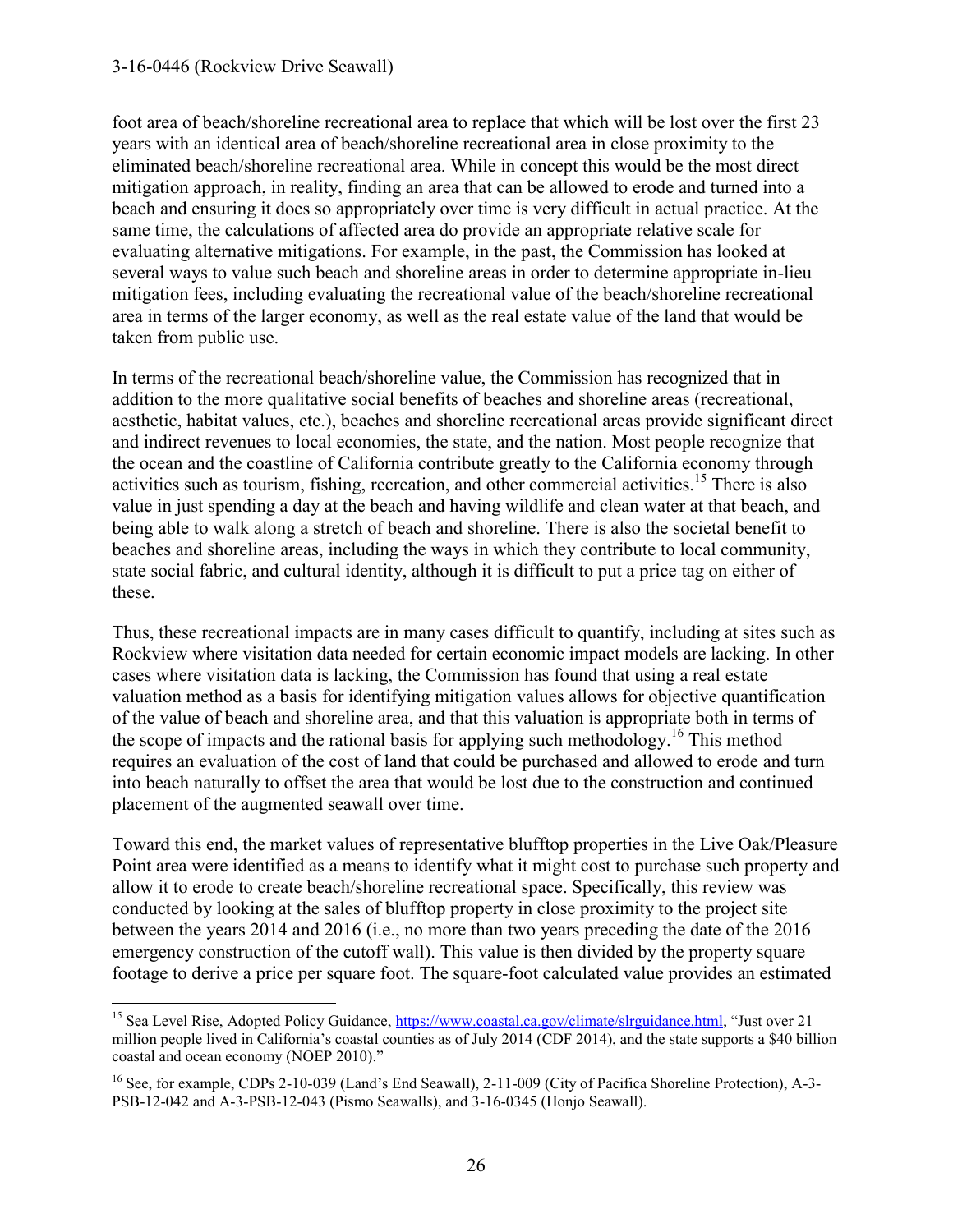value of what it would cost to purchase/acquire an equivalent blufftop property area that could be allowed to naturally erode and provide a beach area roughly equivalent to what will be lost due to the augmented seawall over the initial 23-year authorization.

This evaluation focused on a total of nine blufftop properties sold in the immediate vicinity between 2014 and 2016. Over this time frame, sales show a range of per-square-foot values from \$175.53 per square-foot at the low end,<sup>17</sup> up to \$810.98 per square-foot at the high end,<sup>18</sup> with an average of \$417.54 per square-foot.<sup>19</sup> This value represents a reasonable estimate of the market value of blufftop lots nearest to the subject site based on actual sales data in the years leading to the installation of the augmented seawall in 2016. Given that median sales prices have been steadily increasing in the Live Oak/Pleasure Point area over the same timeframe, and since the valuation was conducted in 2016 when the cutoff wall was first constructed, such a value may slightly underestimate current costs, but it is still a valid conservative estimate of the cost of such mitigation.

Applying this land acquisition value to the 4,722 square-foot impact associated with the augmented seawall would result in a mitigation fee of \$1,971,624 for the loss of beach and shoreline use areas based on the initial 23-year mitigation period (i.e.,  $4,722$  square feet x  $$417.54$ /square foot  $= $1,971,624$ ). The Commission finds that this mitigation fee amount is most closely tied to specific land values in the vicinity of the project, and is thus both reasonably related and roughly proportional to the anticipated impacts of the augmented seawall on beach and shoreline recreational use areas for the first 23 years it is in place.

#### *Shoreline Sand Supply Impacts/Retention of Potential Beach Material*

The final impact calculation pertains to the loss of sand and sand-generating materials due to the project, and the way that affects the larger sand supply system. Beach sand material comes to the shoreline from inland areas, carried by rivers and streams; from offshore deposits, carried by waves and tidal currents; and from coastal dunes and bluffs feeding sandy beaches and shoreline recreational areas. Bluff retreat is one of several ways that sand and sand generating materials are added to the shoreline. Bluff retreat and erosion are natural processes resulting from many different factors such as erosion by wave action causing cave formation, enlargement and eventual collapse; saturation of the bluff soil from groundwater causing the bluff to slough off; and natural bluff deterioration. For coastal dunes, the contribution to the system is typically more direct, with sand becoming part of the shoreline system during and as a result of climatic events, including wind, rain, and storms. When the bluff/shoreline area is armored with a shoreline protective device, the natural exchange of material from the armored area to the beach/shoreline area and offshore sand supply system will be interrupted and, if the armored bluff/shoreline area

 $\overline{a}$ <sup>17</sup> The property at 2866 South Palisades Avenue sold for \$2,875,000 in 2015 and included 16,379 square feet of property, or \$175.53 per square-foot.

<sup>&</sup>lt;sup>18</sup> The property at 2868 South Palisades Avenue sold for \$6,500,000 in 2016 and included 8,015 square feet of property, or \$810.98 per square-foot.

 $19$  The other properties used to derive the average price per square foot for blufftop land in the immediate vicinity include: 2-2812 East Cliff Drive where the average price per square-foot was \$621.23; 11 Rockview Drive (\$352.27/square-foot); 18 Rockview Drive (\$622.32/square-foot); 2879 Pleasure Point Drive (\$389.35/square-foot); 3052 Pleasure Point Drive (\$302.91/square-foot); 2-3920 East Cliff Drive (\$275.10/square-foot); and 4170 Opal Cliff Drive (\$208.18/square-foot).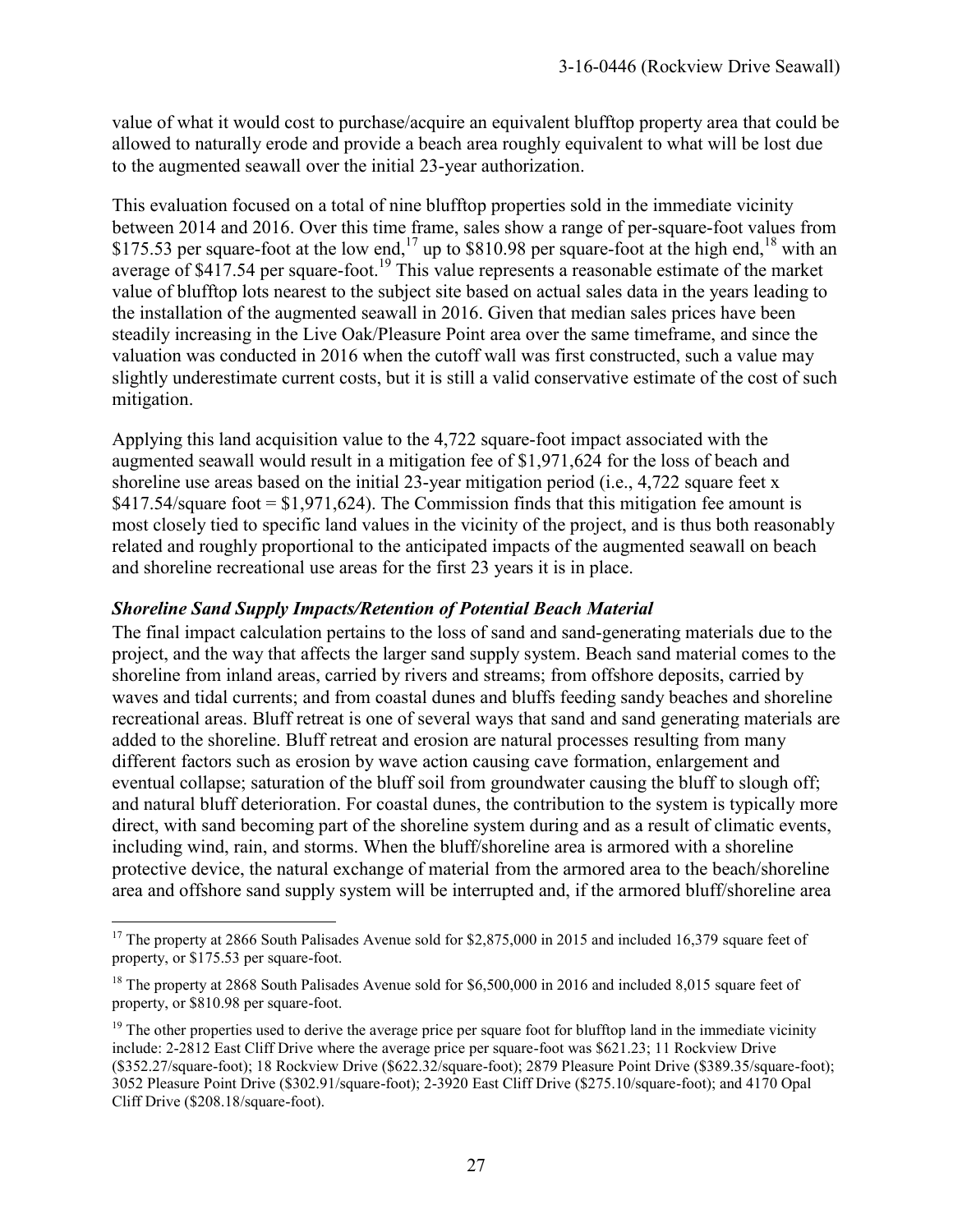would have otherwise eroded, there will be a measurable loss of material to the beach/shoreline/offshore sand supply system area as a result.

In these cases, sand and sand generating materials would be added to the beach/shoreline at these locations, as well as to the larger littoral cell sand supply system fronting the bluff/shoreline, if natural erosion were allowed to continue (i.e., if the armoring weren't there). The volume of total material that would have gone into the sand supply system over the lifetime of the shoreline protective device would be the volume of material between (a) the likely future bluff/shoreline configuration with shoreline protection; and (b) the likely future bluff/shoreline configuration without shoreline protection. The private individual Applicants' consultants conducted analyses using the Commission's methodology and determined that the amount of beach-quality sand retained by the augmented seawall would be 227.4 cubic yards of sand per year, or 5,230 cubic yards over 23 years (and Dr. Ewing reviewed and concurs on this estimate).

To mitigate for this loss of sand, the Commission has in the past required payment of an in-lieu fee to contribute to ongoing sand replenishment or other appropriate mitigation programs, where such fee is based on the cost of buying and delivering an equivalent volume of beach quality sand to the affected area. Based on recent estimates of costs for beach quality sand for other projects, the cost of purchasing and delivering 5,230 cubic yards of beach quality sand is currently approximately \$50 per cubic yard.<sup>20</sup> Thus, an in-lieu fee to address this sand supply impact would be approximately \$261,510 (i.e., \$50/cubic yard x 227.4 cubic yards/year x 23  $years = $261,510$  for the initial mitigation timeframe).

### *Approvable Mitigation Package*

Therefore, over the first 23-year mitigation timeframe, sand supply and related beach/shoreline loss impacts associated with the armoring would result in a required mitigation fee of \$2,233,134  $(i.e., $1,971,624+ $261,510 = $2,233,134)$ . While requiring such a mitigation fee could commensurately mitigate for these impacts, the Commission has also instead required the provision of in-lieu public recreational access improvements to offset such impacts, particularly when a public agency, such as Santa Cruz County in this case, is an applicant for a shoreline armoring project. Such mitigation strategies can allow for bona fide improvements to public recreational access infrastructure and utility so that mitigation benefits can be realized in the near term, and in the area of the impacts. Toward that end the Applicants (i.e., both the private individuals (through their representative) and the County (through its Parks Department)) and Commission staff have worked together to develop an appropriate mitigation package that could be brought to fruition in the very short term to offset project impacts in the Rockview area. Specifically, such a mitigation package would focus on improvements and enhancements to the Rockview Drive County Park area, including installing a new stairway to help provide better beach and surf access, and generally improving and expanding the Park with amenities (e.g., benches, bike racks, picnic tables, interpretive signage, etc.), landscaping, consistent paving throughout the Park, and more viewshed-friendly fencing. In addition, all riprap in the area would be removed where feasible, and any riprap necessarily remaining would be restacked where required to ensure continued armoring function, while also freeing up beach/shoreline recreational space. In addition, as part of such Park improvements, the augmented seawall would

 $\overline{a}$  $20$  The estimate of \$50/cubic yard is the cost of sand and transportation from the Wilder Sand Plant in northern Santa Cruz County to the project site.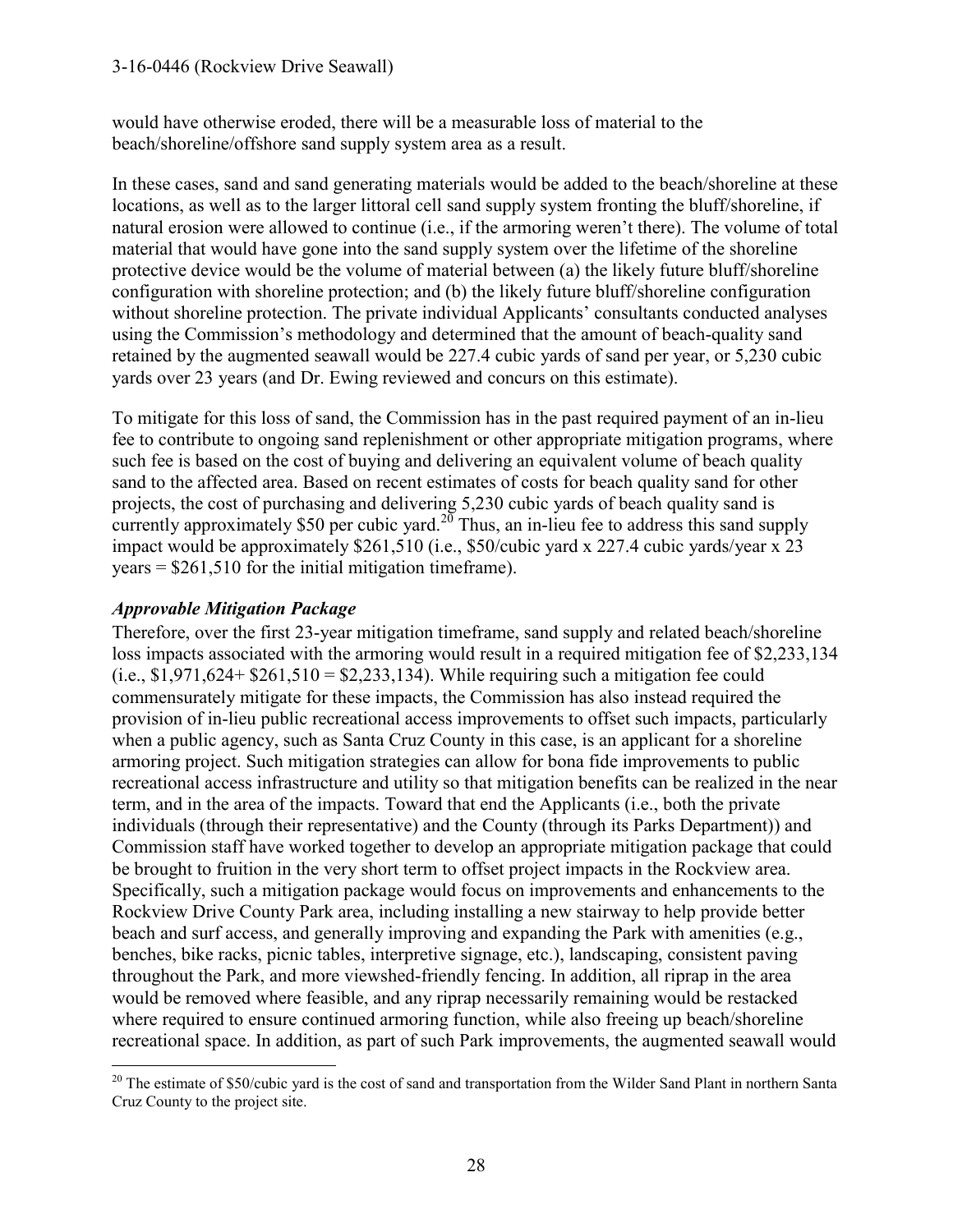be stained an earth-tone-and-mottled color to better blend in with the surrounding bluff, rocky shelf, and beach area.

Thus, in this case, the Commission finds that the best way to mitigate for the above-identified armoring impacts, as well as to enhance and maximize public access and recreational opportunities in the project area as required by the Coastal Act, is to require the Applicants to prepare and implement a Rockview Drive County Park Improvement Plan (Access Plan) with the objective of maximizing and enhancing public recreational access and utility in this area, including through the new stairway, within one-year of this approval (i.e., by February 6, 2020) (see **Special Condition 2**). In addition to the stairway, revised fencing, and new pavers proposed by the Applicants, **Special Condition 2** also requires an expanded park area, an unified park aesthetic, park amenities (such as benches, bike racks, enclosed trash and recycling receptacles), signage, and also requires landscaping improvements made up of native plant species. This condition also requires removal of as much riprap as feasible from the area seaward of the blufftop portion of the park, with any remaining riprap restacked to occupy as little beach/rocky shelf space as possible.<sup>21</sup> Finally, **Special Condition 2** prohibits future development and uses that may disrupt public access, and prohibits interference of public access by requiring access amenities to be open to the public 24 hours a day free of charge.

These types of on-the-ground public access improvements, including those that create or improve public coastal access, are preferred here to collecting funds for an undetermined mitigation project or a project with an uncertain timeframe for execution. In some cases, individual applicants for shoreline protection do not have the ability and/or willingness to develop projects to enhance public recreation, including as they are not public agencies in the public access business, and in-lieu fees can be more appropriate in such a context. In this case however, the private individual Applicants are co-Applicants with the County, and the County operates, maintains, and improves a variety of parks including coastal beach accessways in the Live Oak and Pleasure Point Area, including at Rockview. There is also value in being able to realize such mitigation in the short term and at the immediate location of the impact. This mitigation project resembles other compensatory projects required by the Commission in the past,<sup>22</sup> and is appropriate in this particular case given the beach/shoreline characteristics at issue (i.e., the somewhat transitory beach space available at the base of the seawall) and the currently degraded nature of some of the access amenities at Rockview Park. In addition, this approach will allow the Rockview Drive Park Improvement project to be realized in the very short term, providing fairly immediate and tangible public benefits as opposed to an in-lieu fee that may not

 $\overline{a}$ 

<sup>&</sup>lt;sup>21</sup> Again, as noted earlier, this restacking riprap authorization applies to both the downcoast riprap nearest the stairway location and the upcoast riprap fronting the seawall, where only the minimum amount of rock at the edge of the seawall to allow an appropriate transition to the permitted portion of the riprap fronting the adjacent upcoast property there is allowed. Thus, this approval is structured to address the riprap fronting the seawall to achieve this requirement. In addition, Commission staff intends to work with the adjacent upcoast property owners to bring their riprap into conformance with their CDP, ideally in tandem with the work to be undertaken as part of this authorization (to the extent feasible).

<sup>&</sup>lt;sup>22</sup> See, for example, the following CDPs: 3-02-107 (Podesto), 3-07-019 and A-3-SCO-07-015 (Pleasure Point Seawall and Parkway), 3-09-042 (O'Neill), 2-11-009 (Pacifica Drainage Armoring), A-3-PSB-12-042 and A-3-PSB-12-043 (Pismo Beach Oceanview Boulevard Seawalls), 2-16-0684 (Aimco), 3-16-0345 (Honjo), and 2-17-0702 (Sharp Park).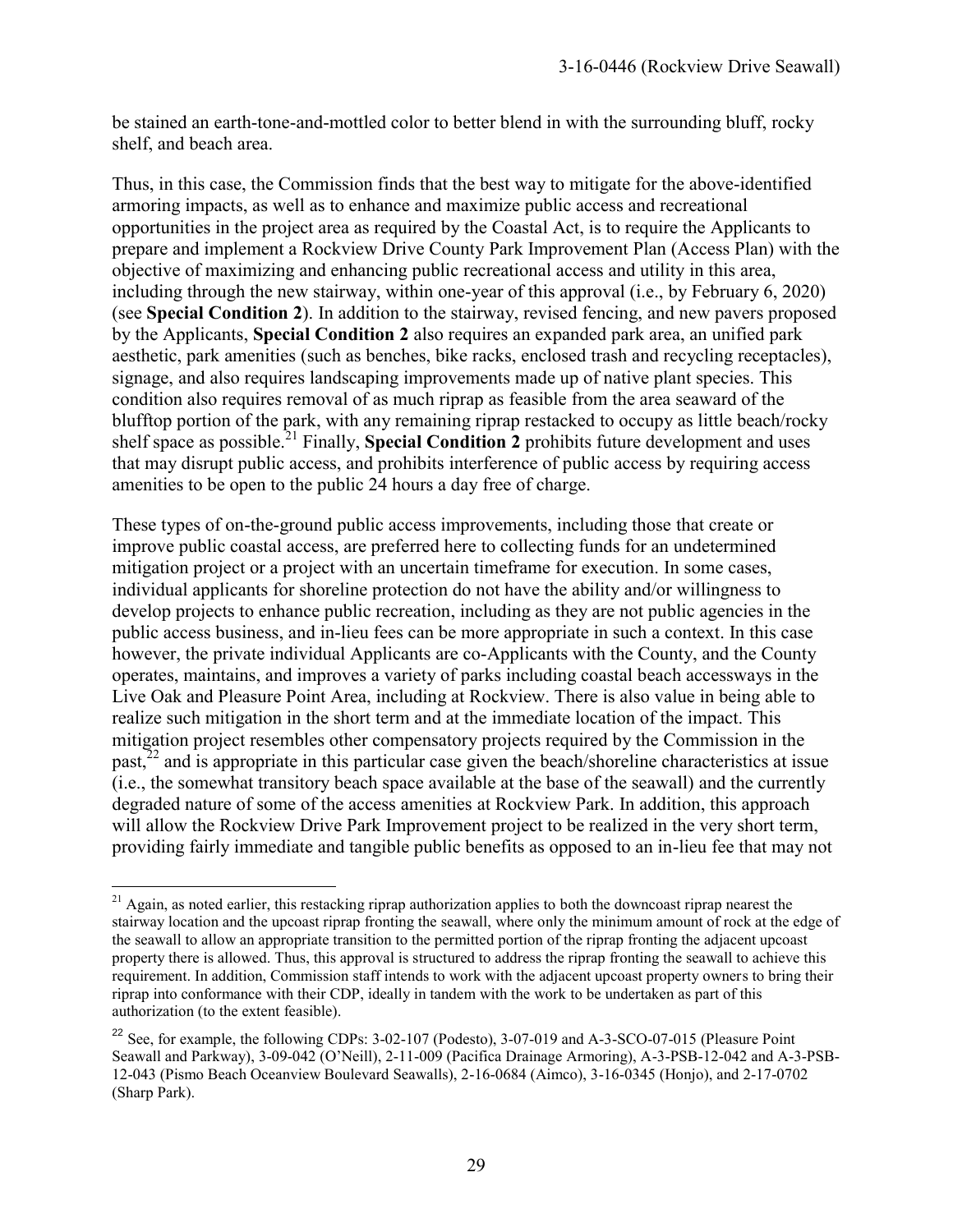be used or applied for some time, where the time lag would reduce its effectiveness. In short, the above-described access improvement project constitutes an appropriate and adequate compensatory mitigation package to offset the impacts identified above, and to be able to find the project consistent with Coastal Act Section 30235.

#### **Duration of Armoring Authorization**

The Coastal Act only compels shoreline protection devices when necessary to serve a coastaldependent use or to protect a public beach or an existing principal structure in danger of erosion, and therefore shoreline protective devices are no longer compelled after the existing structures or coastal-dependent uses they protect are no longer present or no longer require armoring. Although the purpose of the proposed development is to protect an existing public Park and accessway, the shoreline armoring itself nevertheless impedes public access to and along the shoreline, adversely impacts beaches and shoreline recreational areas, potentially increases erosion on adjacent properties, and visually impairs this coastal area. Although in this case it is likely that the public pathway (i.e., the structure being protected by the augmented seawall) will be in place for many years, it is unclear how sea level rise and other coastal hazards may affect the shoreline in this area over time, so it is still necessary to ensure that the shoreline protection as constructed does not outlast the structure/use it was designed and approved to protect, even in the case of public infrastructure.

**Special Condition 6** thus limits the duration of this armoring approval to the time when the public accessway improvements inland of the augmented seawall are no longer present or no longer require armoring, whichever occurs first. If some portion of the public improvements are removed, while some portion are retained, the armoring is required to be reduced or modified so that it is the minimum necessary to protect the existing public improvements that are retained.

In terms of impact mitigation for the approved project, as discussed above, the mitigation for the Section 30235 impacts associated with the augmented seawall is based on an initial 23-year time period.<sup>23</sup> These impacts will continue to occur, though, for the full time that the approved armoring structure is in place, including beyond 23 years if it continues to be necessary to protect the public accessway. Using an initial time period of 23 years for the mitigation calculations ensures that the mitigation will cover the likely initial impacts from the augmented armoring, but future impacts beyond the initial mitigation period are far more uncertain to predict at this point in time due to, among other factors, possible changes in sea level, storm frequency and intensity and direction of wave attack. The public access mitigation improvements required under this approval may very well be sufficient to offset the continued impacts of retaining the augmented seawall beyond the initial 23-year mitigation period, but an evaluation of ongoing project impacts to shoreline resources in the future may demonstrate that additional mitigation is necessary in order to adequately mitigate for ongoing project impacts to coastal resources. **Special Condition 7** therefore requires the private individual Applicants to reevaluate the impacts associated with the retention of armoring beyond the initial 23-year mitigation period and provide additional mitigation if deemed necessary to mitigate for additional impacts to

 $\overline{a}$  $2<sup>23</sup>$  The timeframe was adjusted because the project was initially installed under an emergency permit. The mitigation thus represents the impacts beginning the date of installation (i.e. 2016) and includes up to 20 years from the date of Commission approval of this CDP, amounting to 23 years for the initial impact mitigation timeframe.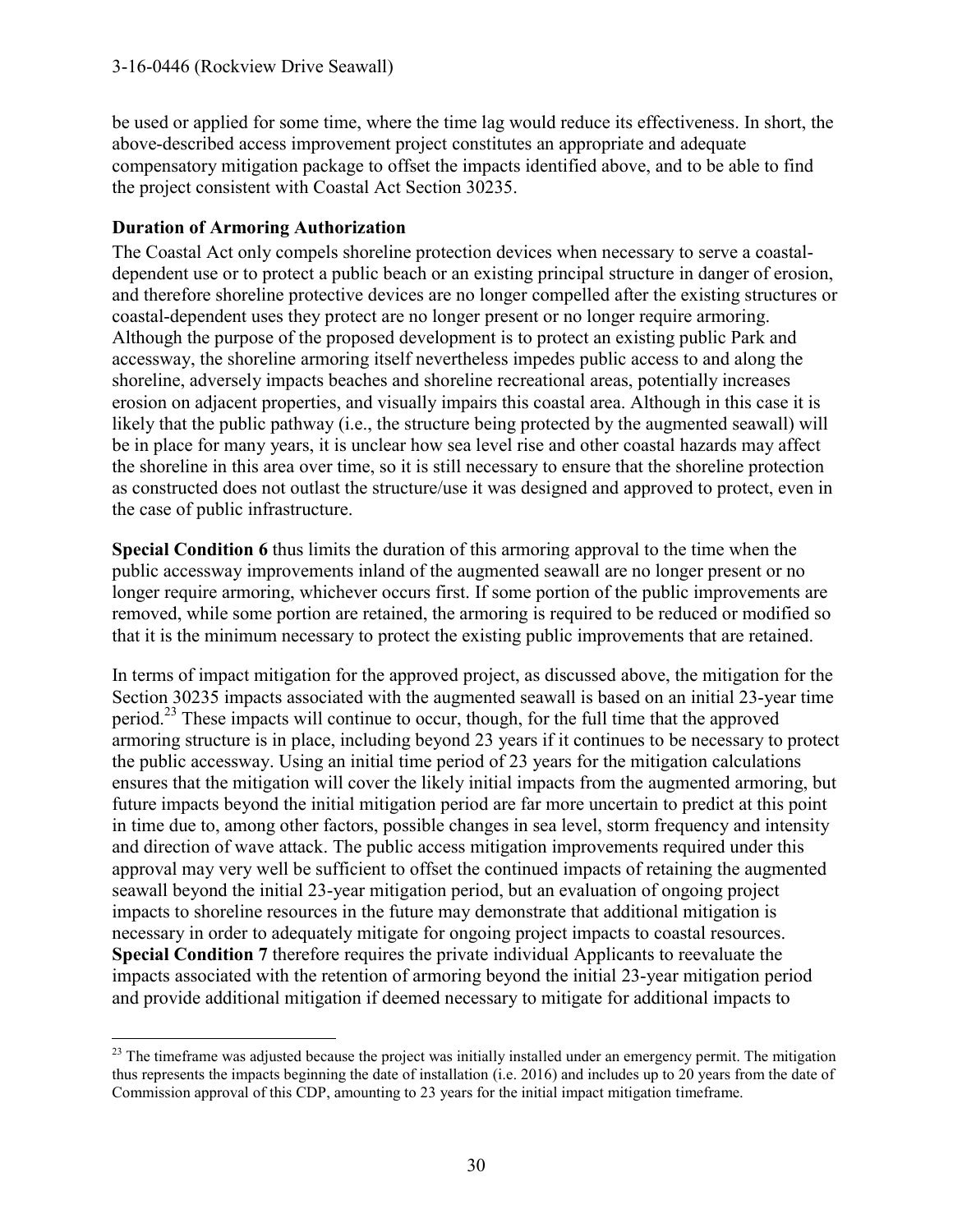coastal resources past the initial 23 years in the event that said impacts are not mitigated sufficiently under this approval.

Thus, as conditioned, the project satisfies the Coastal Act Section 30235 requirements regarding mitigation for sand supply impacts, and thus also meets all Section 30235 tests for requiring such armoring.

#### **Long-Term Stability, Maintenance, and Risk**

Coastal Act Section 30253 requires the project to assure long-term stability and structural integrity, minimize future risk, and avoid additional, more substantial protective measures in the future. This is particularly critical given the dynamic shoreline environment in this area. Also critical to the task of ensuring long-term stability, as required by Section 30253, is a formal longterm monitoring and maintenance program. If the subject armoring were damaged in the future (e.g., as a result of flooding, landsliding, wave action, storms, etc.), it could lead to a degraded public access condition. In addition, such damages could adversely affect nearby beaches and recreational use areas by resulting in debris on the beaches and/or creating a hazard to the public using the beaches and offshore areas. Therefore, in order to find the proposed project consistent with Coastal Act Section 30253, the project must be maintained in its approved state. Further, in order to ensure that the Applicants and the Commission know when repairs or maintenance are required, the Applicants must regularly monitor the condition of the subject armoring, particularly after major storm events. Such monitoring will ensure that the Applicants and the Commission are aware of any damage to or weathering of the armoring and other project components, and can determine whether repairs or other actions are necessary to maintain the armoring and the offsetting access improvements in their approved state before such repairs or actions are undertaken. To assist in such an effort, monitoring plans should provide vertical and horizontal reference distances from armoring structures to surveyed benchmarks for use in future monitoring efforts. It is noted that the intent of such monitoring and maintenance parameters is that the private individual Applicants are to be responsible for all aspects of compliance with this special condition related to the augmented seawall and any remaining riprap, and Santa Cruz County is to be responsible for all aspects of compliance with this special condition related to all other Rockview Drive Park Improvements, and that the Applicants are in agreement regarding this division of monitoring responsibilities for the approved development.

To ensure that the project is properly maintained to ensure its long-term structural stability, **Special Condition 4** requires regular submission of monitoring and maintenance reports. Such reports shall provide for evaluation of the condition and performance of the approved project and overall bluff stability, and shall provide for necessary maintenance, repair, changes or modifications to both the seawall and park elements of the project. **Special Condition 5** authorizes the Applicants to repair and maintain project components in their approved state through this CDP, subject to the terms and conditions identified by the special conditions.

In terms of recognizing and assuming the hazard risks for shoreline development, the Commission's experience in evaluating proposed development in areas subject to hazards has been that development has continued to occur despite periodic episodes of heavy storm damage and other such occurrences. Development in such dynamic environments is susceptible to damage due to such long-term and episodic processes. Past occurrences statewide have resulted in public costs (through low interest loans, grants, subsidies, direct assistance, etc.) in the many,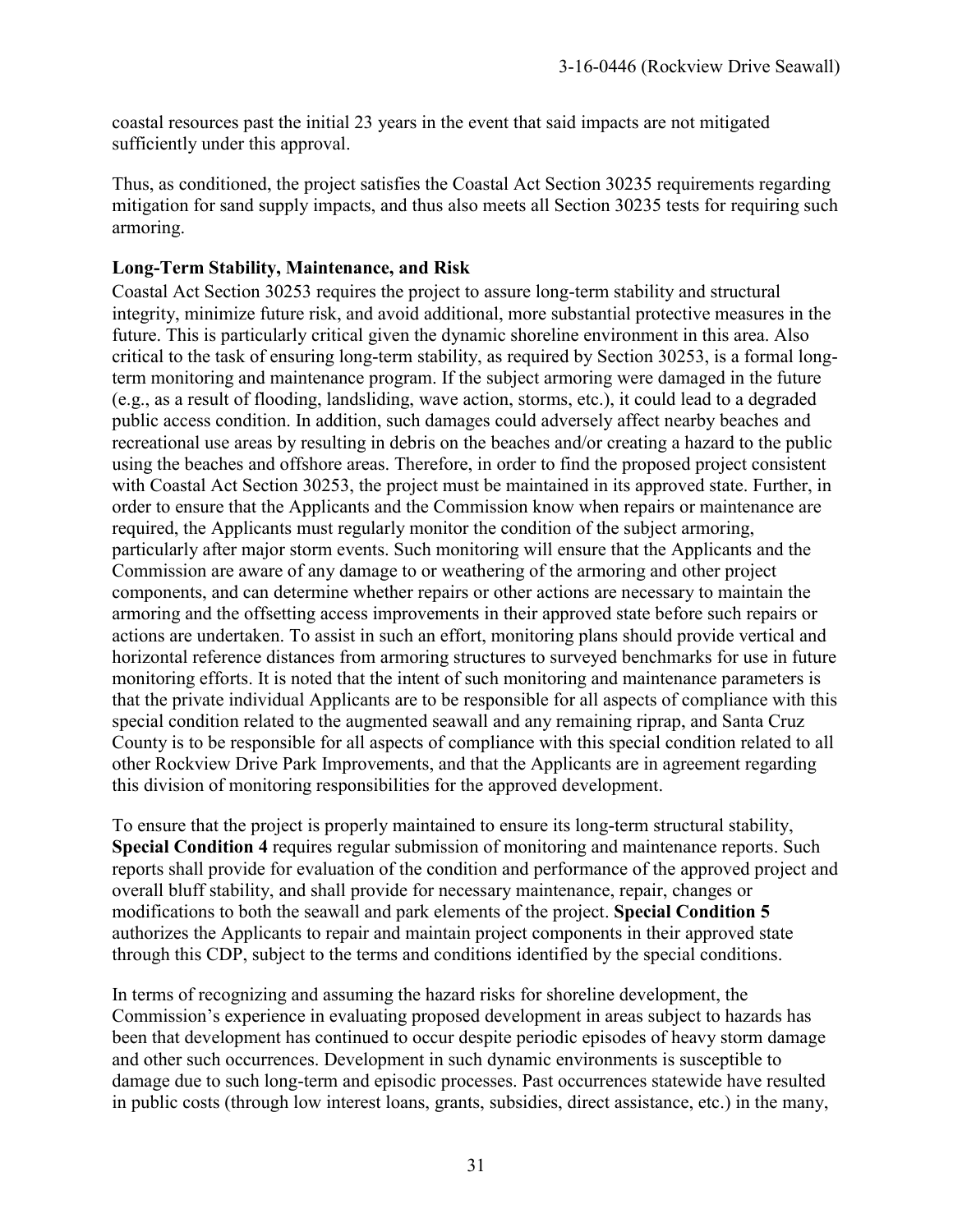many millions of dollars. As a means of allowing continued development in areas subject to these hazards while avoiding placing the economic burden for damages onto the people of the State of California, the Commission has in the past required applicants to acknowledge site hazards and agree to waive any claims of liability on the part of the Commission for allowing the development to proceed. Accordingly, this approval is conditioned for the Applicants to assume all risks for developing at this location **(see Special Condition 8**).

## **Coastal Hazards Conclusion**

The existing public access pathway is in danger from erosion (and is a coastal-dependent use) and requires protection as identified through the proposed project, as identified in **Special Condition 1**. Conditions are included to ensure that the project will appropriately mitigate for its sand supply and beach/shoreline recreational use area impact, and to ensure long term stability. Therefore, as conditioned, the proposed project is consistent with Coastal Act Sections 30235 and 30253.

# **D. PUBLIC ACCESS AND RECREATION**

Coastal Act Section 30604(c) requires that every coastal development permit issued for any development between the nearest public road and the sea "shall include a specific finding that the development is in conformity with the public access and public recreation policies of [Coastal Act] Chapter 3." The proposed project is located seaward of the first through public road (which in this case is East Cliff Drive). Coastal Act Sections 30210 through 30224 specifically protect public access and recreation, and Section 30240 protects parks and recreational areas. In particular:

*30210. In carrying out the requirement of Section 4 of Article X of the California Constitution, maximum access, which shall be conspicuously posted, and recreational opportunities shall be provided for all the people consistent with public safety needs and the need to protect public rights, rights of private property owners, and natural resource areas from overuse.* 

*30211. Development shall not interfere with the public's right of access to the sea where acquired through use or legislative authorization, including, but not limited to, the use of dry sand and rocky coastal beaches to the first line of terrestrial vegetation.* 

*30212(a). Public access from the nearest public roadway to the shoreline and along the coast shall be provided in new development projects except where: (1) it is inconsistent with public safety, military security needs, or the protection of fragile coastal resources, (2) adequate access exists nearby, or, (3) agriculture would be adversely affected. …* 

*30213. Lower cost visitor and recreational facilities shall be protected, encouraged, and, where feasible, provided. Developments providing public recreational opportunities are preferred. …* 

*30220. Coastal areas suited for water-oriented recreational activities that cannot readily be provided at inland water areas shall be protected for such uses.*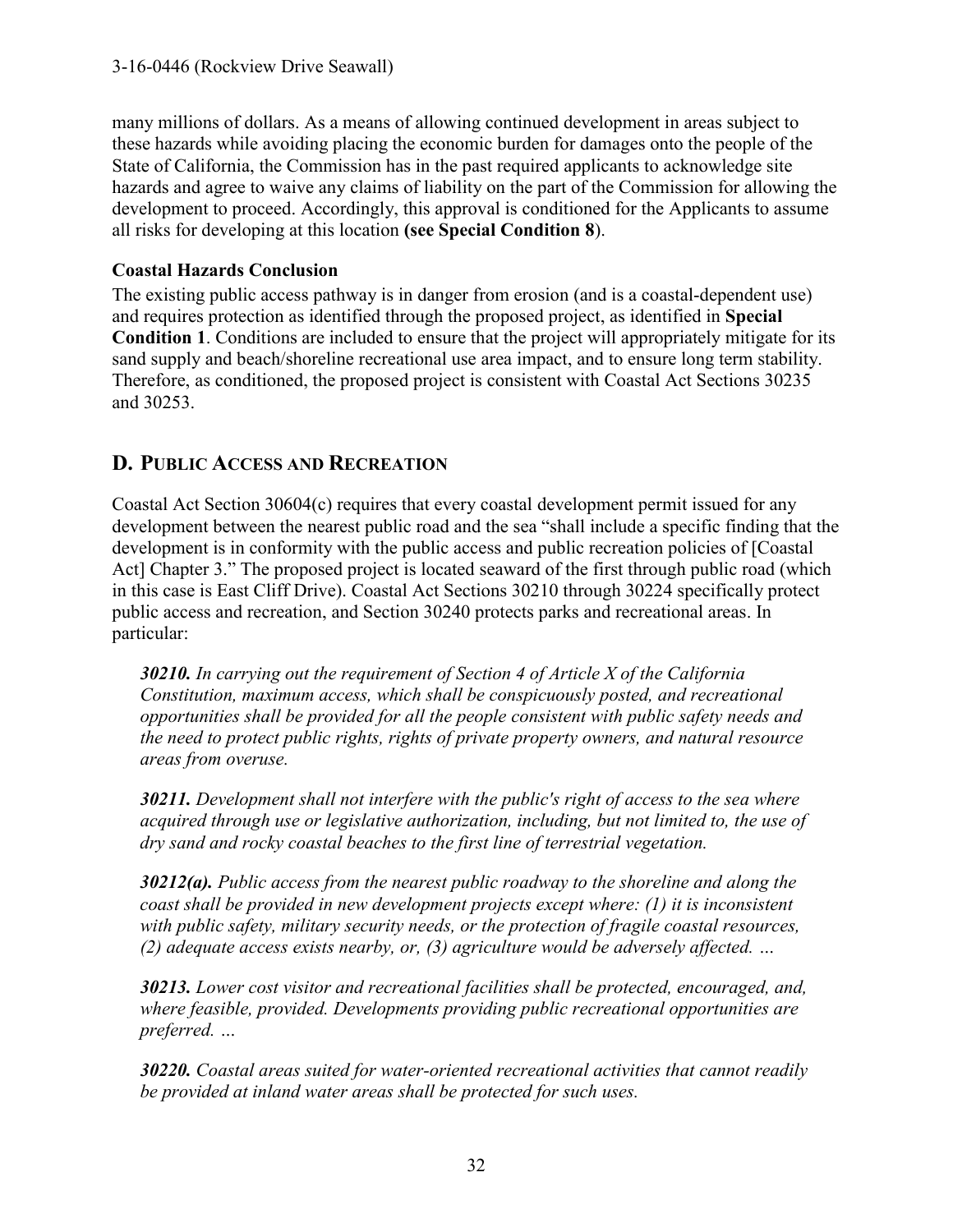*30221. Oceanfront land suitable for recreational use shall be protected for recreational use and development unless present and foreseeable future demand for public or commercial recreational activities that could be accommodated on the property is already adequately provided for in the area.* 

*30222. The use of private lands suitable for visitor-serving commercial recreational facilities designed to enhance public opportunities for coastal recreation shall have priority over private residential, general industrial, or general commercial development, but not over agriculture or coastal-dependent industry.* 

*30223. Upland areas necessary to support coastal recreational uses shall be reserved for such uses, where feasible.* 

*30240(b). Development in areas adjacent to environmentally sensitive habitat areas and parks and recreation areas shall be sited and designed to prevent impacts which would significantly degrade those areas, and shall be compatible with the continuance of those habitat and recreation areas.* 

These overlapping Coastal Act policies clearly protect public recreational access to and along the beach/shoreline and to offshore waters for public recreational access purposes, particularly free and low-cost access.

#### **Consistency Analysis**

Shoreline protective devices have significant adverse impacts to public access and recreation. Section 30210 of the Coastal Act requires the Commission to provide the general public maximum access and recreational opportunities, while respecting the rights of private property owners. Section 30211 prohibits development from interfering with the public's right of access to the sea. In approving new development, Section 30212(a) requires new development to provide access from the nearest public roadway to the shoreline and along the coast, save certain limited exceptions, such as existing adequate nearby access. Section 30213 protects lower cost forms of access, such as the free access available at the project site. Section 30220 protects coastal areas suited for ocean-oriented activities, such as the beach and surfing accessway here, for such purposes. Sections 30221 and 30223 protect oceanfront and upland areas for public recreational uses, and Section 30222 prioritizes visitor-serving amenities providing for public recreational use. Section 30240(b) protects park facilities, such as Rockview Park, from degradation. Finally, the Coastal Act Section 30210 direction to maximize access represents a different threshold than to simply provide or protect such access, and is fundamentally different from other like provisions in this respect. In other words, it is not enough to simply provide access to and along the coast, and not enough to simply protect such access, but rather that such access must also be *maximized*. This terminology distinguishes the Coastal Act in certain respects, and provides fundamental direction to maximize public recreational access opportunities with respect to projects along the California coast that raise public access issues, like this one.

As mentioned in the project description, this area (including both the greater Pleasure Point area and the end of Rockview Drive specifically) is heavily used by the public, and it provides significant coastal access and recreational opportunities for residents and visitors alike. However,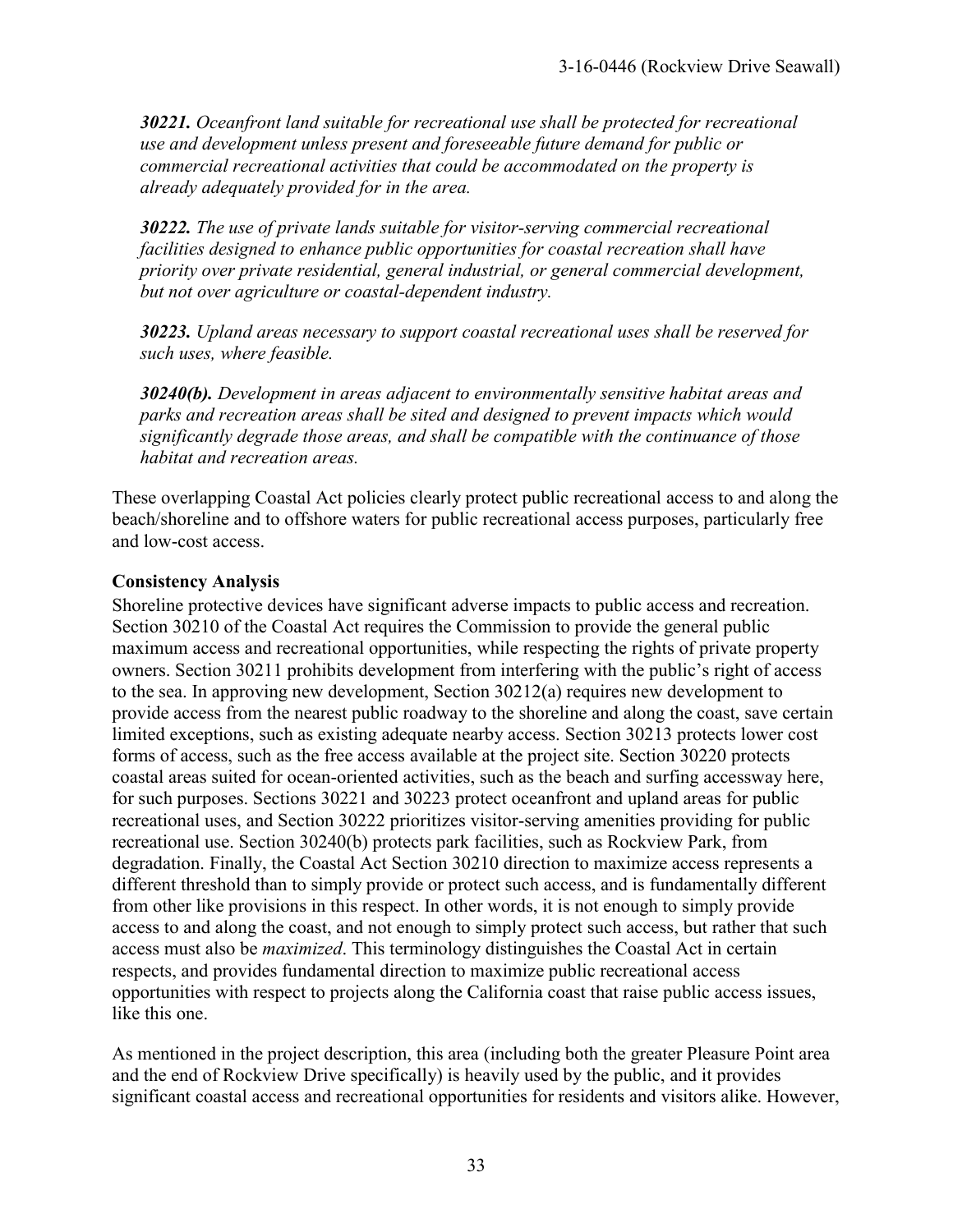access to the beach, rock shelf, and shoreline at Rockview has gradually been diminished in recent years for a variety of reasons, including erosion, storm damage, drainage issues, and derelict/aging shoreline protective devices.<sup>24</sup>

The proposed project would have identifiable impacts on public recreational access, including through loss of beach/shoreline recreational use area where it is sited, incremental loss of beach due to the "coastal squeeze," and cumulative impacts to beach and shoreline recreation in the area (see discussion above in Section C "Coastal Hazards," incorporated here by reference). More specifically, the proposed project would eventually lead to a loss of available beach and shoreline recreation area for public access and recreation because the back of the beach/shoreline area will be fixed by the continued placement of the augmented seawall, and the ocean interface will gradually move landward as sea level rises due to climate change. More specifically, sea level is expected to rise between 0.5 feet to 1.8 feet by  $2040$ ,<sup>25</sup> and thus it is likely that the augmented seawall will have discernible impacts on public access and recreation for as long as it is in place. In fact, with sea levels anticipated to rise between half-a-foot and nearly two feet within the next 20 years, less of the beach/shoreline area seaward of the seawall will be available and such availability will be for a shorter period of time each day. Further, these impacts will only be exacerbated as the years go on.

Coastal Act Section 30212 requires new development projects, where appropriate, to provide public coastal access as part of the project. In this case, the proposed project includes **Special Condition 2**, which provides for a Rockview Drive Public Access Improvement Plan. Specifically, and as described in the previous findings regarding coastal hazards, the project would be conditioned to provide offsetting public park improvements at Rockview Drive Park to mitigate for the projects impacts on coastal resources, including public access. As such and as conditioned, the proposed project would facilitate much-needed public access improvements at this park and would ensure the continued vitality of the coastal access pathway area directly on top of the seawall. Accordingly, **Special Condition 2** requires the construction of a stairway to the beach/rockshelf area, as well as aesthetic improvements (such as landscaping, a unified park aesthetic, etc.) and additional public access features/amenities (e.g., interpretive signage, additional benches, etc.) to the park area. Notably, the project will formalize access to the rockshelf/shoreline in an area that has otherwise been difficult for even the nimblest afoot to access. In addition, as part of the stairway construction, errant riprap will be removed and restacked, opening up more public beach/shoreline area, and creating a more inviting and aesthetically pleasing atmosphere for public access.

While the project site and associated beach area are relatively small, the significance of improved access at Rockview Drive Park should not be understated. Rockview has a long history of being a heavily favored access point and generally an all-around popular and well-used community destination and meeting place. The requirements of **Special Condition 2** will help

 $\overline{a}$ <sup>24</sup> Specifically, beach access at this location has gradually decreased over the years due to erosion, a lack of maintenance of the accessway required by CDP 3-87-195, the failure of a drainage pipe located beneath Rockview Drive just downcoast of the seawall, and the gradual slumping of a conglomeration of shoreline armoring including large and small rocks, cement, and grouted sand bags.

<sup>25</sup> *State of California Sea-Level Rise Guidance (2018 Update); California Natural Resources Agency & Ocean* Protection Council; Sacramento, California; March 14, 2018; 1-84.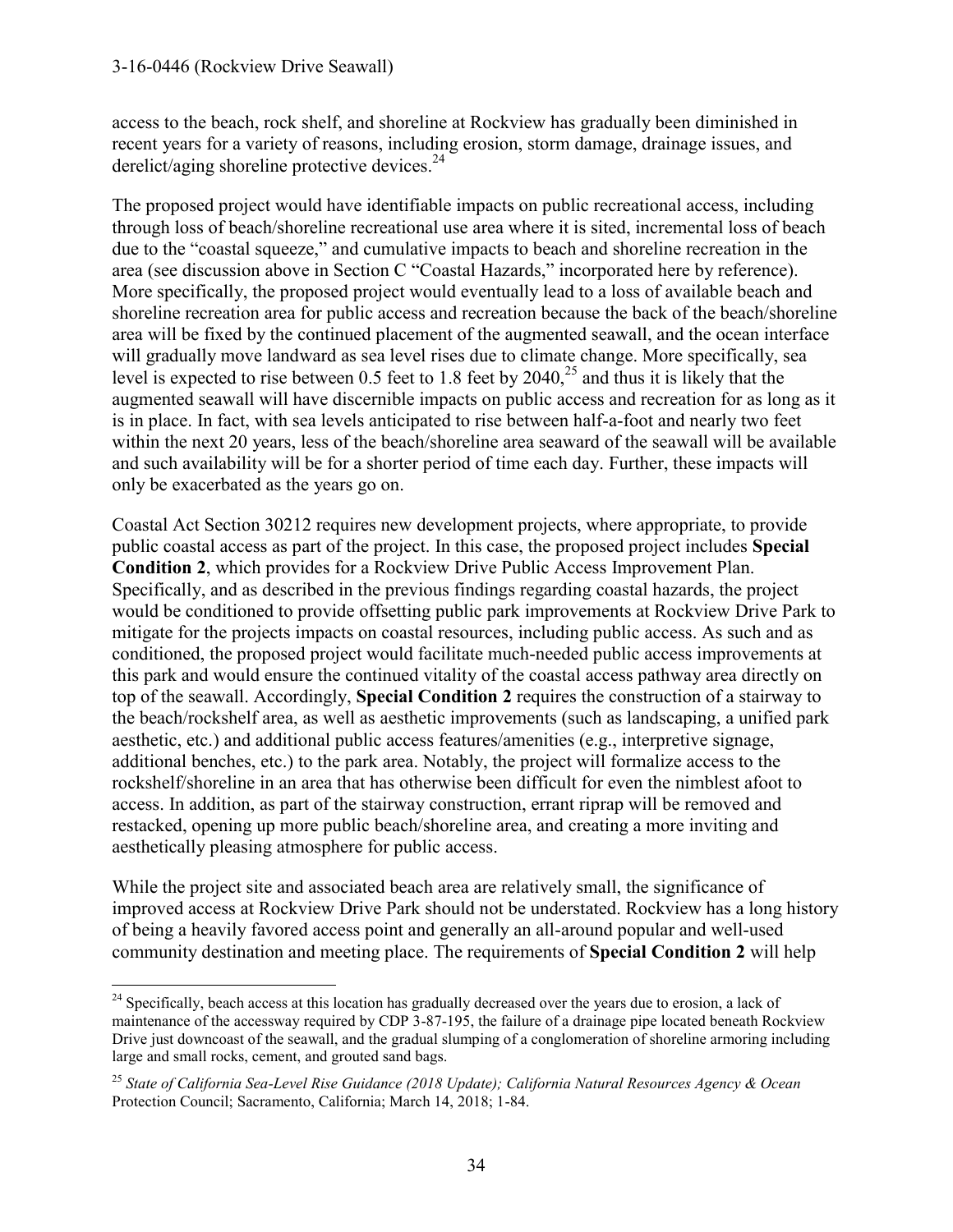restore and substantially improve access, and ultimately the public's enjoyment of this particularly cherished public coastal access area. It is further envisioned that the proposed public access improvements at Rockview will have similarities to and complement the nearby Pleasure Point/East Cliff Drive Parkway Project. It is also worth noting that the nearby East Cliff Drive Parkway Project is a very popular visitor destination, including as witnessed by the large number and wide variety (i.e., pedestrians, bicyclists, dog walkers, skateboarders, strollers, etc.) of recreational users enjoying the Parkway daily. It is anticipated that the public access improvements made possible by this project's conditions will be seen as an extension of the East Cliff Drive Parkway, further improving interconnected coastal access and recreation in the Pleasure Point area.

In conclusion, as conditioned, the public access improvements required at Rockview Drive Park appropriately mitigate for the public recreational access impacts associated with the augmented seawall. Therefore, as conditioned, the proposed project is consistent with the Coastal Act access and recreation policies cited above.

# **E. PUBLIC VIEWS**

Coastal Act Section 30251 states:

*Section 30251. The scenic and visual qualities of coastal areas shall be considered and protected as a resource of public importance. Permitted development shall be sited and designed to protect views to and along the ocean and scenic coastal areas, to minimize the alteration of natural land forms, to be visually compatible with the character of surrounding areas, and, where feasible, to restore and enhance visual quality in visually degraded areas. New development in highly scenic areas such as those designated in the California Coastline Preservation and Recreation Plan prepared by the Department of*  Parks and Recreation and by local government shall be subordinate to the character of *its setting.* 

## **Consistency Analysis**

The augmented seawall results in an artificial concrete plane at the back of the beach/shoreline area that does not appear natural, and adversely impacts the public viewshed. The new cutoff footing/foundation wall addition was designed with coloring and texturing to mimic the bedrock platform, which helps reduce impacts, but this design treatment cannot avoid the fundamental problem that the augmented seawall represents a very prominent concrete structure in the back beach that is neither natural, nor natural-looking. The artificially manipulated environment is further exacerbated by existing riprap at both the upcoast and downcoast ends of the seawall, as previously described. The project therefore detracts from public shoreline views in a significant and visually sensitive area, inconsistent with the Coastal Act Section 30251 requirements to protect the public viewshed, minimize landform alteration, be visually compatible with surrounding character, and enhance the visual quality where it is degraded. In addition, over time, it can be expected that the rock shelf elevation will naturally erode down, and the two-footwide cutoff wall footing/foundation will gradually extend above the rock shelf, further contributing to visual impacts.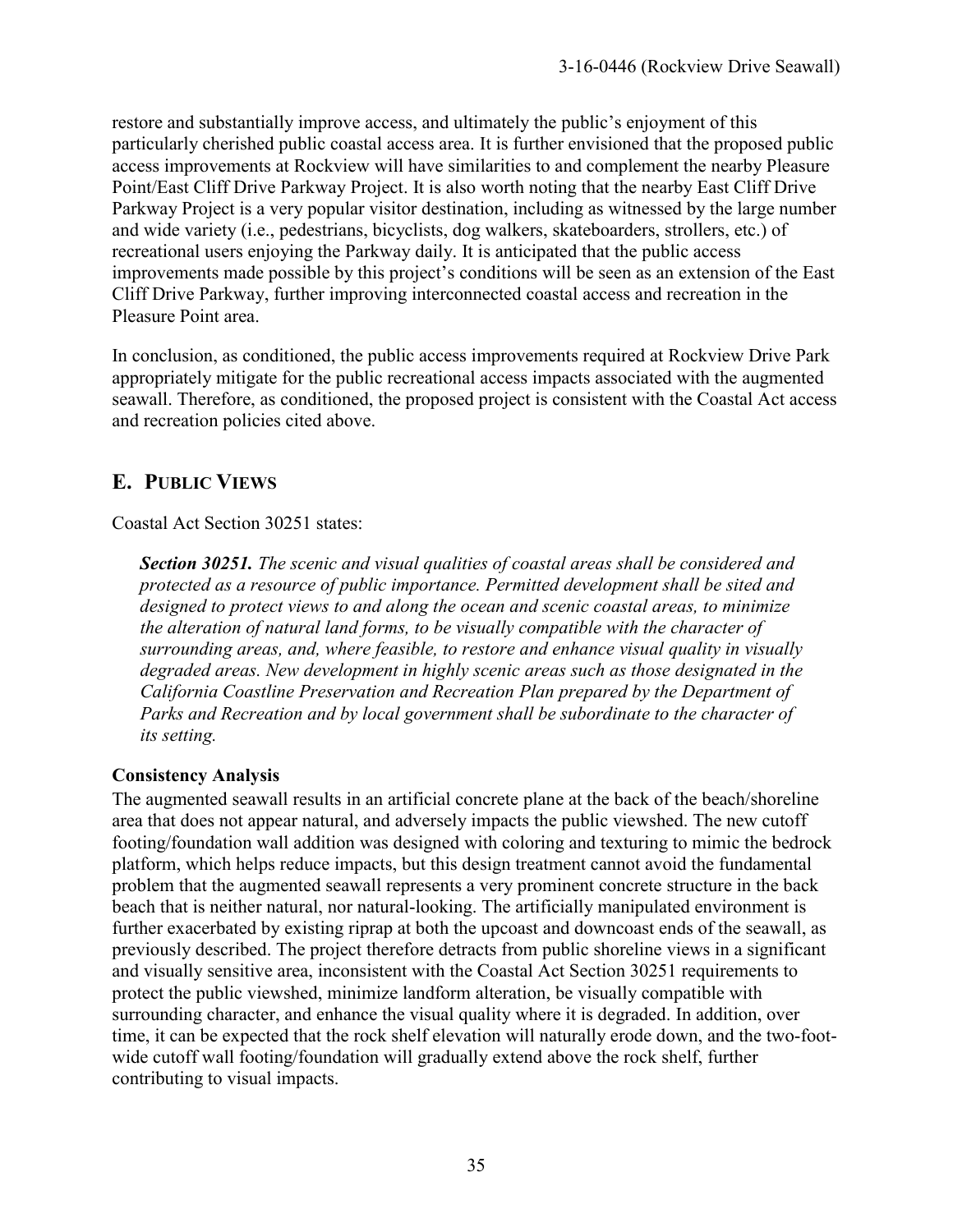To help mitigate the adverse visual impacts associated with shoreline armoring devices, the Commission has in the past required that seawalls be contoured, textured, and colored to mimic natural bluff landforms as much as possible (as was the case with the nearby Pleasure Point and Iceplant seawalls),<sup>26</sup> and has required other offsetting visual mitigation (e.g., landscaping, removal of unsightly development at or near the site, removal and/or restacking of permitted riprap, restoration of landforms, etc.). Even with these types of measures, however, it is generally difficult to completely eliminate the visual impacts with projects of this type and scale. In this case, the Applicants have colored and contoured the visible portion of the cutoff wall footing/foundation, but given its limited visibility as compared to the expanse of flat concrete seawall otherwise, this mitigation only provides limited visual respite. In addition, as the rock shelf erodes, more of the untreated portion of the cutoff wall footing/foundation will become visible, exacerbating visual issues.

To address these impacts, the Applicants propose to stain the remaining seawall surface, which would alter the existing seawall's coloring from its current shade of concrete gray to a more natural buff/brown shade, but they do not propose any contouring and texturing of the seawall surface. Although staining has not been the Commission's preferred visual mitigation for seawalls in the past, it can be found appropriate in this case given the challenges associated with adding contour and texture to the existing seawall face. Particularly, the Applicants contend that adding new facing materials to provide bluff-like contours would pose significant challenges, including in terms of the feasibility of successfully bonding newer materials to the older seawall face without impairing its function. In addition, such facing materials necessarily occupy space, albeit fairly limited space generally, but would occupy in this case more of the beach/shoreline area that is already fairly limited in scope and in need of protection as much as possible. Thus, in this case and given this particular fact set, the approval gives the Applicants the option of seawall contouring, provided such contouring is limited in seaward expansion, and at a minimum requires staining the seawall to limit its visual impact, and applies the same criteria to any portion of the cutoff wall footing/foundation that becomes visible due to rock shelf erosion<sup>27</sup> (see **Special Condition 2(g)**).

To address remaining visual impacts, fortunately the project area provides a rich palette for visual improvement. First, the required Park improvement project should help to improve the broader public viewshed at this location, helping to offset visual impacts of the augmented seawall (see **Special Condition 2**). In addition, the Park project includes the requirement to remove (where feasible) and otherwise restack riprap in the project area at both the upcoast end of the seawall and at the downcoast end of the seawall where the new stairway will be placed (see **Special Condition 2(h)**), to replace chain link fencing with a more visually sensitive fence design **(**see **Special Condition 2(i)**), and to provide landscaping that can both soften visual impacts as well as help the Park area blend as much as possible with the adjacent natural environment. Overall, as conditioned, the project would significantly improve the public

 $\overline{a}$ <sup>26</sup> See CDPs A-3-SCO-07-015/3-07-019 and 3-14-0488.

 $^{27}$  Although one method of addressing this potential rock shelf erosion issue is removal of exposed cutoff wall footing/foundation components over time down to the eroded rock shelf elevation as it becomes exposed, such removal would negatively impact the cutoff wall footing/foundation's structural effectiveness, and is not recommended. Rather, coloring and/or contouring should address such impacts appropriately, including potentially allowing for this area to have public utility as a "seat wall" of sorts in the rock shelf area.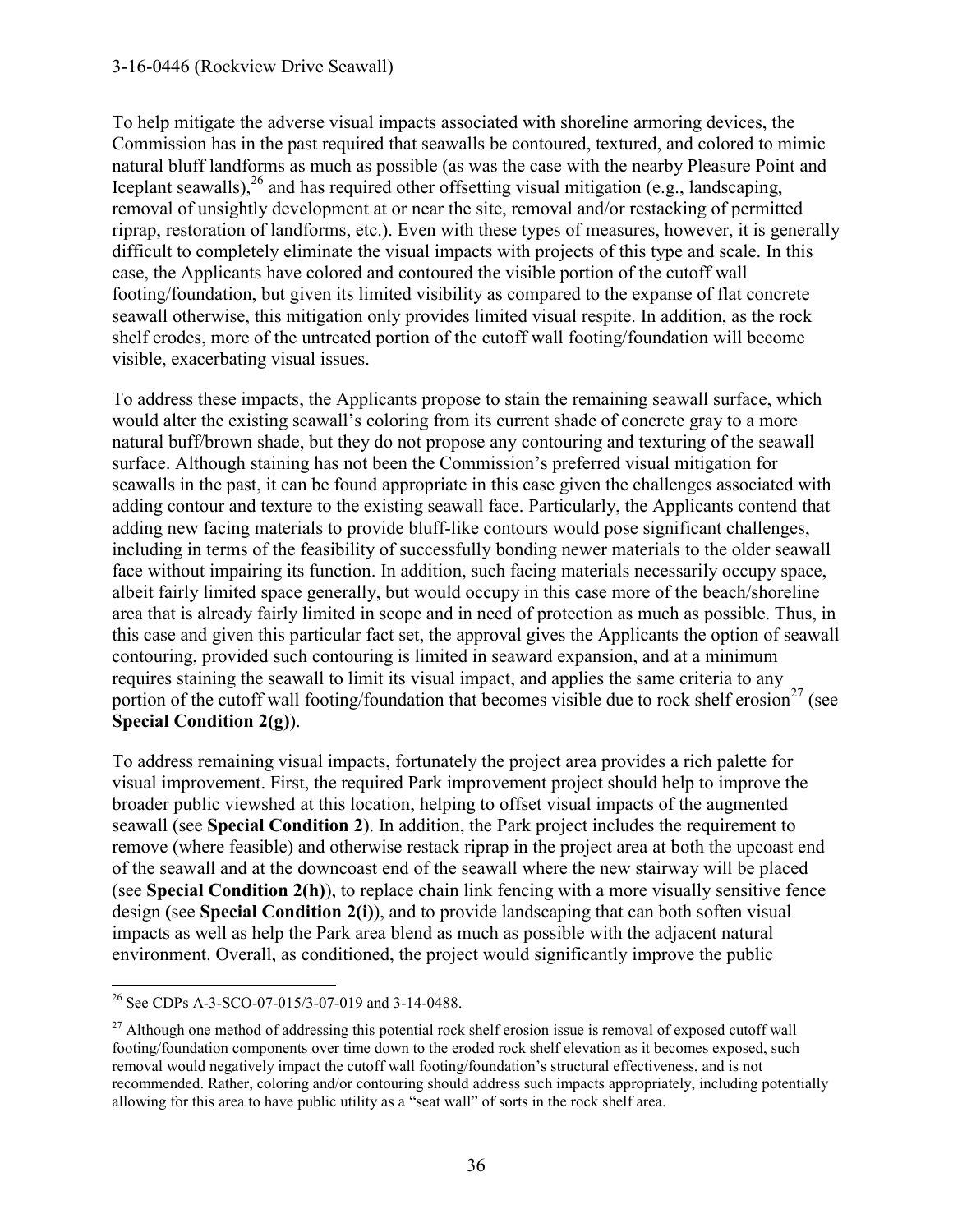viewshed as seen from the ocean, the beach, and Rockview Drive. Therefore, as conditioned, the proposed project is consistent with Coastal Act Section 30251.

# **F. MARINE RESOURCES**

The Coastal Act protects the marine resources and habitat at this location and offshore. Coastal Act Sections 30230 and 30231 provide:

*Section 30230. Marine resources shall be maintained, enhanced, and where feasible, restored. Special protection shall be given to areas and species of special biological or economic significance. Uses of the marine environment shall be carried out in a manner that will sustain the biological productivity of coastal waters and that will maintain healthy populations of all species of marine organisms adequate for long-term commercial, recreational, scientific, and educational purposes.* 

*Section 30231. The biological productivity and the quality of coastal waters, streams, wetlands, estuaries, and lakes appropriate to maintain optimum populations of marine organisms and for the protection of human health shall be maintained and, where feasible, restored through, among other means, minimizing adverse effects of waste water discharges and entrainment, controlling runoff, preventing depletion of ground water supplies and substantial interference with surface water flow, encouraging waste water reclamation, maintaining natural vegetation buffer areas that protect riparian habitats, and minimizing alteration of natural streams.* 

#### **Consistency Analysis**

Construction of the cutoff wall footing/foundation portion of the augmented seawall adequately protected marine resources through the implementation of best management practices (BMPs) during construction, as required by conditions of ECDP G-3-16-0005 (see **Exhibit 6**). With respect to construction-related BMPs related to the park improvements required by **Special Condition 2,** including the staining of the augmented seawall and the installation of a public access stairway, given the proposed project's proximity to the Pacific Ocean and Monterey Bay National Marine Sanctuary, there is the potential for impacts to marine resources. The project is therefore conditioned to include construction BMPs required by the Commission in the past in similar armoring and shoreline projects to protect water quality and marine resources during construction, including maintaining good construction site housekeeping controls and procedures, the use of appropriate erosion and sediment controls, a prohibition on equipment washing, refueling, or servicing on the beach, etc. (see **Special Condition 3**). To further protect marine resources and offshore habitat, **Special Condition 3** requires construction documents to be kept at the site for inspection, and also requires a construction coordinator to be available to respond to any inquiries that arise during construction. Therefore, as conditioned, the proposed project is consistent with Coastal Act Sections 30230 and 30231.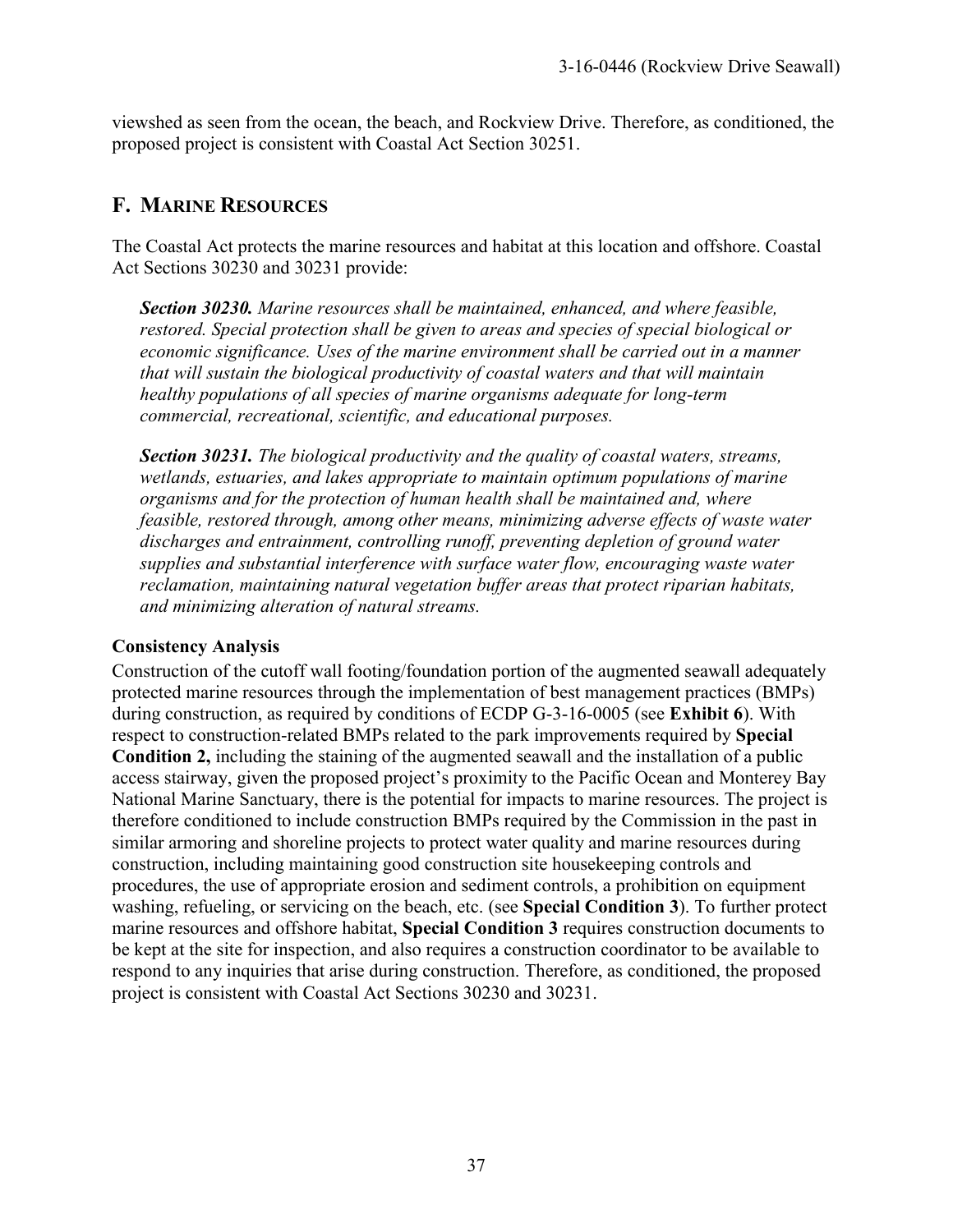# **G. OTHER**

# **Public Rights**

The area associated with this CDP application includes areas that are clearly public, e.g. the area seaward of the blufftop edge of the seawall is likely either part of the former Rockview right-ofway and/or constitutes State Lands. Other areas historically used by the public include the area inland of the public pathway and the Park. Although the Commission has identified areas of public land and public use herein, essentially seaward of residences at 1, 3, 5, 7, 9, and 11 Rockview Drive, the Commission here does not intend its action waive *any* public rights that may exist on the affected properties, including the area inland of the augmented seawall and public Park improvements. Thus, this approval is conditioned to make that clear, and to require the private individual Applicants to agree and acknowledge same, including that these Applicants shall not use this CDP as evidence of a waiver of any public rights that may exist on these properties now or in the future (see **Special Condition 10**).

## **Future Permitting**

The Commission herein fully expects to review any future proposed development at and/or directly related to this project and/or project area, including to ensure continued compliance with the terms and conditions of this CDP through such future proposals, but also to ensure that any such future proposed development can be understood in terms of same. Thus, any and all future proposed development at and/or directly related to this project, this project area, and/or this CDP shall require a new CDP or a CDP amendment that is processed through the Coastal Commission, unless the Executive Director determines a CDP or CDP amendment is not legally required (see **Special Condition 11**).

## **Disclosure**

The proposed project represents a unique set of facts, including with respect to the site's past history associated with road abandonment. And this CDP includes important conditions reflecting the set of facts as they apply to this approval, including the required conditions of approval. In order to ensure that the terms and conditions of this approval are clear to these Applicants as well as any future owners, this approval requires that the CDP terms and conditions be recorded as covenants, conditions, and restrictions against use and enjoyment of the property, and that all real estate disclosures include clear explanation of the CDP and its terms and conditions (see **Special Conditions 12 and 13**).

## **Indemnification**

Coastal Act Section 30620(c)(1) authorizes the Commission to require applicants to reimburse the Commission for expenses incurred in processing CDP applications. Thus, the Commission is authorized to require reimbursement for expenses incurred in defending its actions on the pending CDP applications in the event that the Commission's action is challenged by a party other than the Applicants. Therefore, consistent with Section 30620(c), the Commission imposes **Special Condition 9** requiring reimbursement for any costs and attorneys' fees that the Commission incurs in connection with the defense of any action brought by a party other than the Applicants challenging the approval or issuance of this CDP, or challenging any other aspect of its implementation, including with respect to condition compliance efforts.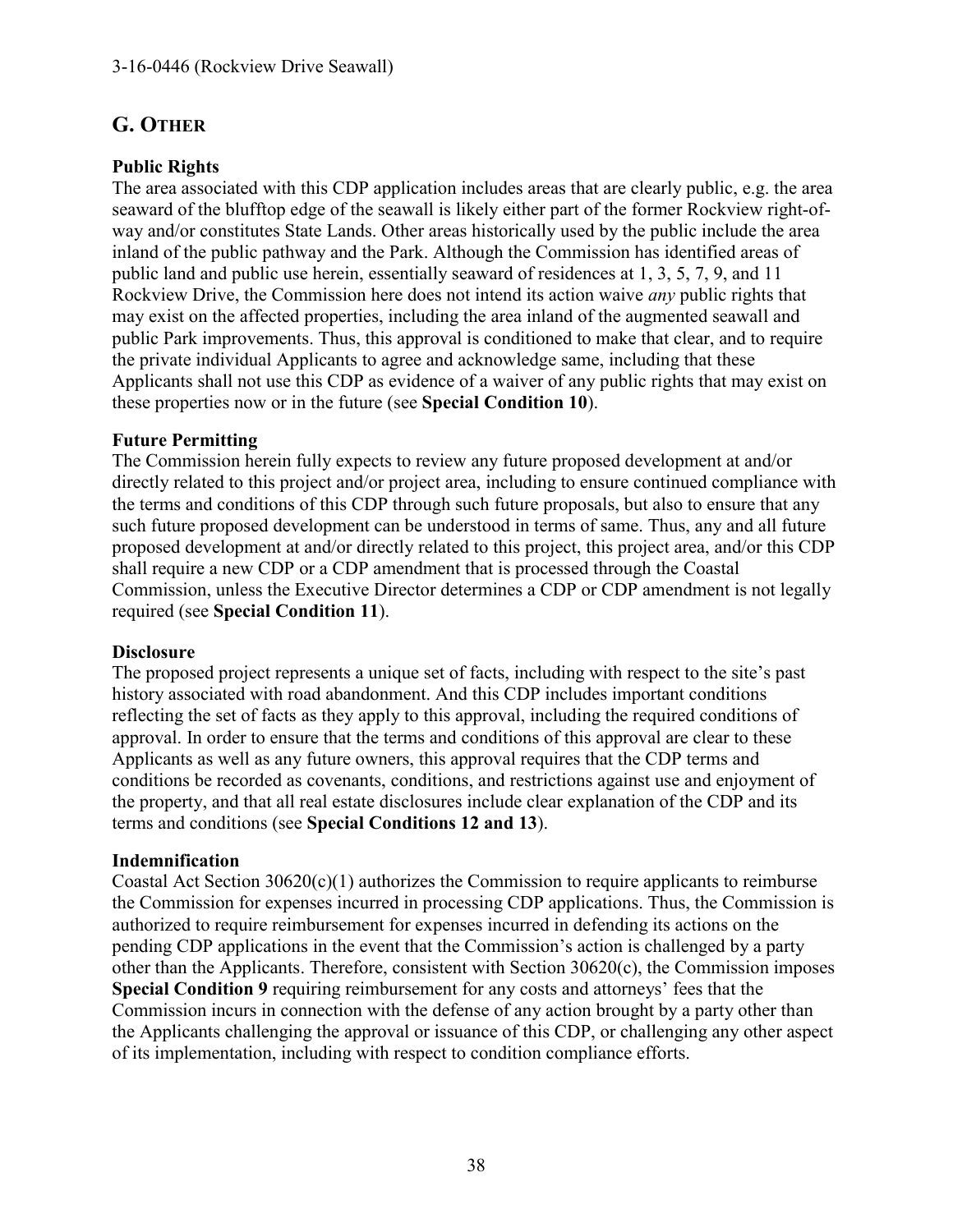# **H. CALIFORNIA ENVIRONMENTAL QUALITY ACT (CEQA)**

Section 13096 of Title 14 of the California Code of Regulations requires that a specific finding be made in conjunction with CDP applications showing the application to be consistent with any applicable requirements of CEQA. Section 21080.5(d)(2)(A) of CEQA prohibits a proposed development from being approved if there are feasible alternatives or feasible mitigation measures available which would substantially lessen any significant adverse effect which the activity may have on the environment. Santa Cruz County, acting as the lead CEQA agency, categorically exempted the project from the provisions of CEQA (pursuant to Section 15269(c) of the CEQA regulations applicable to emergency projects).

The Coastal Commission's review and analysis of land use proposals has been certified by the Secretary of the Natural Resources Agency as being the functional equivalent of environmental review under CEQA (pursuant to Section 15251(c) of the CEQA regulations). The Commission has reviewed the relevant coastal resource issues with the proposed project, and has identified appropriate and necessary modifications to address potential adverse impacts to such coastal resources. All above findings are incorporated herein in their entirety by reference.

The Commission finds that only as modified and conditioned by this CDP will the proposed project avoid significant adverse effects on the environment within the meaning of CEQA. As such, there are no additional feasible alternatives or feasible mitigation measures available which would substantially lessen any significant adverse environmental effects that approval of the proposed project, as modified, would have on the environment within the meaning of CEQA. If so modified, the proposed project will not result in any significant environmental effects for which feasible mitigation measures have not been employed consistent with CEQA Section  $21080.5(d)(2)(A)$ .